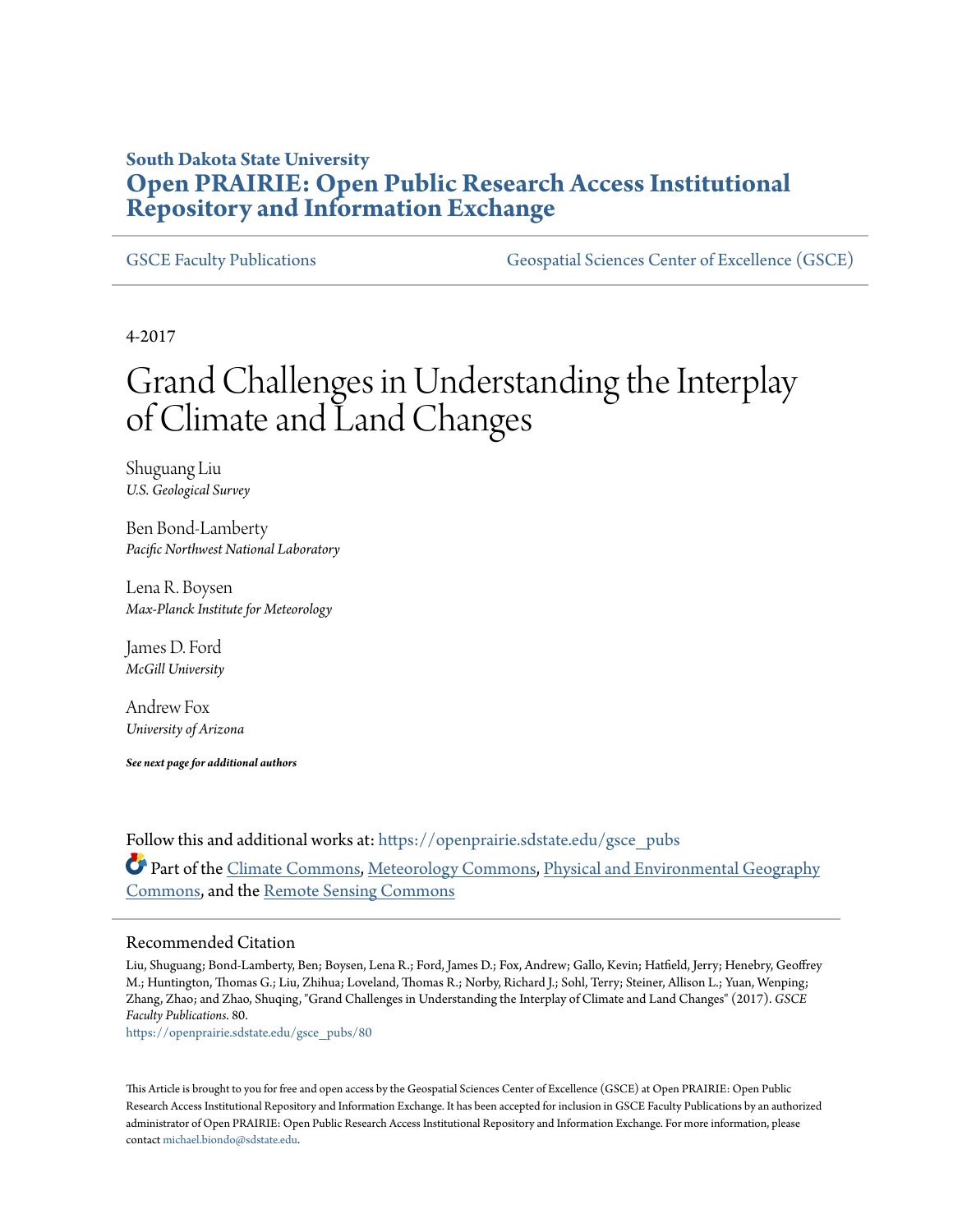#### **Authors**

Shuguang Liu, Ben Bond-Lamberty, Lena R. Boysen, James D. Ford, Andrew Fox, Kevin Gallo, Jerry Hatfield, Geoffrey M. Henebry, Thomas G. Huntington, Zhihua Liu, Thomas R. Loveland, Richard J. Norby, Terry Sohl, Allison L. Steiner, Wenping Yuan, Zhao Zhang, and Shuqing Zhao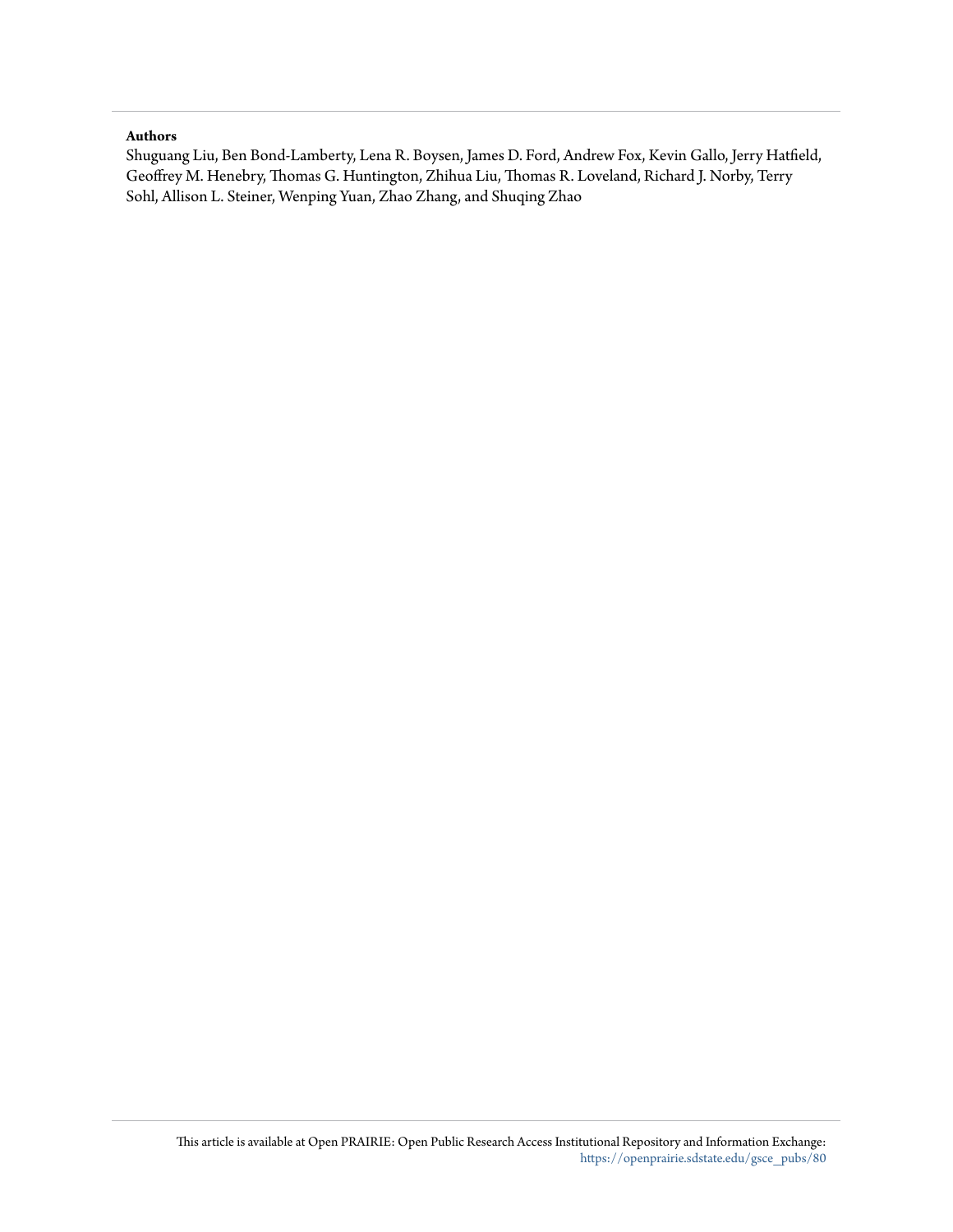

Copyright © 2017, Paper 21-002; 157918 words, 0 Figures, 0 Animations, 0 Tables. <http://EarthInteractions.org>

# Grand Challenges in Understanding the Interplay of Climate and Land **Changes**

# Shuguang Liu,<sup>a,b</sup> Ben Bond-Lamberty,<sup>c</sup> Lena R. Boysen,<sup>d</sup> James D. Ford,<sup>e</sup> Andrew Fox,<sup>f</sup> Kevin Gallo,<sup>g</sup> Jerry Hatfield,<sup>h</sup> Geoffrey M. Henebry,<sup>i</sup> Thomas G. Huntington,<sup>j</sup> Zhihua Liu,<sup>k</sup> Thomas R. Loveland, $\overline{b}$  Richard J. Norby, Terry Sohl, $\overline{b}$ Allison L. Steiner,<sup>m</sup> Wenping Yuan,<sup>n</sup> Zhao Zhang,<sup>n</sup> and Shuqing Zhao<sup>o</sup>

- <sup>b</sup> Earth Resources Observation and Science Center, U.S. Geological Survey, Sioux Falls, South Dakota
- $\degree$  Joint Global Change Research Institute, Pacific Northwest National Laboratory, College Park, Maryland<br>
<sup>d</sup> Max-Planck Institute for Meteorology, Hamburg, Germany<br>
<sup>e</sup> Department of Geography, McGill University, Montreal, Quebec, Canada
- 
- 
- f School of Natural Resources and the Environment, The University of Arizona, Tucson, Arizona
- <sup>g</sup> Center for Satellite Applications and Research, National Environmental Satellite, Data, and Information Service, National Oceanic and Atmospheric Administration,
- <sup>h</sup> National Laboratory for Agriculture and the Environment, U.S. Department of
- Agriculture, Ames, Iowa<br>i Geospatial Sciences Center of Excellence, South Dakota State University, Brookings, South Dakota
- <sup>j</sup> New England Water Science Center, U.S. Geological Survey, Augusta, Maine
- <sup>k</sup> Key Laboratory of Forest Ecology and Management, Institute of Applied Ecology, Chinese Academy of Sciences, Shenyang, China

<sup>&</sup>lt;sup>a</sup>Corresponding author e-mail address: Shuguang Liu, [sliu@usgs.gov](mailto:sliu@usgs.gov)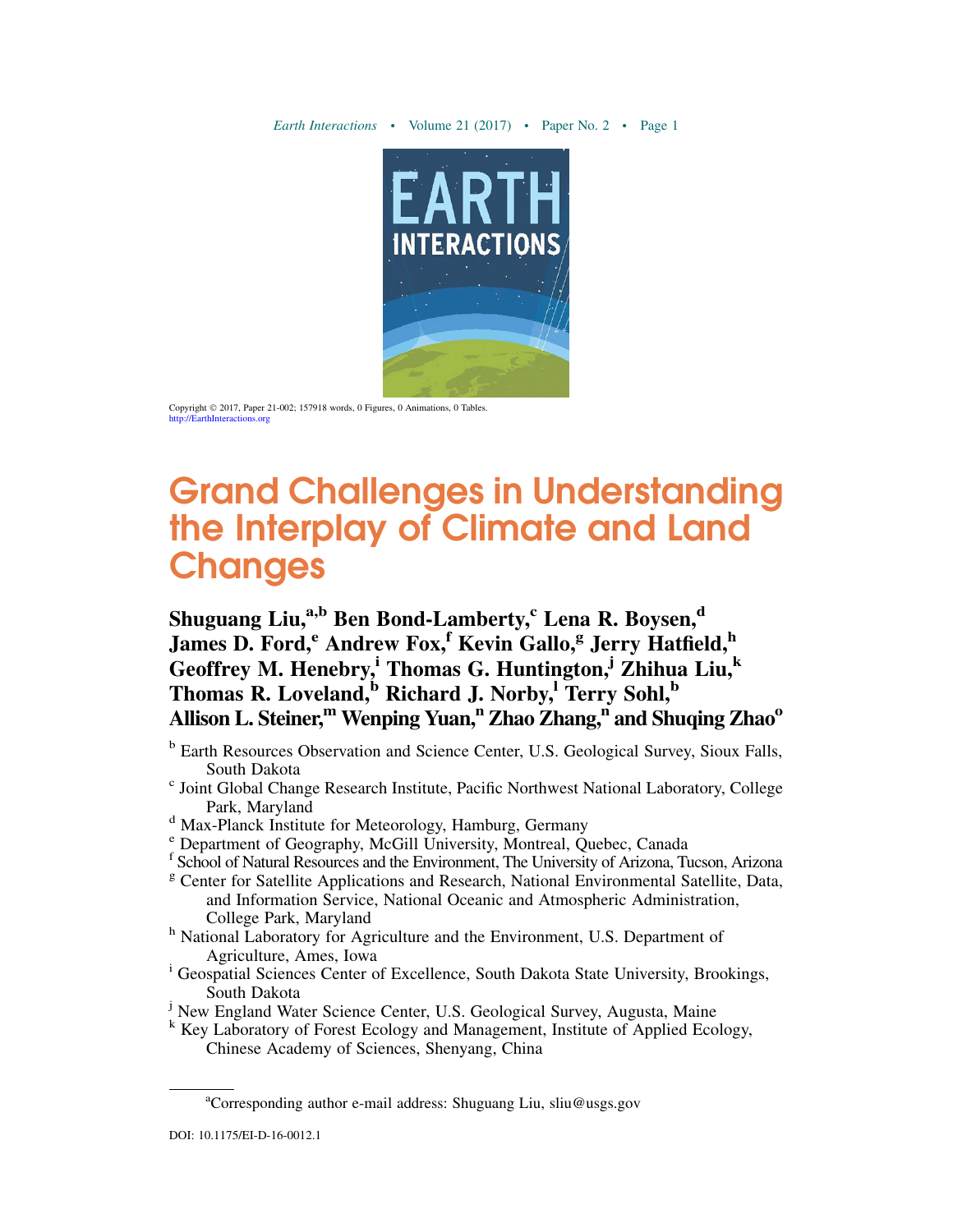- <sup>1</sup> Environmental Sciences Division, and Climate Change Science Institute, Oak Ridge National Laboratory, Oak Ridge, Tennessee
- <sup>m</sup> Department of Climate and Space Sciences and Engineering, University of Michigan, Ann Arbor, Michigan and State Key Laboratory of Earth Surface Processes and Resource Ecology, Academy of  $\overline{\phantom{a}}$
- Disaster Reduction and Emergency Management, Beijing Normal University, Beijing, China<br>
<sup>o</sup> College of Urban and Environmental Sciences, Peking University, Beijing, China
- 

Received 15 March 2016; in final form 2 December 2016

ABSTRACT: Half of Earth's land surface has been altered by human activities, creating various consequences on the climate and weather systems at local to global scales, which in turn affect a myriad of land surface processes and the adaptation behaviors. This study reviews the status and major knowledge gaps in the interactions of land and atmospheric changes and present 11 grand challenge areas for the scientific research and adaptation community in the coming decade. These land-cover and land-use change (LCLUC)-related areas include 1) impacts on weather and climate, 2) carbon and other biogeochemical cycles, 3) biospheric emissions, 4) the water cycle, 5) agriculture, 6) urbanization, 7) acclimation of biogeochemical processes to climate change, 8) plant migration, 9) land-use projections, 10) model and data uncertainties, and, finally, 11) adaptation strategies. Numerous studies have demonstrated the effects of LCLUC on local to global climate and weather systems, but these putative effects vary greatly in magnitude and even sign across space, time, and scale and thus remain highly uncertain. At the same time, many challenges exist toward improved understanding of the consequences of atmospheric and climate change on land process dynamics and services. Future effort must improve the understanding of the scale-dependent, multifaceted perturbations and feedbacks between land and climate changes in both reality and models. To this end, one critical cross-disciplinary need is to systematically quantify and better understand measurement and model uncertainties. Finally, LCLUC mitigation and adaptation assessments must be strengthened to identify implementation barriers, evaluate and prioritize opportunities, and examine how decisionmaking processes work in specific contexts.

KEYWORDS: Climate change; Anthropogenic effects; Atmosphere–land interaction; Land use; Planning

## 1. Introduction

Land-cover and land-use change (LCLUC) resulting from human activities in the Anthropocene has altered an estimated 50% of Earth's land surface, mostly through conversion of forests to agricultural uses in the past century ([Ramankutty](#page-38-0) [and Foley 1999;](#page-38-0) [Foley et al. 2011](#page-31-0), [Hurtt et al. 2011](#page-33-0); [Klein Goldewijk et al. 2011;](#page-34-0) [Waters et al. 2016\)](#page-42-0). These changes have substantially affected Earth's climate at local to global scales through altered biogeochemical and biogeophysical processes that change carbon, energy, and moisture fluxes to the atmosphere [\(Pitman](#page-38-1) [et al. 2009;](#page-38-1) [Pongratz et al. 2010](#page-38-2); [de Noblet-Ducoudr](#page-30-0)é et al. 2012; [Lawrence et al.](#page-35-0) [2012;](#page-35-0) [Brovkin et al. 2013\)](#page-28-0). Climate change in turn has affected land surface substances and processes such as carbon and water cycles, species composition and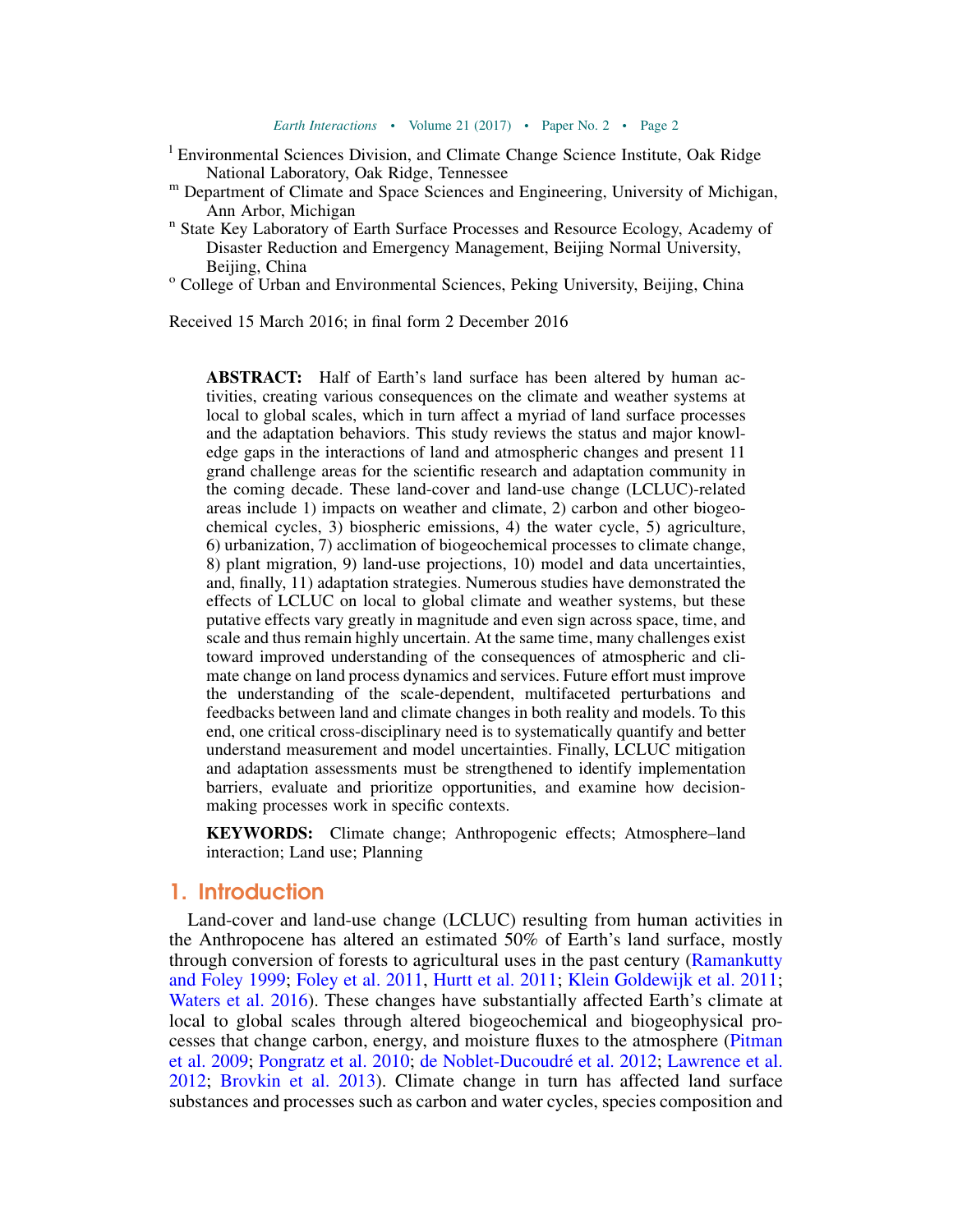mortality [\(Allen et al. 2010b](#page-26-0); [Zhu et al. 2012;](#page-44-0) [Dingle 2014](#page-30-1)), and LCLUC decisions ([Jacobson and Ten Hoeve 2012](#page-34-1); [Georgescu et al. 2013;](#page-31-1) [Bagley et al. 2015\)](#page-27-0). Understanding, quantifying, and adapting to varying land–climate interactions at local to global scales is thus critical for Earth system sciences and sustainable development of our society [\(Pielke et al. 2011\)](#page-38-3). Although considerable research has been done on land–atmospheric interactions from different perspectives at various scales, major challenges still remain. Here, we present an overview of 11 grand challenge themes, ranging from observation to modeling to adaptation, synthesizing and discussing the major research directions within each theme for the coming 5 to 10 years.

### 2. Overall and specific roles of LCLUC on climate

LCLUC resulting from both natural and anthropogenic forces has had major impacts on climate at the local to global scales. Especially during the past 10 years, efforts have been made to quantify the biogeochemical contribution of LCLUCinduced greenhouse gases acting at the global scale and analyze the biogeophysical effects of LCLUC on land–atmosphere coupling relevant at local to regional scales (e.g., changes in heat fluxes). The magnitude or even sign of these impacts remains highly variable and therefore uncertain [\(Pitman et al. 2009](#page-38-1); [de Noblet-Ducoudr](#page-30-0)é et al. [2012](#page-30-0); [Brovkin et al. 2013](#page-28-0); [Boysen et al. 2014](#page-28-1)). Earth system models (ESMs) and dynamic global vegetation models (DGVMs) are powerful tools for the analysis of LCLUC effects on the Earth system because of the difficulties in observing the LCLUC-induced matter and energy fluxes directly over regional to global scales. However, the complexity of the underlying land–atmospheric interactions, the opacity and complexity of the models themselves, the influence of the implementation strategy of the underlying physical processes in models, and the lack of sufficient observational data still pose difficult challenges to the research community.

Climate is strongly affected by biogeochemical properties and processes such as  $CO<sub>2</sub>$  concentration in the atmosphere, and thus understanding the dynamics of land– atmospheric  $CO_2$  exchange is critical [\(Myhre et al. 2015\)](#page-37-0). LCLUC-induced  $CO_2$ emissions have contributed about 50% to the atmospheric  $CO<sub>2</sub>$  increase since preindustrial times and about 10%–20% during the past decades [\(Pongratz et al. 2013;](#page-38-4) [IPCC 2013;](#page-33-1) Le Qu[éré et al. 2015](#page-35-1)). Over the past decades, carbon uptake by the biosphere has increased due to  $CO<sub>2</sub>$  fertilization, the warming climate, and altered nutrient cycles [\(Pongratz et al. 2013](#page-38-4)), amounting to a land carbon sink of 3  $\pm$  $0.5$  GtC yr<sup>-1</sup> between 2005 and 2014. Using bookkeeping methods (e.g., observations, inventories) and a set of DGVMs, recent studies have estimated the current net land-use flux to be an uptake of 1  $\pm$  0.5 GtC yr<sup>-1</sup> (compared to 9  $\pm$  0.5 GtC yr<sup>-1</sup> fossil fuel emissions; Le Qu[éré et al. 2015](#page-35-1)). However, caution is needed, especially when analyzing future projections ([Boysen et al. 2014\)](#page-28-1) since models diverge in their representation of LCLUC effects (e.g., forest extents and/or land surface fluxes). Specific challenges with respect to the biogeochemical effects of LCLUC and climate change are presented in the two subsequent sections of this paper on carbon and other biogeochemical cycles and climatically relevant emissions from the land surface.

While the biogeochemical effects of LCLUC have affected climate at the global scale via greenhouse gas emissions ([IPCC 2013\)](#page-33-1), the biogeophysical effects of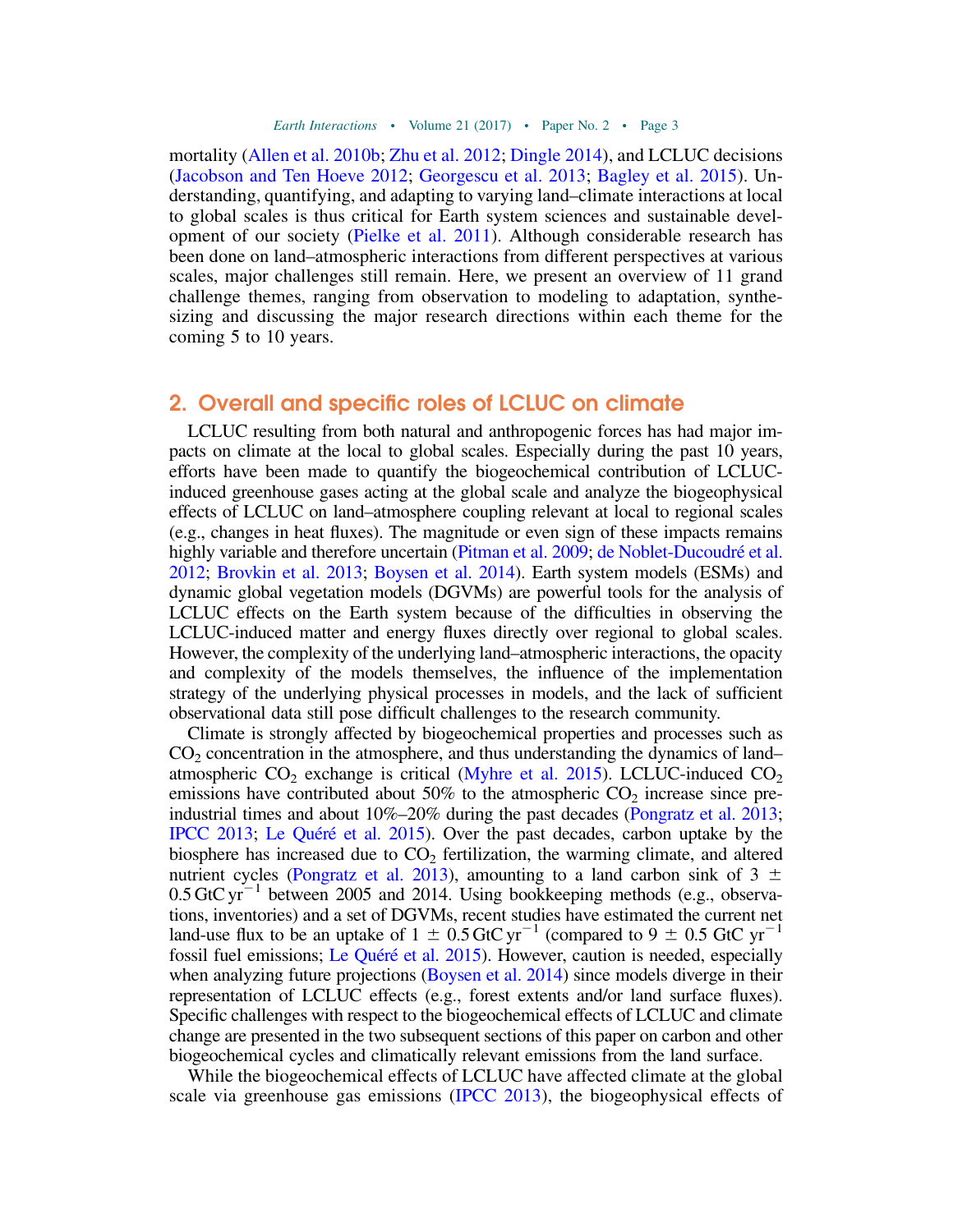LCLUC on weather and climate are likely limited to local to regional scales and only in areas of pronounced LCLUC [\(Lyons et al. 1993](#page-35-2); [de Noblet-Ducoudr](#page-30-0)é et al. [2012](#page-30-0); [Lorenz et al. 2016\)](#page-35-3). Some modeling experiments have found global climate effects resulting from large-scale tropical deforestation [\(Hasler et al. 2009;](#page-32-0) [Medvigy et al. 2013](#page-36-0)), but others did not find such remote effects [\(Henderson-](#page-33-2)[Sellers et al. 1993;](#page-33-2) [Findell et al. 2006](#page-31-2)). The differences among these studies are likely caused by multiple factors, including the scale of deforestation, strength of land–atmosphere coupling, and the methods for statistical testing ([Lorenz et al.](#page-35-3) [2016\)](#page-35-3). Nevertheless, studies using models and satellite observations have shown that air masses passing over densely vegetated areas produce much more rain than those passing over sparse vegetation [\(Clark and Arritt 1995](#page-29-0); [De Ridder 1998;](#page-30-2) [Spracklen et al. 2012\)](#page-40-0), for example, and the atmosphere can be enriched by water vapor and convective potential energy after passing over a region of high evapotranspiration (ET). The replacement of this high ET surface with low ET cover (e.g., replacing rain forest with pasture) would lead to reduced atmospheric humidity and, as a result of this disturbance in moisture recycling, could potentially suppress precipitation downwind [\(Zemp et al. 2014\)](#page-43-0). Replacing forest with crop or pasture might not only change these latent heat fluxes (e.g., induce local warming due to decreasing evaporation) but also increase surface reflectivity through an increased albedo, inducing local cooling ([Davin and de Noblet-Ducoudr](#page-30-3)é 2010; [Brovkin et al. 2013](#page-28-0); [Davin et al. 2014](#page-30-4)). The strength of these competing effects depends on latitude, soil type, vegetation, topography, climatology, and physiography and may be coupled to different feedback mechanisms ([Brovkin et al. 2003](#page-28-2), [2009;](#page-28-3) [Coe et al. 2009](#page-29-1); [Bathiany et al. 2010](#page-27-1); [Mahmood et al. 2014\)](#page-36-1).

Although many modeling studies have attempted to investigate the climate impacts of past and projected LCLUC, they frequently do not concur on the magnitude or even sign of these impacts [\(Pitman et al. 2009](#page-38-1); [de Noblet-Ducoudr](#page-30-0)é [et al. 2012](#page-30-0); [Brovkin et al. 2013](#page-28-0); [Boysen et al. 2014](#page-28-1); [Lorenz et al. 2016](#page-35-3)), even though most coupled climate models include LCLUC in their land surface representation to fully capture carbon cycle dynamics (Le Qu[éré et al. 2014a](#page-35-4)). The reasons for this uncertainty are multifaceted. First, research depends highly on the use and performance of computer models that are subject to various uncertainties. Second, simplifications about biogeochemical and biogeophysical processes are often needed in the models to reduce the degree of complexity, keep computational costs low, and represent less-understood mechanisms, but we do not always understand the potential bias introduced by these assumptions. Third, climate and land-use datasets are needed as an input to these models, but again, these datasets might not be available or differ among climate model communities. Fourth, it is important to capture all land–atmosphere and ocean interactions to be able to fully represent the influence of pronounced LCLUC on local and regional climate ([Davin and de Noblet-Ducoudr](#page-30-3)é 2010; [Pitman et al. 2011\)](#page-38-5). All these factors add to the large uncertainty of research results on both biogeochemical and biogeophysical effects of LCLUC on climate.

Recent multimodel projects investigating the biogeophysical impacts of LCLUC on climate in standardized land-use and emission projections until 2100 allow for a comparison and analysis of the performance of all participating coupled ESMs ([Arora et al. 2013](#page-26-1); [Brovkin et al. 2013;](#page-28-0) [Boysen et al. 2014\)](#page-28-1). These experiments show that additional systematic and simplified model comparison protocols are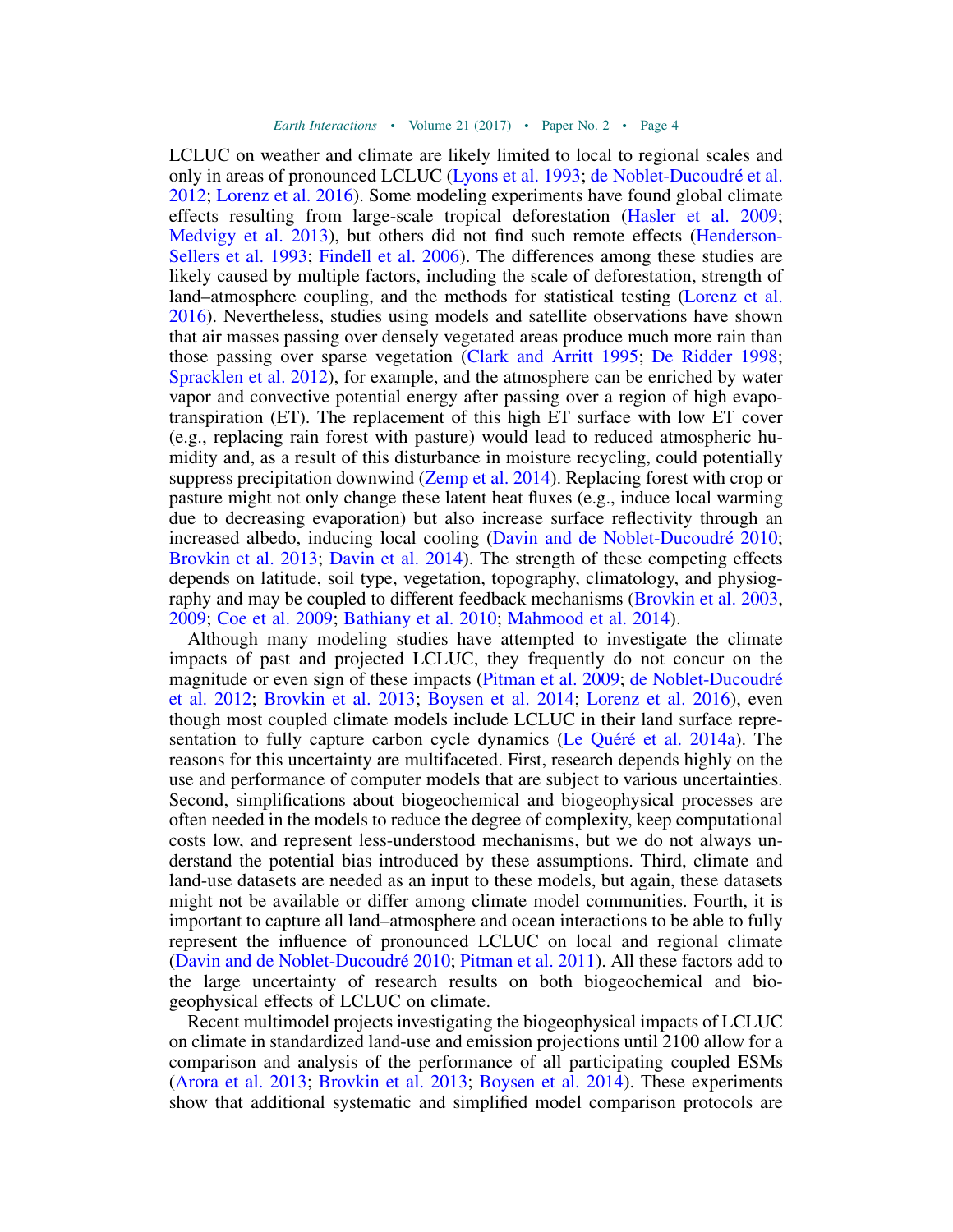necessary to better understand the processes of land–atmosphere interactions driven by LCLUC, which are being implemented in the current generation of such projects [e.g., Land Use Model Intercomparison Project (LUMIP), [https://cmip.](https://cmip.ucar.edu/lumip) [ucar.edu/lumip](https://cmip.ucar.edu/lumip)]. Modeling initiatives like Land Use and Climate, Identification of robust impacts (LUCID, [http://www.lucidproject.org.au/;](http://www.lucidproject.org.au/) [de Noblet-Ducoudr](#page-30-0)é [et al. 2012](#page-30-0)), LUMIP, land-use change: assessing the net climate forcing, and options for climate change mitigation and adaptation (LUC4C; [http://luc4c.eu/\)](http://luc4c.eu/), and alternative benchmarking efforts [\(Best et al. 2015](#page-27-2)) point toward a better understanding of the processes involved in reality and the models. However, strategically deploying more observations and field experiments and making more effective use of their results remain a key challenge.

Overall, both observations and models have shown impacts of LCLUC on climate through locally relevant biogeophysical and globally relevant biogeochemical effects. However, uncertainties remain regarding the signs and magnitude of changes. This becomes even more of a challenge in view of increasing interest in mitigating the impacts of climate change on ecosystem functioning, and vice versa, through artificially altered land surfaces ([Lenton 2010](#page-35-5); [Davin et al. 2014](#page-30-4)). A systematic reduction and simplification given in LCLUC scenarios could reduce some uncertainties arising from the different land-cover representations among the participating models (e.g., parameterization or dynamic representation of crops or pastures and gross versus net transitions). The challenge will be to 1) advance the collection and analysis of observational data to improve understanding of the land– atmosphere interactions and 2) improve representations of LCLUC processes and land–atmosphere interactions in current coupled ESMs ([Abramowitz 2012](#page-26-2); [Gupta](#page-32-1) [and Nearing 2014\)](#page-32-1). To meet this challenge, it is necessary to conduct model–model and measurement–model intercomparisons using standardized protocols and benchmark frameworks.

#### 3. The carbon cycle

Understanding the magnitude, patterns, and driving forces of terrestrial carbon sources and sinks, and their subsequent climate feedbacks with respect to LCLUC, is still a major challenge for Earth system science. Historical land-use changes, primarily deforestation, altered both regional ([Kaplan et al. 2012\)](#page-34-2) and global ([Pongratz et al. 2010\)](#page-38-2) carbon cycles, primarily via substantial emissions of carbon (C) to the atmosphere. As a result, it is estimated that deforestation and other landuse changes released huge amounts of  $CO<sub>2</sub>$  into the atmosphere from 1750 to 2011, equivalent to about half of the emissions from fossil fuel combustion and cement production during the same period [\(IPCC 2013\)](#page-33-1). Current LCLUC is probably still causing C loss in the tropics [\(Don et al. 2011](#page-30-5); [Tyukavina et al. 2015\)](#page-41-0), but post-disturbance regrowth in the temperate forests provides a strong C sink ([Pan et al.](#page-37-1) [2011\)](#page-37-1). Some of the most important and least-understood mechanisms in determining how LCLUC affects carbon and other biogeochemical cycles include fire and heterotrophic respiration.

Fire, closely linked to LCLUC in modern times, is the dominant global distur-bance dynamic [\(Bowman et al. 2009\)](#page-28-4), emitting  $\sim$  2 PgC yr<sup>-1</sup> to the atmosphere in a variety of forms and trace gases [\(van der Werf et al. 2010\)](#page-42-1) and can determine the C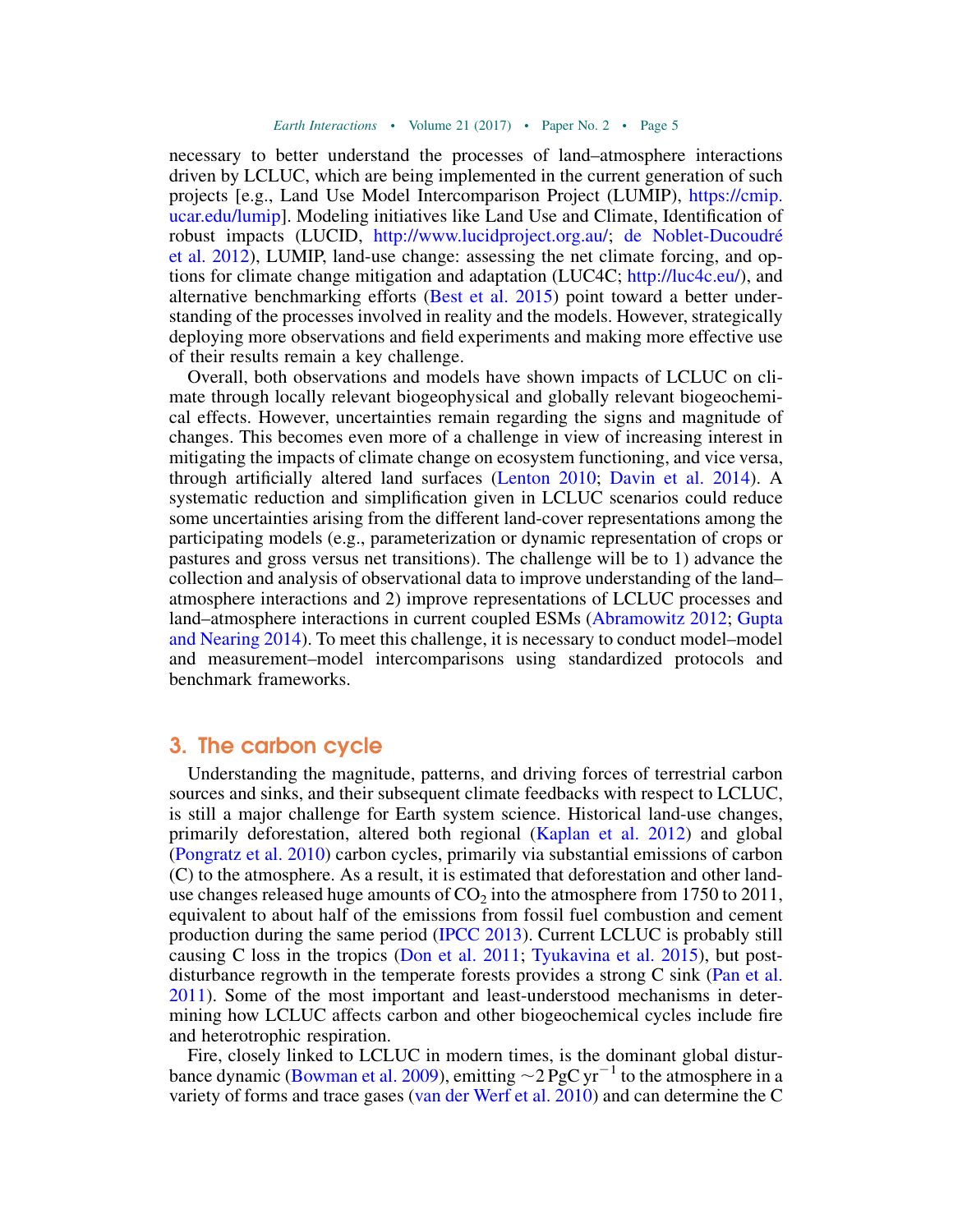balance of very large regions (e.g., [Bond-Lamberty et al. 2007](#page-28-5)). LCLUC is frequently associated with fire and pyrogenic emissions to the atmosphere ([van der](#page-42-2) [Werf et al. 2006\)](#page-42-2)—an extreme example being the Indonesian peat fires of the late 1990s [\(Page et al. 2002](#page-37-2))—and the fire record shifts from being precipitation- to anthropogenically driven with the industrial revolution ([Pechony and Shindell](#page-38-6) [2010\)](#page-38-6). This shift makes the modeling of fire and fire emissions particularly important ([Cochrane 2003;](#page-29-2) [Bowman et al. 2009](#page-28-4)). Recent fire models [summarized in [Le Page et al. \(2015\)\]](#page-35-6) are diverse, variously emphasizing physical processes, anthropogenic emissions, or particular regional characteristics in biota or climate, all for application at local to global scales ([Pechony and Shindell 2009\)](#page-38-7). Critical challenges include better representation of the interactions between fire, drought, and forest insect infestations; integrating more realistic treatments of anthropogenic ignitions into global vegetation models; and better understanding of how land-use management, fire, and species distributions interact at landscape scales ([Liu et al. 2011](#page-35-7); [Ryan et al. 2013\)](#page-39-0).

When LCLUC occurs, there is often an initial pulse of C to the atmosphere but then a long-lived and potentially much larger effect of soil heterotrophic respiration (HR). The HR response to disturbance and climate change has been poorly understood, and contested, for decades ([Covington 1981](#page-30-6); [Harmon et al. 2011;](#page-32-2) [Bradford et al. 2016](#page-28-6)). HR is critical because the global HR flux is  $\sim$ 51–57 Pg yr<sup>-1</sup> ([Hashimoto et al. 2015](#page-32-3)), 5–6 times larger than anthropogenic C emissions ([Le](#page-35-8) Qu[éré et al. 2014b](#page-35-8)) and thus is a strong influence on the evolution of the global C cycle and climate system [\(Friedlingstein et al. 2014](#page-31-3)). Theoretical models ([Harmon](#page-32-2) [et al. 2011\)](#page-32-2) generally posit a rising postdisturbance (e.g., post LCLUC) heterotrophic flux (and thus a weakening C sink overall), but surprisingly few empirical observations support this hypothesis ([Luyssaert et al. 2007;](#page-35-9) [Amiro et al. 2010;](#page-26-3) [Gough et al. 2016\)](#page-32-4). HR originates from a wide variety of sources, many of which are poorly understood or modeled using simplistic formulations that lack the mechanistic basis of, for example, photosynthesis models [\(Schimel 2013;](#page-39-1) [Davidson et al. 2014\)](#page-30-7). We also lack robust methods for upscaling HR or generating large-scale HR benchmarks ([Bond-Lamberty et al. 2016](#page-28-7)). Such mechanistic models and upscaling methods will be critical to improve models' performance related to HR and soil carbon dynamics more generally ([Todd-Brown et al. 2012](#page-41-1)). To reduce uncertainty in simulating soil carbon change, major progress has to be made on incorporating biogeochemical feedbacks and nutrient limitations ([Arneth](#page-26-4) [et al. 2010;](#page-26-4) [Exbrayat et al. 2013\)](#page-31-4) and updated knowledge on soil carbon decomposition and stabilization ([Bradford et al. 2016\)](#page-28-6), including the response functions of soil carbon decomposition to temperature and moisture [\(Exbrayat et al. 2013;](#page-31-4) [Crowther et al. 2016\)](#page-30-8).

In summary, historically LCLUC has exerted major effects on regional- to global-scale carbon cycles and climate. Understanding the current dynamics and future trajectory of these effects depends on progress in the challenge areas of 1) fire modeling, in particular with respect to human activities and climate-driven changes in fuel moisture, and 2) heterotrophic respiration dynamics in both organic and inorganic soils subjected to disturbance. Improving the mechanistic representation of these processes, testing improved models against robustly characterized fluxes at a variety of spatial and temporal scales, and leveraging improved observational networks and datasets should all be prioritized going forward.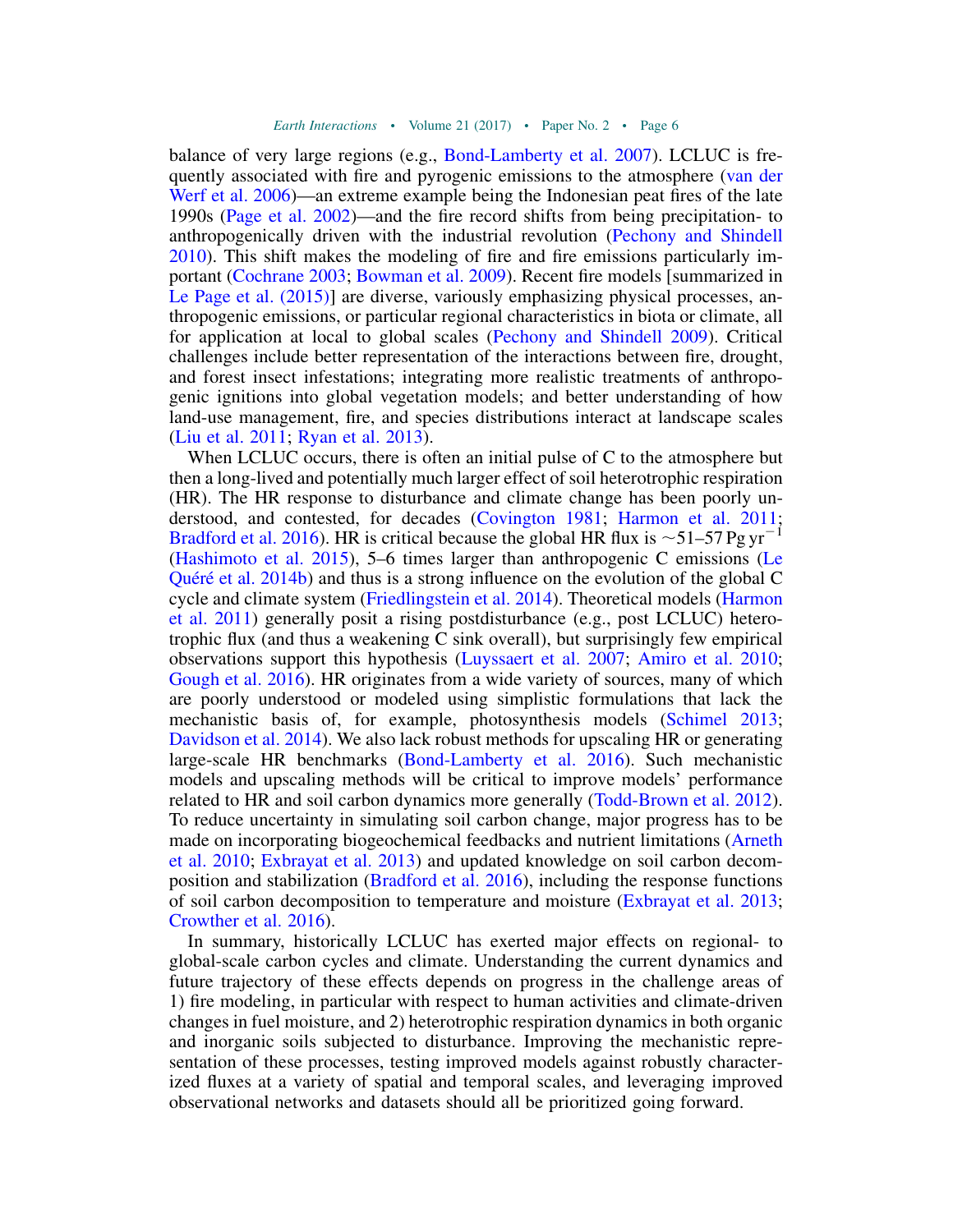#### <span id="page-8-0"></span>4. Climatically relevant emissions from the land surface

The land surface emits a suite of gases and particles that can affect climate. As land-cover changes, shifting emissions provide an indirect pathway by which the land surface can exert a climate forcing [recently reviewed in [Heald and Spracklen](#page-32-5) [\(2015\)\]](#page-32-5). Terrestrial emissions include both the gas phase [e.g., greenhouse gases, volatile organic compounds (VOCs), or nitrogen oxides  $(NO<sub>x</sub>)$ ] and the particle phase (e.g., atmospheric aerosols). Many primary emissions of gases from the terrestrial biosphere (e.g., VOC,  $NO_x$ ) do not directly exert a climate influence, but they can react in the atmosphere to form short-lived climate forcing agents such as ozone and aerosols [\(Myhre et al. 2013\)](#page-37-3). Particles in the atmosphere have direct and indirect climate impacts and can be emitted primarily from the land surface (e.g., dust) or be formed via chemical reactions in the atmosphere [e.g., secondary organic aerosol (SOA), ammonium]. BVOCs can substantially affect regional and global climate through short-lived climate forcing agents such as ozone and SOA, and this effect has recently been shown to be comparable in magnitude to surface albedo changes or carbon effects [\(Unger 2014](#page-41-2)). Overall, the emissions of both long-lived greenhouse gases as well as short-lived species such as dust and other terrestrially derived aerosols are known to impact climate across local, regional, and global scales [\(Tegen et al.](#page-41-3) [2004;](#page-41-3) [Henze et al. 2008;](#page-33-3) [Mahowald et al. 2011;](#page-36-2) [Unger 2014](#page-41-2)).

Natural vegetation is a key source of many of the trace gas constituents in the atmosphere that affect climate, and LCLUC affects the types and magnitude of these important emissions. These are dominated by VOCs, which include isoprene  $(C_5H_8)$ , monoterpenes (C<sub>10</sub> compounds), sesquiterpenes (C<sub>15</sub> compounds), and a suite of oxygenated VOCs that contribute up to 80% of the global VOC budget ([Guenther et al. 2006](#page-32-6)). Because many of these biogenic VOCs are reactive, they play an important role in tropospheric atmospheric chemistry [\(Goldstein and](#page-31-5) [Galbally 2007\)](#page-31-5). When nitrogen oxides and sunlight are present, BVOCs can play an important role in ground-level ozone formation ([Chameides et al. 1988\)](#page-29-3). Additionally, BVOCs can react to form lower-volatility products that can yield SOA ([Hallquist et al. 2009\)](#page-32-7). Natural landscapes also emit oxidized nitrogen due to microbial processes in soils, either through nitric oxide (NO) or greenhouse gases like nitrous oxide (N<sub>2</sub>O; [Holland et al. 1999\)](#page-33-4). The NO<sub>x</sub> emissions influence gasphase chemistry and ozone formation as well as particle formation in the presence of ammonia (NH3) emissions [\(Zhang et al. 2012](#page-43-1)). Additionally, natural terrestrial landscapes emit a suite of particles, such as dust ([Sokolik and Toon 1996;](#page-40-1) [Mahowald and Kiehl 2003](#page-36-3)), that influence climate. Overall, these natural aerosols from terrestrial ecosystems are known to directly influence the amount of radiation reaching Earth's surface and in many cases indirectly affect the formation of clouds ([Atkinson et al. 2013;](#page-26-5) [Spracklen and Heald 2014](#page-40-2); [Steiner et al. 2015](#page-40-3)).

The transition from natural to managed landscapes alters the sources of climatically relevant emissions. LCLUC processes such as urbanization and increased agricultural and grazing lands alter the magnitude and composition of both gas- and particle-phase emissions. Urban growth triggers a large suite of anthropogenic emissions, derived from fossil fuel combustion releasing gas-phase species (e.g.,  $NO<sub>x</sub>$  and a broader suite of VOCs than emitted naturally) and aerosols (typically in the form of nitrate, organic carbon, or elemental carbon). Urban aerosols have a broad range of physical and chemical properties depending on their location, as they represent the unique blend of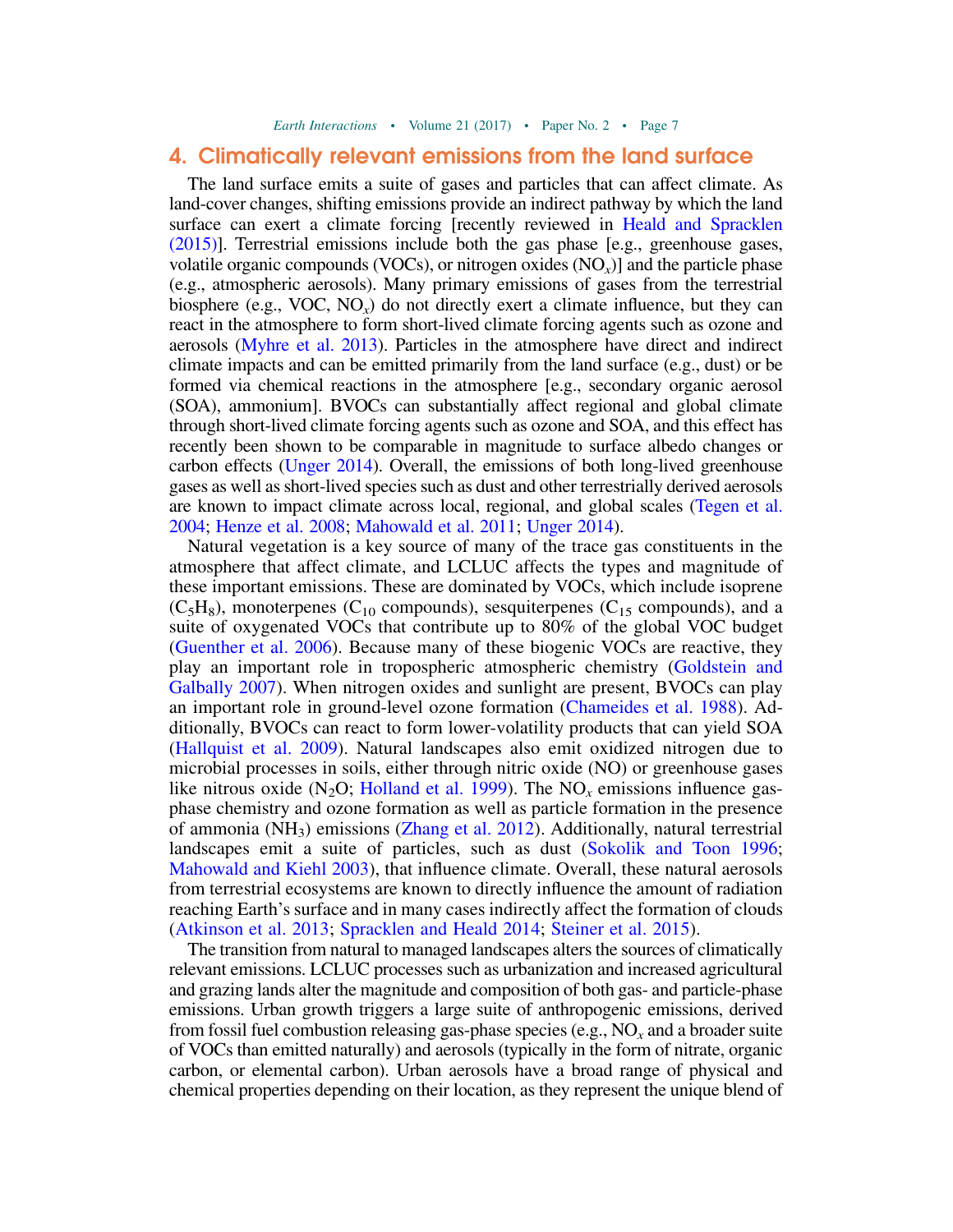industry, transportation, and human activity in each region [\(Zhang et al. 2015](#page-43-2)). Additionally, many anthropogenic VOCs such as aromatics are known to be high contributors to SOA ([Henze et al. 2008\)](#page-33-3). As noted above, natural nitrogen emissions from soils are accelerated by large-scale farming and fertilizer application. Concentrations of  $N_2O$  have been increasing in the postindustrial era due to fertilizer applications in managed ecosystems, and food production is estimated to account for 80% of the increase in atmospheric  $N_2O$  ([Ciais et al. 2014\)](#page-29-4). The transition to cropland and its accompanying fertilizer use can trigger large releases of ammonia, where 90% of ammonia emissions in the United States result from animal and crop agriculture (<https://www.epa.gov/air-emissions-inventories>). Ammonia is an important base in the atmosphere and can neutralize acidic compounds formed from  $SO<sub>2</sub>$  and  $NO<sub>x</sub>$  oxidation, thereby forming ammonium particles (either ammonium sulfate or ammonium nitrate) that can act as a direct forcing agent and indirectly affect cloud formation. Finally, grazing and livestock activities also release ammonia ([Hiranuma et al. 2010](#page-33-5)) as well as contribute primary particles ([Hiranuma](#page-33-6) [et al. 2011\)](#page-33-6) that influence climate.

LCLUC can also alter the emissions of biogenic volatile organic compounds (BVOCs) that control the loadings of multiple warming and cooling climate forcings (tropospheric  $O_3$ , CH<sub>4</sub>, N<sub>2</sub>O, and aerosols). In fact, LCLUC has to a large degree defined the BVOC emission variability over the past century (Lathi[ère et al. 2010](#page-35-10); [Unger 2013\)](#page-41-4). Recently, [Unger \(2014\)](#page-41-2) showed that BVOCs have substantial impacts on regional and global climate in addition to the important flux of annual C emissions at 1.15 PgC each year (excluding CH4; [Goldstein and Galbally 2007\)](#page-31-5). It is therefore necessary to consider the climate impacts of BVOCs in climate impact assessments of LCLUC, and this constitutes an important challenge in the coming decade.

Overall, the combination of gas- and particle-phase emissions provides a range of direct and indirect effects on climate that are strongly affected by land-cover change. Either through direct emissions of greenhouse gases or through indirect pathways (e.g., aerosols on clouds, the role of secondary pollutants such as  $NO<sub>x</sub>$  on greenhouse gas concentrations), the land surface–climate relationship is further complicated by the changing land surface. The intersection of natural and managed ecosystems plays an important role in understanding land-cover changes, as new mixtures of natural and anthropogenic compounds can accelerate gas-phase chemistry pathways (such as ozone formation) and the formation of secondary organic aerosols. As noted above, the presence of anthropogenic species influences the fate of many naturally emitted compounds such as BVOC, where higher urban  $NO<sub>x</sub>$  concentrations can facilitate more ozone formation. Thus, identifying emissions changes from LCLUC represents an important challenge in improving our understanding of the land surface on climate via emissions and their atmospheric pathways. Specifically, this includes 1) coupling dust emissions models with LCLUC, 2) improving databases of vegetation types to integrate with natural emissions models, and 3) developing flexible natural and anthropogenic emissions databases that can account for LCLUC.

#### 5. The water cycle

Understanding the complex and variable interactions among climate, the water cycle, and LCLUC in space and time is a formidable challenge in Earth system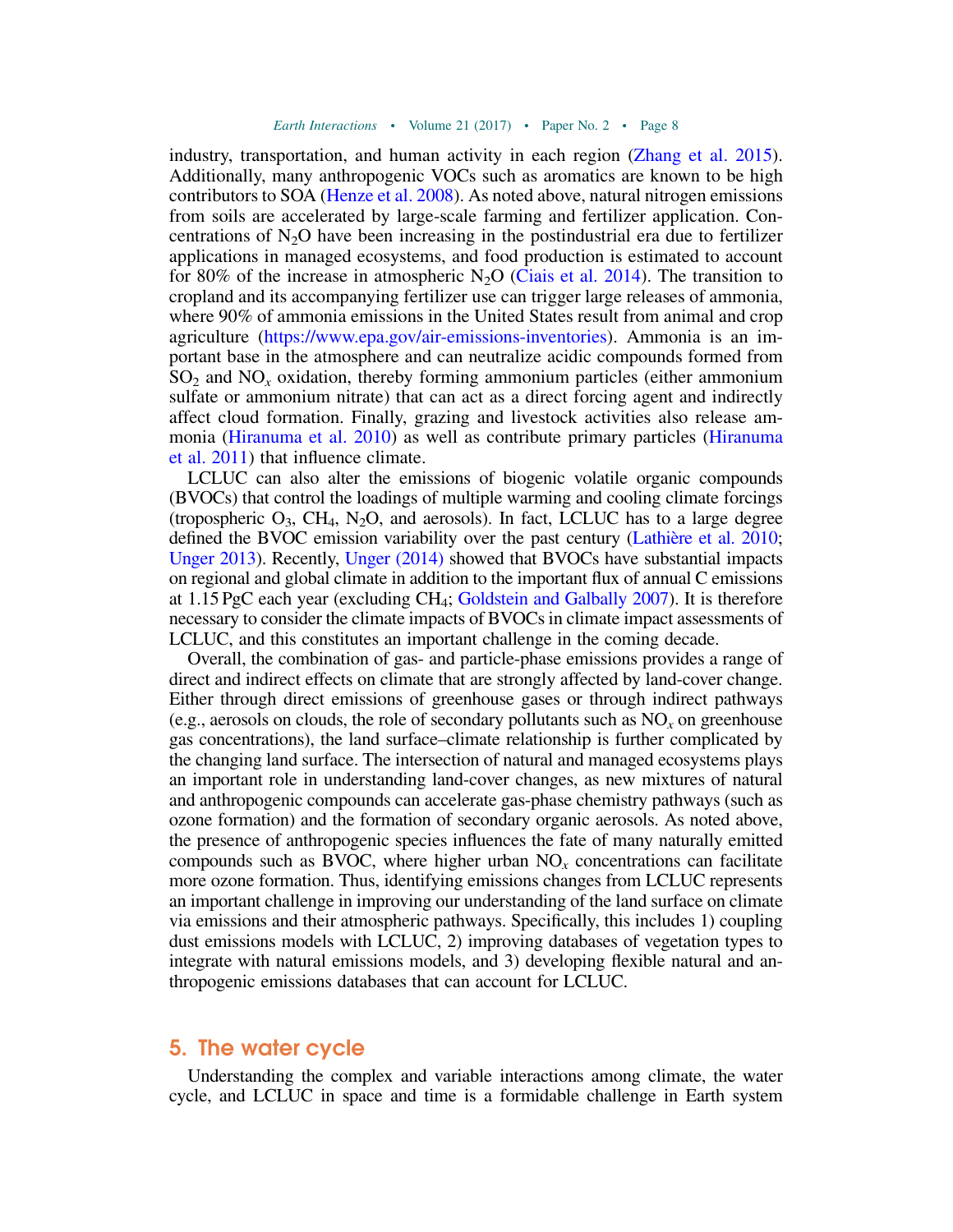science. The alteration of the water cycle, one of the principal and most influential effects of ongoing climate change and LCLUC, directly affects human populations, agriculture, forestry, and sustainability of natural ecosystems (V[örösmarty et al.](#page-42-3) [2013](#page-42-3)). Many region-specific studies have shown the impacts of LCLUC and climate on the water cycle. However, the impacts vary across time and space, and their scale dependence has only rarely been explicitly explored [\(Lorenz et al. 2016\)](#page-35-3).

Climate and the water cycle can be altered by changes in land use and land cover mainly via two interrelated mechanisms. The first is the direct alteration of the hydrological pathways by LCLUC engineering works (e.g., reservoirs, canals, and irrigation and drainage systems). For example, large-scale irrigation has been shown to affect the water cycle and climate, particularly in downwind regions ([Lo](#page-35-11) [and Famiglietti 2013;](#page-35-11) [Alter et al. 2015](#page-26-6)). Climate modeling at the global scale suggests that irrigation and impoundment of water in reservoirs enhance evapotranspiration and precipitation and can cool surface air temperatures ([Milly and](#page-36-4) [Dunne 1994](#page-36-4); [Puma and Cook 2010](#page-38-8)).

The second mechanism is the LCLUC-associated alteration of albedo, surface roughness, and properties of vegetation (e.g., stomatal conductance) resulting in effects on local climate and water fluxes [\(Bonan 2002](#page-28-8); [Lyons 2002](#page-35-12); [Bonan 2008](#page-28-9)). Many studies have shown the hydrological impacts of various LCLUC activities across the globe, but the spatial and temporal change and the scale dependence of the impacts are all poorly understood. For example, deforestation can lead to decreased evapotranspiration [\(Pierce et al. 1993](#page-38-9); [Coe et al. 2009\)](#page-29-1) and increased local runoff [\(Coe et al. 2009](#page-29-1)) but may ([Sampaio et al. 2007;](#page-39-2) [Butt et al. 2011\)](#page-29-5) or may not ([Coe et al. 2009\)](#page-29-1) change the characteristics of local precipitation. Urbanization strongly affects both the precipitation over and downwind of cities and the infiltration capacity of surfaces [\(Shepherd 2005;](#page-40-4) [Pielke et al. 2007](#page-38-10); Carri[ó et al. 2010](#page-29-6); [Niyogi et al. 2011;](#page-37-4) [Bounoua et al. 2015](#page-28-10)), presenting a management challenge of storm water quantity and quality in urban areas [\(Carlson et al. 2015\)](#page-29-7). Although region-specific studies have shown the LCLUC impacts on the water cycle, the scale dependence of the impacts remains unknown. Major challenges include understanding how local-scale LCLUC impacts are dampened across sequentially larger spatial scales and how impacts within a watershed or region vary with the scale or magnitude of LCLUC (i.e., the fraction of area being disturbed). Multiwatershed analysis and synthesis can be used to meet these challenges.

Large uncertainties remain regarding the hydrological responses to climate change. Some predicted hydrologic responses to climate warming (e.g., [Held and](#page-32-8) [Soden 2000\)](#page-32-8) are consistent with an intensification of the water cycle in the observational record [\(Huntington 2006](#page-33-7); [Wentz et al. 2007](#page-42-4); [Syed et al. 2010;](#page-41-5) [Giorgi](#page-31-6) [et al. 2011](#page-31-6); [Durack et al. 2012\)](#page-30-9), while others, such as the atmospheric moisture convergence (i.e., the so-called wet-get-wetter, dry-get-drier mechanism), have been strongly contested. Some climate projections and observation-based studies ([Trenberth 2011](#page-41-6); [Boucher et al. 2013;](#page-28-11) [Chou et al. 2013](#page-29-8); [Collins et al. 2013\)](#page-29-9) suggest that precipitation events will become more intense but less frequent [\(Trenberth](#page-41-6) [2011;](#page-41-6) [Chou et al. 2013](#page-29-8); [Collins et al. 2013](#page-29-9)). In some areas the changes in the character of precipitation could lead to seemingly contradictory effects: more frequent, heavier precipitation and potential flooding on the one hand and longer intervening dry periods, resulting in more frequent and severe droughts, on the other. Other studies, however, have shown different results (e.g., [Sun et al. 2012;](#page-41-7)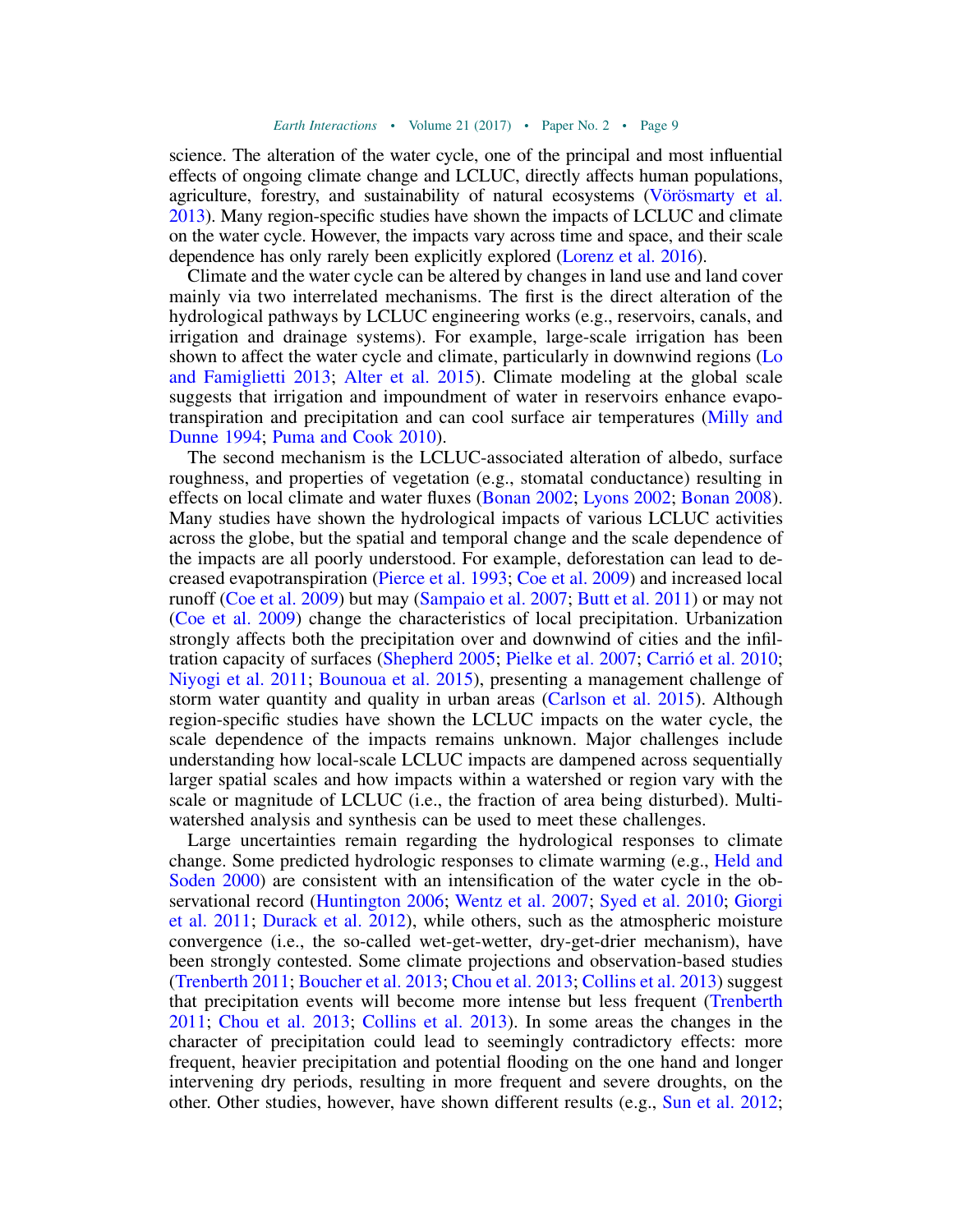[Byrne and O'Gorman 2015](#page-29-10)). After analyzing observations of monthly precipitation (1940–2009) over the global land surface using a new theoretical framework, [Sun](#page-41-7) [et al. \(2012\)](#page-41-7) found that the global land precipitation variance over space and time has been reduced due to a redistribution where, on average, dry areas became wetter while wet areas became drier. A recent study with climate models showed that the simple thermodynamic scaling of the atmospheric moisture convergence is applicable to oceans but not land surfaces because changes in circulation cause deviations from the simple scaling ([Byrne and O'Gorman 2015\)](#page-29-10). Using an extended scaling that incorporates horizontal gradients of changes in temperature and fractional changes in relative humidity (not accounted for in the simple scaling), Byrne and O'Gorman found a robust drying trend at almost all latitudes. The effect of climate change on the water cycle is also complicated by seasonal [\(Chou et al.](#page-29-8) [2013\)](#page-29-8) and regional [\(Marvel and Bonfils 2013](#page-36-5)) variability in evaporation and precipitation as well as by interannual variability, largely in response to ocean– atmosphere teleconnections ([Avissar and Werth 2005;](#page-27-3) [Schneck and Mosbrugger](#page-39-3) [2011](#page-39-3)), and the challenge is to separate them.

Climate warming is also likely to exacerbate naturally occurring droughts in some regions [\(Hayhoe et al. 2007;](#page-32-9) [Williams et al. 2015](#page-43-3)), which in turn can affect many processes, including tree dieback [\(Allen et al. 2010a;](#page-26-7) [Anderegg et al. 2013;](#page-26-8) [Brando et al. 2014\)](#page-28-12), geographic redistribution of various ecosystems [\(Pearson](#page-38-11) [2006;](#page-38-11) [Feng and Fu 2013](#page-31-7)), and land-use activities ([Hargreaves 1976](#page-32-10); [Brown et al.](#page-28-13) [2011\)](#page-28-13). However, the intensification of droughts might be specific to certain climate regions. For example, increased tree mortality, induced by increasing drought and heat stress, has been observed in many parts of the globe ([Allen et al. 2010a\)](#page-26-7).

The change of the water cycle and climate will affect many ecological and economic processes with large regional variability. Regarding the impacts on the geographic redistribution of major ecosystems, [Chan and Wu \(2015\)](#page-29-11) showed the global land area has shifted toward warmer and drier climate types from 1950 to 2010, with an expansion of arid climate and shrinkage of polar and midlatitude continental climates. [Feng and Fu \(2013\)](#page-31-7) found that the expansion of drylands in the western United States from 1948 and 2008 was consistent with the trends in the dryness index, defined as precipitation divided by potential evaportranspiration (P/PET), and that increasing temperature will become progressively more important than changes in precipitation in further expansion of drylands, as indicated by an ensemble of climate model projections. Together, these studies point toward an increasing proportion of land areas experiencing drought and the consequent redistribution of the climate and ecosystems on landscapes. A major challenge is to understand and deal with the large regional variability in the analysis of causes and consequences of hydrological and climate change [\(Steinkamp and Hickler 2015](#page-40-5)). Well-coordinated synthesis activities that encompass many regions or watersheds with diverse LCLUC histories and climates are needed to tackle this challenge.

Overall, projected future warming is expected to result in continuing intensification of the water cycle with increasing rates of global average evaporation, transpiration, precipitation, and increasing atmospheric water vapor content ([Collins et al. 2013\)](#page-29-9). Climate change–induced alteration of the water cycle will likely have profound effects on land cover and land use [\(Hewitson et al. 2014;](#page-33-8) [Settele et al. 2015](#page-40-6)), such as agricultural practices and planning and plant species redistribution, and vice versa. The interactions among climate, the water cycle,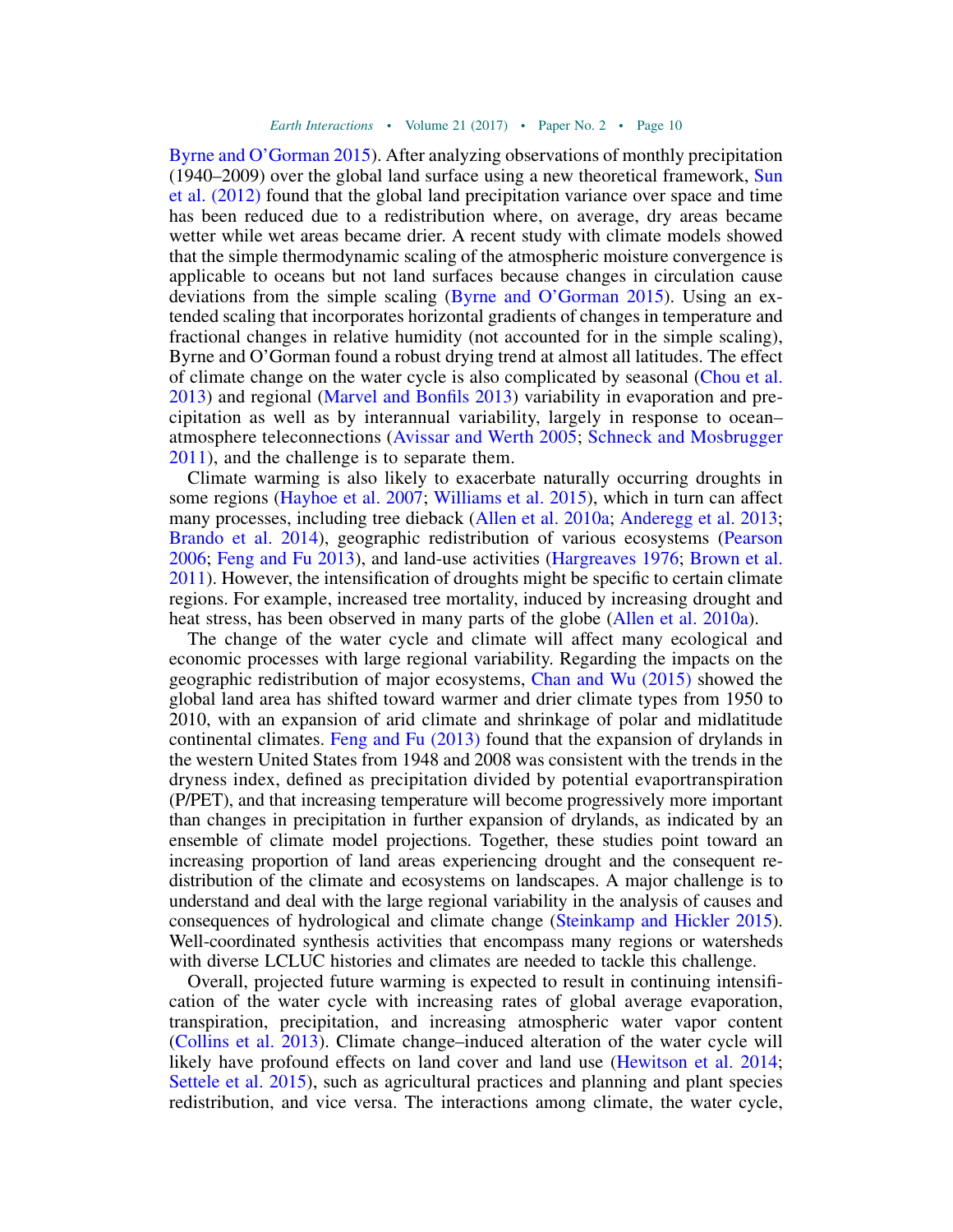ecosystems, and LCLUC are complex, and understanding them is a grand challenge. Specifically, we need to understand how these interactions vary regionally and across spatial and temporal scales. In addition, understanding the impacts of future climate change on hydrology, such as the generality of the wet-get-wetter, dry-get-drier mechanism, remains a grand change going forward.

### 6. Agriculture and climate

Food production is a critical land-use activity of our society. Global demand for food production will rise in the future as human population and per capita food consumption increase and crop-based biofuel production likely expands ([Bruinsma](#page-28-14) [2015\)](#page-28-14). Increasing agricultural productivity is crucial for reducing poverty and achieving food security, and the Food and Agriculture Organization of the United Nations estimates that global production for cereals will have to increase at least 13% decade<sup>-1</sup> up to 2030 to keep per capita consumption the same [\(Ray et al.](#page-38-12) [2013\)](#page-38-12). How to improve agricultural productivity in the face of climate change, and also understand the impacts of intensified agricultural activities to the climate system, is a major scientific and engineering endeavor for mankind ([Wheeler and](#page-43-4) [von Braun 2013\)](#page-43-4).

The agricultural sector is sensitive and vulnerable to climate change. Many efforts have been devoted to investigating the impacts of observed climate change on food production, focusing primarily on three aspects of climate change: 1) mean climate change, 2) intra- and interannual climate variation, and 3) extreme weather events ([Peng et al. 2004;](#page-38-13) [Tao et al. 2006;](#page-41-8) [Lobell et al. 2011](#page-35-13); [Zhang et al. 2016](#page-43-5)). These studies showed that past climate trends have negatively affected wheat and maize production for many regions [\(Porter et al. 2014](#page-38-14)) but have benefitted crop production in some high-latitude regions, such as northeastern China or Europe ([Supit et al. 2010](#page-41-9); [Zhang et al. 2014](#page-43-6)). The relationship between climate trends and yield is often crop- and region-specific, depending on baseline climate, management practices, soils, and the timing and duration of crop exposure to various climatic conditions.

It is likely that climate variability and change will adversely impact food security in areas currently vulnerable to hunger and undernutrition [\(Wheeler and von Braun](#page-43-4) [2013\)](#page-43-4). Variations in the production of annual and perennial crops and shifts in suitable production areas of agricultural crops are projected to increase and will impact food security in the future ([Hatfield and Walthall 2015\)](#page-32-11). Increased heavy precipitation will increase erosion and degrade soils to reduce their potential for production [\(Nearing 2001](#page-37-5); [Lal 2004](#page-34-3); [Nearing et al. 2004;](#page-37-6) [Garbrecht et al. 2015](#page-31-8)). One challenge will be to determine if our current agriculture practices are adequate to protect against the increased occurrence of extreme precipitation events. Extreme temperature events on livestock systems will expose production systems to conditions that exceed their current minimum and maximum thresholds, and the challenge will be to assess the likelihood of these occurrences and the potential impact on plants and livestock [\(Walthall et al. 2012](#page-42-5)).

Agricultural land use will change with climate, with both land use and climate affecting productivity (Egli and Hatfield  $2014b$ [,a\)](#page-30-10), leading to the need to understand how to enhance food production, given the regime of increasing variation in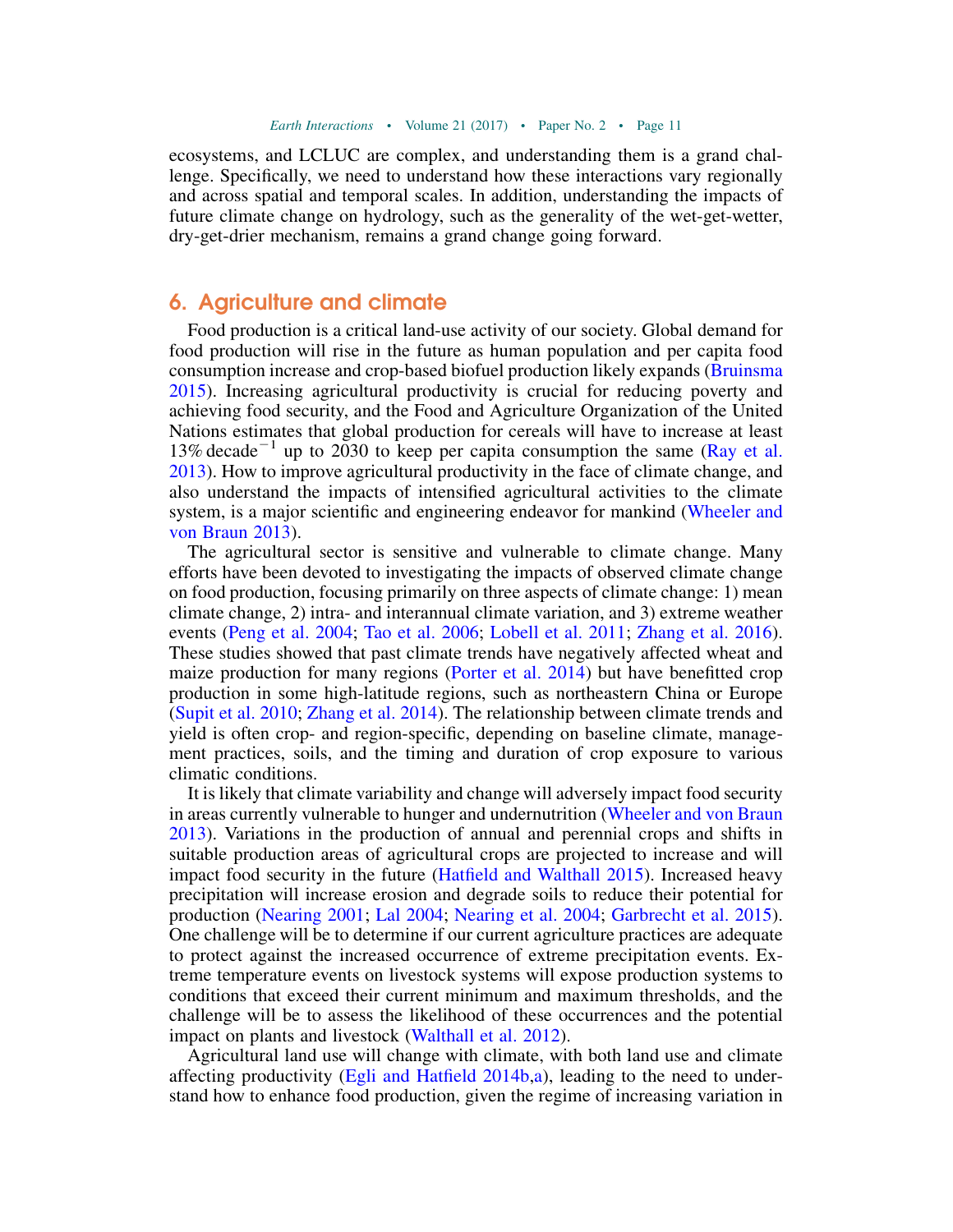climate and greater likelihood of extreme events. Increasing the application of synthetic fertilizers and manure has been one effective measure to achieve higher crop yields on limited planting areas but can lead to non-carbon-dioxide greenhouse gas (GHG) emissions ([Searchinger et al. 2008;](#page-39-4) [Popp et al. 2010](#page-38-15); [Reay et al.](#page-39-5) [2012;](#page-39-5) [Smith et al. 2012a;](#page-40-7) see [section 4\)](#page-8-0). The current understanding of the impacts of climate on agriculture has been summarized in recent reports ([Walthall et al.](#page-42-5) [2012;](#page-42-5) [Hatfield et al. 2014;](#page-32-12) [Porter et al. 2014](#page-38-14)) discussing adaptation strategies for agriculture. These studies note that climate disruptions to agricultural production have increased in the past 40 years and are projected to increase over the next 25 years, and crop and livestock production is expected to decline in many agricultural regions owing to increased climate-induced stresses [\(Hatfield et al. 2014](#page-32-12)).

In summary, the combination of global to local climate change, shifting land use, the need to increase productivity, and the necessity of protecting agricultural systems against increased extreme events is a grand challenge to scientists, farmers, and policymakers in the coming years and decades. To meet this challenge, it is necessary to 1) understand the agricultural effects on climate and vice versa and 2) integrate crop models with climate models to determine the most effective adaptation strategies for agricultural systems as described by [Rosenzweig et al. \(2014\).](#page-39-6) In addition, optimizing agricultural land use and land cover in the face of ongoing climate change is critical for food security and agricultural sustainability, but such changes will be subject to diverse socioeconomic and environmental constraints.

#### 7. Urbanization and climate

More than half of the world population now lives in cities, and this number is expected to increase over time [\(UN Population Division 2014\)](#page-41-10), meaning that the interactions of climate and urban land surfaces have important implications for the environment and society at local to global scales. Cities are usually warmer than nearby rural areas due to 1) the high concentration of impervious surfaces that slowly reradiate during the night the heat absorbed during the day and 2) the anthropogenic heat from industrial activities and the heating and cooling of buildings [\(Bornstein 1968;](#page-28-15) [Arnfield 2003;](#page-26-9) [Imhoff et al. 2010\)](#page-33-9). Urbanizationinduced localized warming can be more important than greenhouse gas–induced climate change at local to regional scales, and the impacts may vary geographically ([Georgescu et al. 2012](#page-31-10); [Georgescu et al. 2013;](#page-31-1) [Zhou et al. 2014\)](#page-43-7). In a modeling study, Georgescu et al.  $(2013)$  found that urban-induced warming could reach  $4^{\circ}$ C locally under a maximum development scenario for metropolitan areas in Arizona, yielding 3 times more impact on local climate than the warming associated with increased greenhouse gases. Another modeling study found that the impervious surfaces of U.S. cities are nearly  $2^{\circ}$ C warmer during summer than surrounding areas [\(Bounoua et al. 2015\)](#page-28-10). In addition to the local impacts, urban expansion may contribute to temperature increases at the regional to global scale. For example, [Kalnay and Cai \(2003\)](#page-34-4) showed that half of the observed decrease in the daily temperature range in the conterminous United States was due to urban and other land-use changes. Although urban areas currently account for less than 0.2% of the planetary surface, model simulations suggest that the urban heat island (UHI) effect may increase gross global warming by  $0.06^{\circ}$ – $0.11^{\circ}$ C (2%–4% of the total) in the next 20 years ([Jacobson and Ten Hoeve 2012\)](#page-34-1).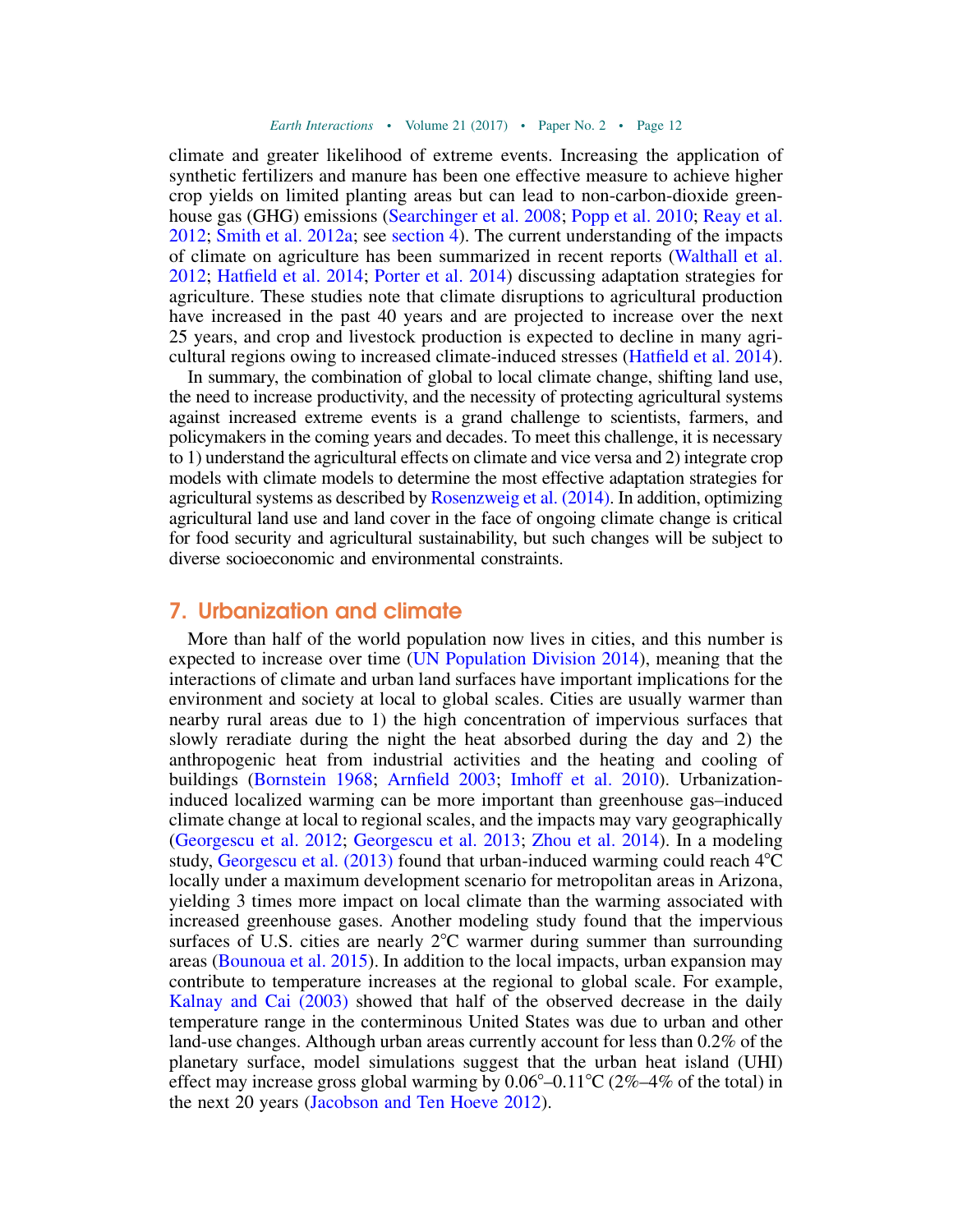Urban environmental changes can affect a wide range of ecological processes. Impacts of urban warming on the seasonal development of vegetation have been observed using temperature networks ([Schwartz et al. 2012\)](#page-39-7), species composition in cities ([Bechtel and Schmidt 2011](#page-27-4)), and remote sensing ([Krehbiel et al. 2016;](#page-34-5) [Melaas et al. 2013;](#page-36-6) [Zhou et al. 2016\)](#page-44-1). UHIs have been identified as causing earlier budding and blooming of flowers and trees and generally longer growing seasons for cities in Europe, Asia, and North America [\(Oke 1987](#page-37-7); [Jochner et al. 2012\)](#page-34-6) as well as widely enhanced vegetation productivity ([Zhao et al. 2016\)](#page-43-8). Heat stress is a leading cause of human mortality in cities, particularly among the elderly [\(Baccini](#page-27-5) [et al. 2008](#page-27-5); [Kovats and Hajat 2008\)](#page-34-7). Environmental changes in urban environment such as  $CO<sub>2</sub>$  increase and UHI are considered the harbinger of future global change of other ecosystems ([Grimm et al. 2008\)](#page-32-13). Therefore, cities provide golden opportunities to study the possible interactions and feedbacks between land surfaces and climate futures. One key challenge is to attribute the observed environmental changes to a myriad of simultaneously changing driving forces ([Zhao et al. 2016](#page-43-8)).

Effective representation of urban areas within land surface models that can be linked to mesoscale meteorological models remains a challenge due to the finescale spatial heterogeneity of urban infrastructure, including vegetation. Key information about urban canopies that is needed to improve modeling includes albedos, ratios of the heights of the buildings relative to the width of the streets, building roof area fractions, and vegetated surface fractions [\(Best and Grimmond](#page-27-6) [2015\)](#page-27-6). Multiple efforts have been initiated to provide these urban parameters at local to global scales [\(Ching et al. 2009;](#page-29-12) [Jackson et al. 2010](#page-33-10)). The typology of local climate zones (LCZ) addresses the problem of characterizing urban surfaces through a hierarchical classification scheme that is sensitive to structural arrangements that influence urban climate [\(Stewart and Oke 2012](#page-40-8)). The World Urban Database and Access Portal Tools (WUDAPT; [http://www.wudapt.org/\)](http://www.wudapt.org/), inspired by the earlier National Urban Database and Access Portal Tools (NUDAPT; [Ching](#page-29-12) [et al. 2009](#page-29-12)), aims to produce LCZ classifications of global cities through curated crowdsourcing to advance urban climate modeling. Remote sensing is an important means through which to obtain some of these urban canopy data [\(Bechtel and](#page-27-7) [Daneke 2012;](#page-27-7) [Seto and Christensen 2013\)](#page-40-9).

Improved representation of urban surface conditions within models is necessary but not sufficient ([Best and Grimmond 2013](#page-27-8)). Current urban land surface models are not skillful enough to capture many of the complex interactions and feedbacks between urban surfaces and the atmosphere. A major urban land surface model intercomparison effort determined that for modeling latent and sensible heat fluxes throughout the year, three additional geophysical processes were identified as important to represent within the models: 1) shortwave radiation reflections within urban ''street canyons,'' 2) amount of skyview within canyons modulating longwave emissions, and 3) the thermal contrasts between roof tops and street canyons ([Best and Grimmond 2015](#page-27-6)). [Mishra et al. \(2012\)](#page-36-7) evaluated the ability of regional climate models (RCMs) that were part of the North American Regional Climate Change Assessment Program to reproduce the historical statistics of precipitation extremes for 100 urban areas across the United States. The RCM performance was considered acceptable for storm water infrastructure design at only 12% and 25% of the 100 urban areas, respectively, for 3- and 24-h precipitation maxima at the 100-yr return period.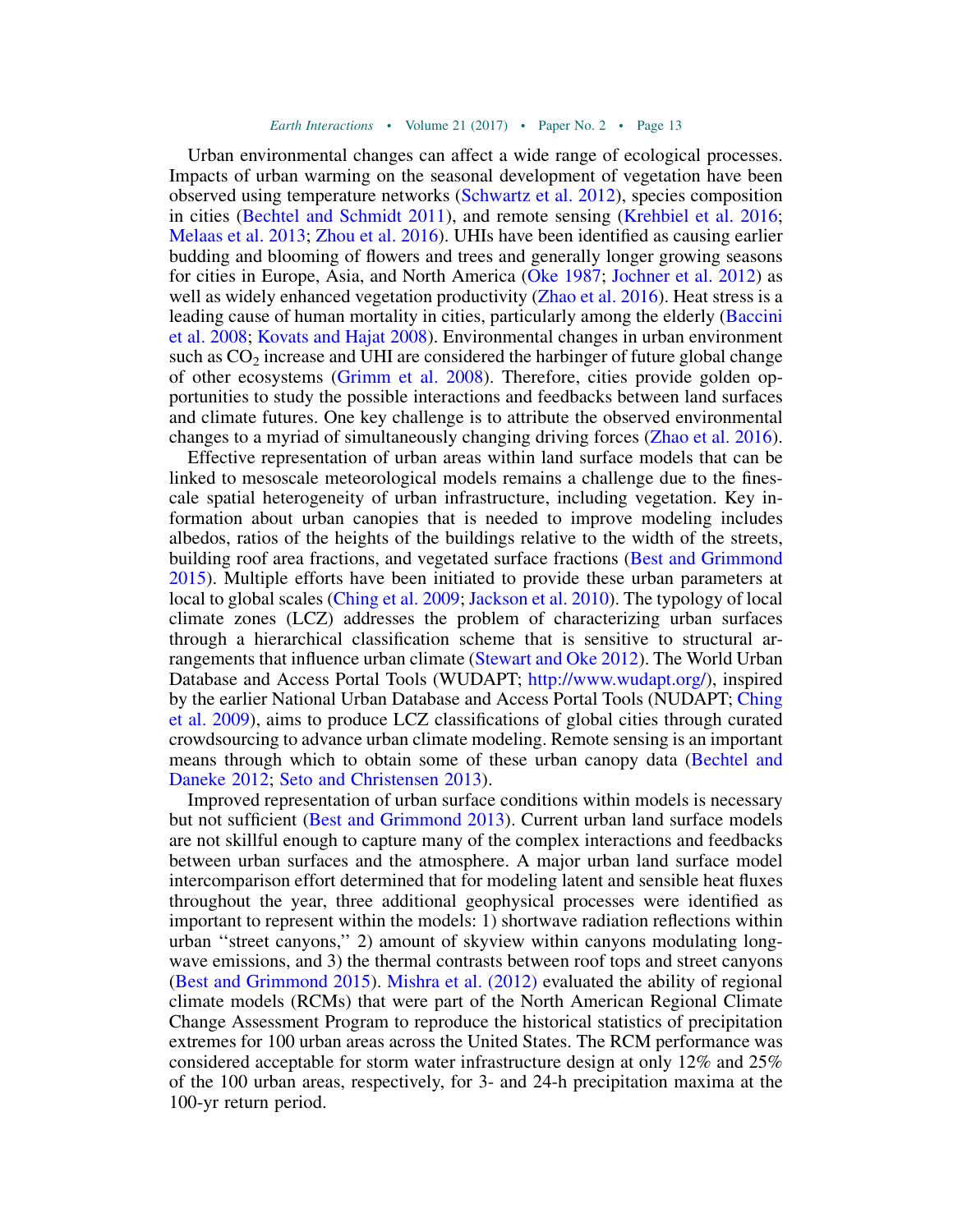In summary, understanding land and climate processes in the urban environment represents both challenges and opportunities for advancing research on land– atmospheric interactions. In addition to improving model structure to represent urban-specific land and atmospheric processes and interactions, a substantial increase in information about the structures of cities, which are highly variable across the planet, will be required. It is also a grand challenge to effectively represent urban geophysical processes, climate impacts, and human mortality in large-scale models. To address this challenge, robust characterizations of urban metabolisms ([Pataki et al. 2009;](#page-37-8) [Kennedy et al. 2011\)](#page-34-8) are necessary, but this will require different approaches at city [\(Gurney et al. 2012](#page-32-14); [McKain et al. 2015](#page-36-8)) to continental scales ([Richter et al. 2005](#page-39-8); [Kennedy et al. 2009](#page-34-9); [Nassar et al. 2013\)](#page-37-9).

## <span id="page-15-0"></span>8. Gradual acclimation of biogeochemical processes to climate change

In the face of atmospheric and climatic change, plants must acclimate, adapt, move, or die. The fate of plants, plant communities, and ecosystems is a primary determinant of the feedback between the atmosphere and the terrestrial biosphere, and predicting their responses under future conditions is a necessary component of climate change projections.

The primary responses of plants to increased atmospheric  $CO<sub>2</sub>$  are fairly simple, at least in theory: photosynthesis increases and stomatal conductance declines. Temperature affects all metabolic processes, so the primary responses to warming are more complex [\(Norby and Luo 2004](#page-37-10)). Nevertheless, with both elevated  $CO<sub>2</sub>$ and warming, it is the secondary, tertiary, and feedback effects that will have the largest influence on ecosystem responses over the long term. It is these effects that will determine the interaction between responses to atmospheric and climatic change and LCLUC. Many of the most important long-term effects and feedbacks revolve around biogeochemical cycling processes. Hence, the focus of many ongoing experimental and modeling research efforts is to describe the responses of carbon, water, and nutrient to atmospheric and climatic change, the interaction of different plant adaptations or functional traits to biogeochemical cycling, and how those biogeochemical responses shape the larger-scale responses of ecosystem structure and function.

The potential for nutrient dynamics to influence plant response to elevated  $CO<sub>2</sub>$ has long been recognized. [Kramer \(1981\)](#page-34-10) questioned whether forests, which are frequently limited in their productivity by nitrogen (N) or water availability, would have the capacity to respond to rising  $CO<sub>2</sub>$  concentrations. Modeling studies ([Comins and McMurtrie 1993\)](#page-29-13) led to the hypothesis of progressive nitrogen limitation (PNL; [Luo et al. \(2004\)\)](#page-35-14), whereby N sequestration in wood and soil organic matter reduces N availability and creates a negative feedback to growth. Metaanalysis of experiments indicated a decline in N availability in response to  $CO<sub>2</sub>$ enrichment ([Dieleman et al. 2012](#page-30-11)), but early results from free-air  $CO<sub>2</sub>$  enrichment (FACE) experiments in forests did not support the PNL hypothesis: enhanced tree growth was sustained in elevated  $CO<sub>2</sub>$  with no evidence of a negative feedback on N uptake ([Norby and Iversen 2006](#page-37-11); [Finzi et al. 2007\)](#page-31-11). However, as the experiments continued, PNL did develop in at least one FACE experiment, as indicated by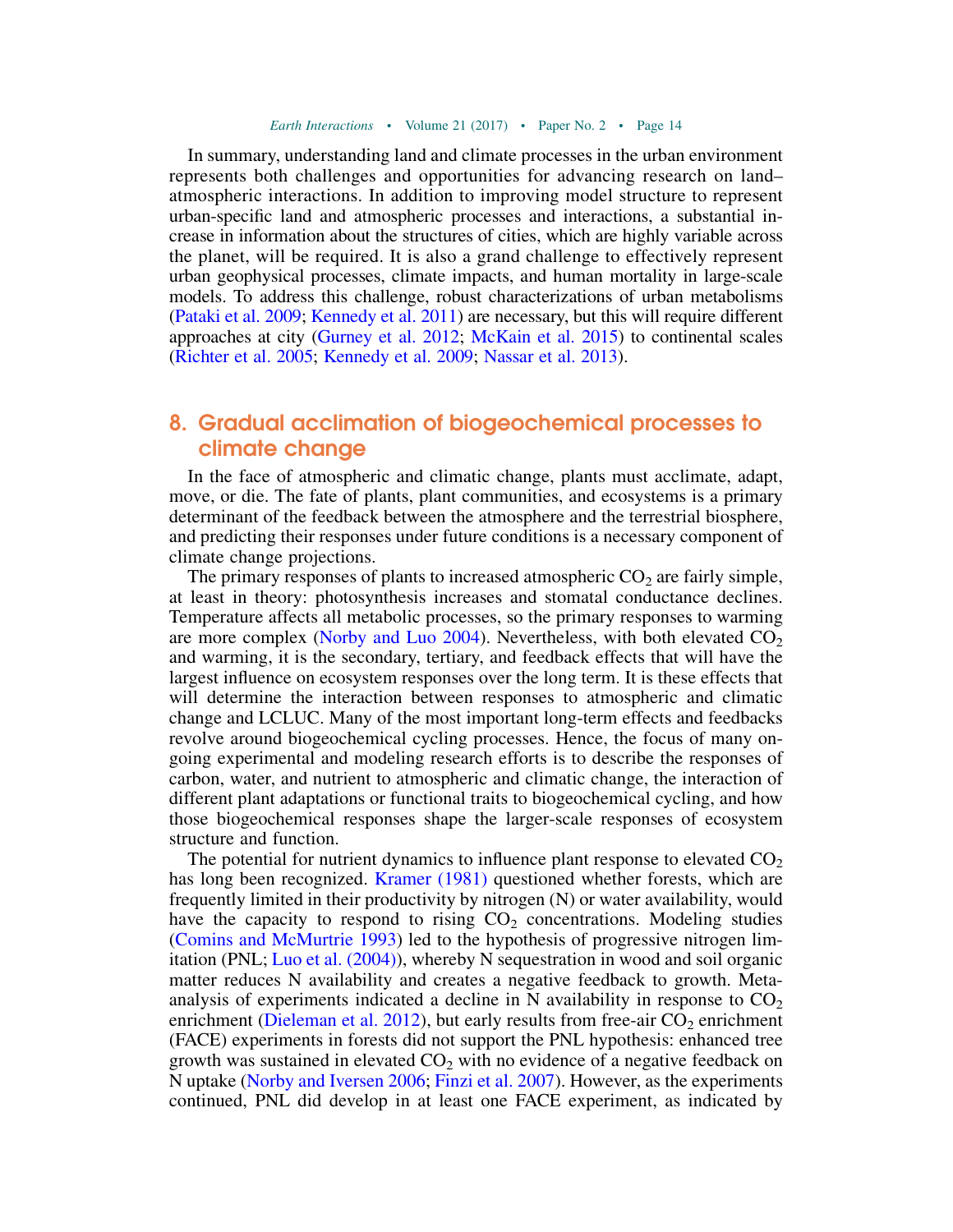declining N availability, declining net primary productivity (NPP), and a loss in response to elevated  $CO_2$  [\(Norby et al. 2010](#page-37-12)). [Hungate et al. \(2006\)](#page-33-11) also reported nutrient cycling responses to elevated  $CO<sub>2</sub>$  in a scrub oak ecosystem that were broadly consistent with PNL.

Many elements can limit plant responses to elevated  $CO<sub>2</sub>$  [\(van Groenigen et al.](#page-42-6)  $2006$ ), and the acclimation of nutrient cycles to elevated  $CO<sub>2</sub>$  or warming over time needs more attention. The occurrence of PNL discussed above emphasized the importance of time in consideration of ecosystem response to  $CO<sub>2</sub>$  [\(Norby and Zak](#page-37-13)) [2011\)](#page-37-13) as the N cycle acclimated to changing conditions. Acclimation of nutrient cycling processes can also be expected in response to warming. Increased soil temperature may increase nutrient cycling rates, counteracting nutrient limitation under elevated  $CO<sub>2</sub>$  [\(Dieleman et al. 2012\)](#page-30-11), but warming effects on nutrient cycling are unlikely to be sustained as various soil carbon pools with different turnover rates come into equilibrium with the new temperature environment [\(Melillo 2002](#page-36-9)).

Understanding these long-term adjustments in biogeochemical cycling (and accurately representing them in predictive models) is a grand challenge. To meet this challenge, more experiments are needed that are sustained over many years, and new modeling approaches need to be developed to evaluate this potentially dominant influence on ecosystem responses to atmospheric and climatic change. Multiple confounding factors can affect biogeochemical processes, such as microbial activity that mediates carbon turnover in soils [\(Nie et al. 2013](#page-37-14)). It also can be difficult to separate different responses to co-occurring influences of  $CO<sub>2</sub>$  enrichment and warming ([Dieleman et al. 2012](#page-30-11)). Hence, it is especially important to provide experimental data to inform and constrain models at the process level. Otherwise, there is a possibility of models correctly representing the net effect of multiple responses but doing so for the wrong reasons, thereby reducing their predictive power when confronted with new conditions ([Zaehle et al. 2014a](#page-43-9)).

An important challenge in understanding biogeochemical acclimation to atmospheric and climatic change is to extend our understanding to other biomes beyond the temperate ecosystems that have heretofore been the focus of most experiments. A global perspective is required for addressing questions about the interactions between land use and land-use changes and climate change. A new generation of FACE experiments is needed to extend the inference space on elevated  $CO<sub>2</sub>$  effects into new biomes and climatic regions ([Norby et al. 2016](#page-37-15)). In so doing, new issues about acclimation of biogeochemical cycles will undoubtedly arise. A prime example is a new focus on measurements and modeling of phosphorus (P) limitation, which is expected to be an important determinant of the responses of many tropical ecosystems ([Reed et al. 2015](#page-39-9)). When a P cycle was included in the Community Land Model with Carbon, Nitrogen, and Phosphorus Cycling (CLM-CNP), model predictions of NPP of tropical forest sites in Amazonia were closer to measured values than predictions from a version of CLM with N but not P cycle ([Yang et al. 2014\)](#page-43-10). An exception was observed at one site with a history of disturbance showing P limitation was shifted to N limitation [\(Herbert et al.](#page-33-12) [2003\)](#page-33-12). This result emphasized how land-use change and land-use history can alter biogeochemical feedbacks that are likely to influence response to atmospheric and climatic change. [Yang et al. \(2014\)](#page-43-10) explored with CLM-CNP whether stimulation of fine-root production by  $CO<sub>2</sub>$  fertilization and associated phosphatase activity could alleviate P limitation to NPP. Such biogeochemical mechanisms will have a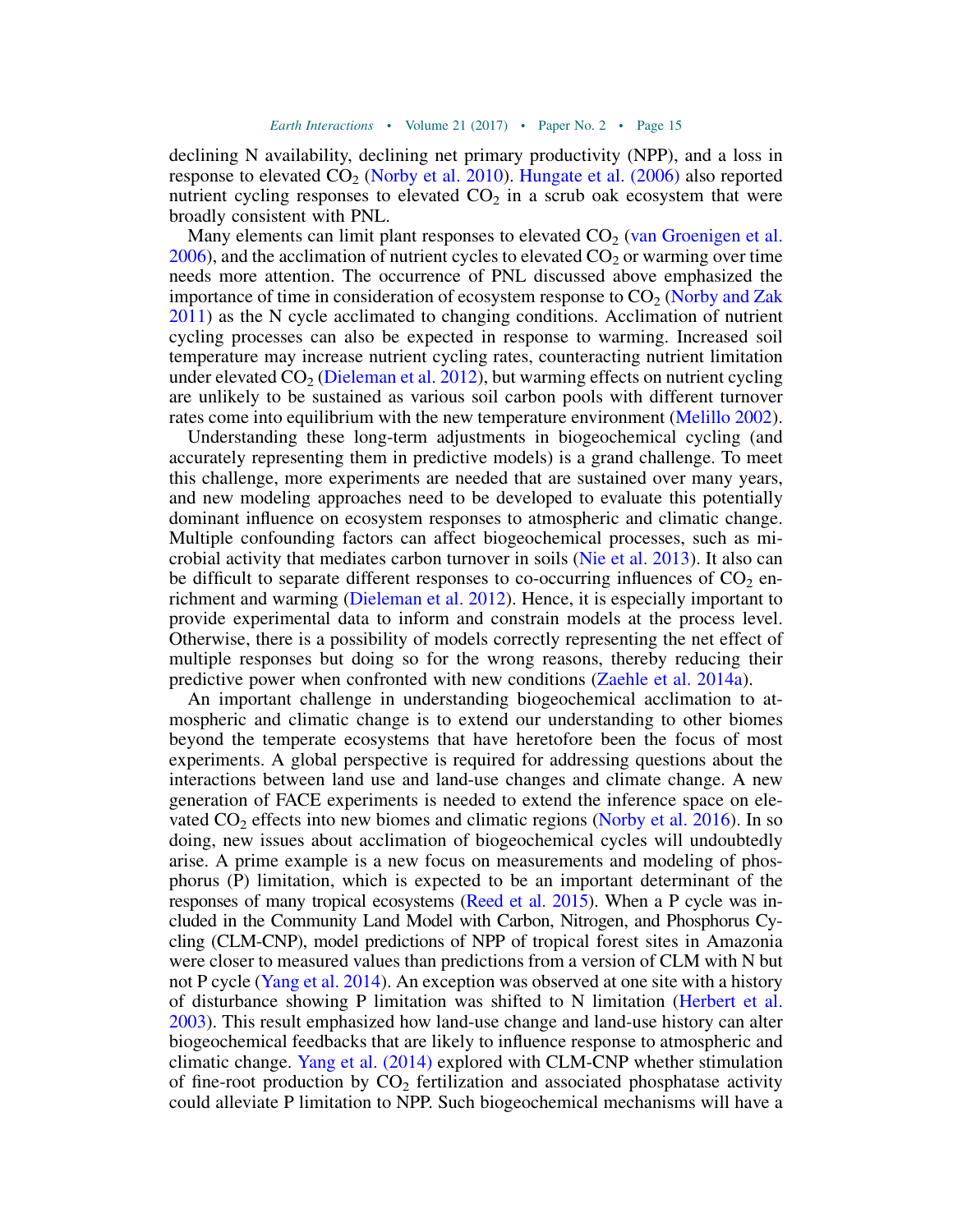strong influence on whether responses to elevated  $CO<sub>2</sub>$  (and presumably warming as well) will be sustained.

Biogeochemical acclimation will have a dominant influence on the future productivity and carbon storage of terrestrial ecosystems ([Wieder et al. 2015](#page-43-11)). Understanding long-term adjustment dynamics in biogeochemical cycling to climatic and atmospheric changes such as elevated  $CO<sub>2</sub>$  and warming is a grand challenge. To meet this grand challenge, it is essential that there be close coordination between measurements and process representation in models ([Medlyn et al. 2015b](#page-36-10)). Our knowledge base needs to expand to incorporate a wide range of biomes, landuse histories, and plant adaptations. Furthermore, our analyses need to recognize that ecosystem responses to atmospheric and climatic change will change over time through biogeochemical process acclimation.

## 9. Plant biogeographical changes in response to climate change

Range migration is the primary strategy by which plants adapt to climate change ([Aitken et al. 2008\)](#page-26-10). Fossil pollen records and genetic data have indicated that climate-driven range shifts are common for plant species in the past glacial and postglacial period ([Davis and Shaw 2001](#page-30-12); [Hamrick 2004\)](#page-32-15). However, recent analyses have shown that velocity (both climate displacement rate and direction) of climate change (1880 to present) is much faster than what occurred in the past at any time since the Last Glacial Maximum and may substantially outpace many plant species' migration rates [\(Davis 1989](#page-30-13); [Loarie et al. 2009\)](#page-35-15). Recent estimation of global mean velocities of change for mean annual temperature and rainfall from 2000 to 2100 are 420 and 220 m  $\mathrm{yr}^{-1}$ , respectively [\(Davis 1989](#page-30-13); [Loarie et al. 2009](#page-35-15)). In contrast, the potential velocities of plant migration, estimated by combining routine maximum dispersal distances (50–1500 m) with typical times to maturity (1–30 yr) without consideration of habitat fragmentation and interactions with other species, are in the range of  $1.7-1500$  m yr<sup>-1</sup> ([Corlett and Westcott 2013](#page-29-14)). As higher velocities of climate change are expected for the remainder of the twentyfirst century, many plant species will need to move more than  $1 \text{ km yr}^{-1}$  to keep up. It will thus be very challenging for many species to keep pace with climate change because of dispersal limitation, habitat fragmentation, potential novel climate and altered biotic competition, pests and pathogens, and invasive plants in the future.

Two types of predictive models are widely used to project plant species response to climate change. The first type is species distribution models (SDMs), also called habitat suitability models, ecological niche models, or climate envelope models ([Thuiller et al. 2008\)](#page-41-11). SDMs predict the future habitat range of species using the statistical relationships between species occurrence or abundance and environmental variables (including climate variables). However, SDM methods often assume that 1) the selected variables do in fact reflect the niche requirements of a species, 2) species are in equilibrium with their suitable habitat, 3) species will be able to disperse to their suitable locations, and 4) the effects of biotic interactions (including human interactions) are minimal. Recent analyses from SDMs have projected an average northward movement of 400–800 km of the climate habitat for more than 100 tree species in North America by the end of twenty-first century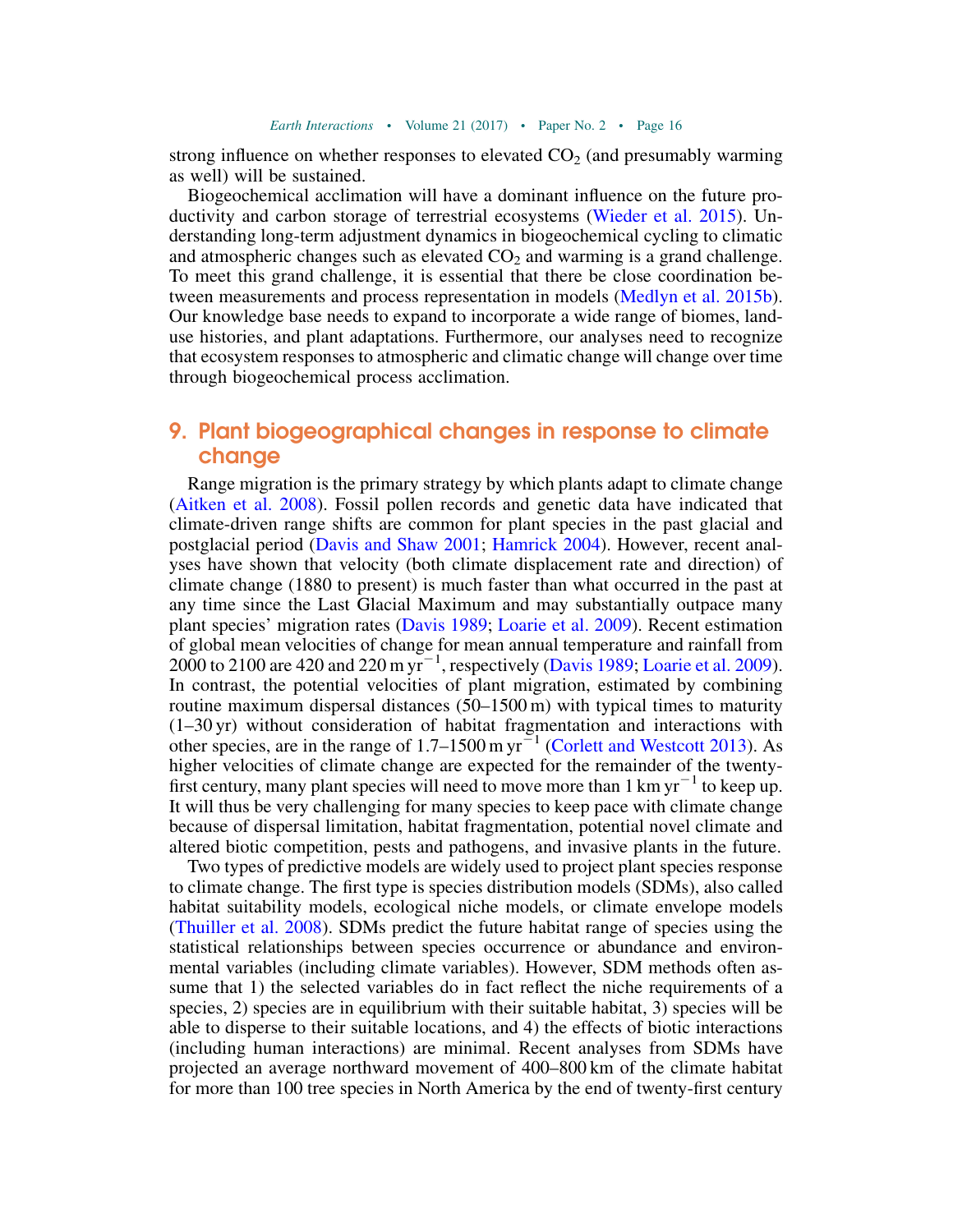([Iverson et al. 2008;](#page-33-13) [McKenney et al. 2011\)](#page-36-11). Such a range movement may be far beyond the actual migration capacity of most tree species.

Process-based models, which are usually simulations of vegetation dynamics at the taxonomic resolution of species or life-forms, represent the other tool used to predict plant species' responses to climate change in addition to SDMs ([Thuiller et al. 2008](#page-41-11)). Process-based models are considered preferable to statistical-based models because they are better able to deal with factors such as the enhanced productivity possible via elevated  $CO<sub>2</sub>$  and increased water use efficiency ([Keenan et al. 2011\)](#page-34-11). However, trade-offs must be made between complexity and tractability in the realism of ecological processes. Dynamic global vegetation models (DGVMs) have been used to project vegetation pattern response to climate change at a global scale, but typically these models use a few plant functional types to represent vegetation at very coarse resolution  $(0.5^{\circ})$ , and they often lack several key ecological processes, including competition, fire disturbance, and land-cover change. Recently, a trait-based DGVM (aDGVM2) was developed to simulate growth, reproduction, and mortality and keep track of state variables such as biomass, height, and leaf area index (LAI) of each individual plant [\(Scheiter et al. 2013\)](#page-39-10). The aDGVM2 represents a major advancement on simulating the individualistic response of plant species to climate change and therefore the potential novel community reassembly under the nonanalog environmental conditions at a global scale.

Improved understanding of plant response to climate change has been gained through predictive models, but major challenges and uncertainties still exist. First, future climate projection is highly uncertain. This uncertainty arises from our poor understanding of Earth systems, inadequate parameterization and representation of Earth system processes in the Earth system model, and unpredictable development and mitigation strategies ([Meehl et al. 2007\)](#page-36-12). As a result, future climate projections should be viewed as possible climatic conditions under various ''what if'' scenarios rather than as precise predictions. Second, most predictive models are useful for projecting climate-driven species' range shift but miss or oversimplify key processes, including habitat modification [\(Fahrig 2003\)](#page-31-12), habitat refugia [\(Nogues-Bravo 2009](#page-37-16)), physical barriers to plant movement such as rivers and mountains ([Burrows et al.](#page-29-15) [2014](#page-29-15)), novel biotic interactions ([Blois et al. 2013](#page-27-9)), and nonanalog climate conditions ([Garcia et al. 2014\)](#page-31-13). Integrating these processes to predict plant response to climate change requires an interdisciplinary effort including ecologists, land change scientists, climatologists, sociologists, and other experts. Third, it is difficult to model the differential and interactive effects of light, temperature, nutrients, water,  $CO<sub>2</sub>$  concentration, and other factors on plant productivity. Nitrogen, a dominant regulator of vegetation dynamics, net primary production, and terrestrial carbon cycle, is rarely modeled mechanistically in process models (see [section 8](#page-15-0)). Our understanding, and thus predictive ability, of plant responses to these key biogeochemical processes is still insufficient. Last, ecosystems respond to climate change nonlinearly with threshold behaviors. Irreversible state change can occur once a threshold is crossed ([Scheffer et al. 2001](#page-39-11)). For example, climate-driven forest die-off from drought and heat stress has been observed, and the scale of such drought-related forest mortality will probably accelerate under warmer and drier climate in many parts of the world ([Allen et al. 2010b;](#page-26-0) [Anderegg et al. 2013\)](#page-26-8). In addition, climate will interact with wildfires to influence forest distribution, structure, and composition that may completely change the state of the vegetation in the western United States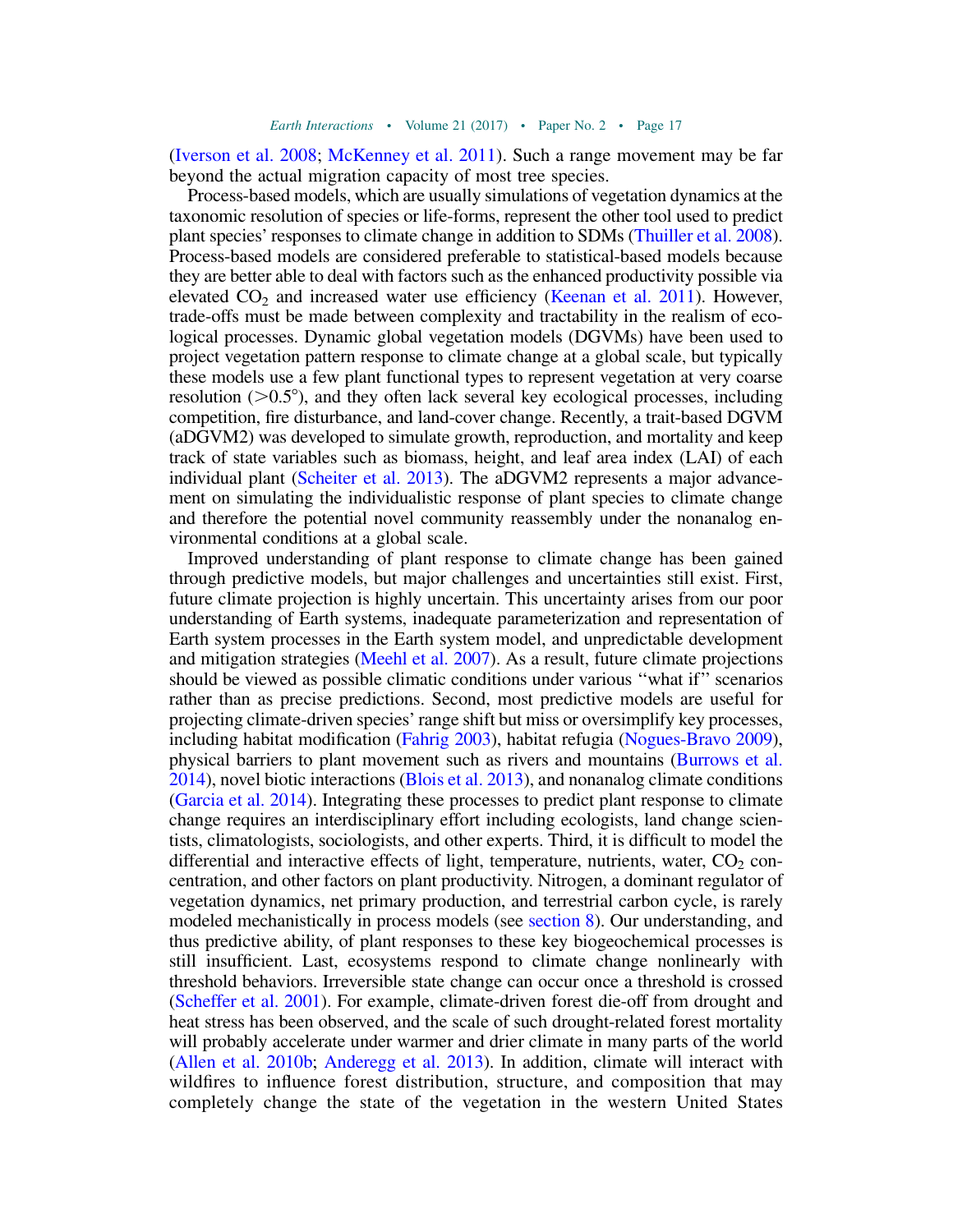([Westerling et al. 2011\)](#page-43-12) and elsewhere [\(Jolly et al. 2015](#page-34-12)). Our understanding of the mechanisms, the relative influence of specific climate variables for plant migration, and adaptation is limited, representing a knowledge gap and thus grand challenge for predicting plant biogeographical changes in response to climate change.

## 10. Land-use projections

Land-use activities are intrinsic to the development of human societies through time. Reliable projections of future land-use change are vital for understanding potential influences of land-use change on ecosystem services and climate change, and vice versa. Climate is an important, but not the only, factor that drives changes in land use [\(Rounsevell et al. 2012](#page-39-12)). Market demands, price, government programs, and infrastructure also drive land changes. Given the variety of socioeconomic factors that affect land use and their interplay with climate change, modeling the potential impacts of climate change on land use is complicated [\(Rindfuss et al. 2008;](#page-39-13) [Brown et al.](#page-28-16) [2013\)](#page-28-16). Ideally, a modeling framework would include feedbacks between climatological, economic, and policy driving forces from local to global scales ([Sohl et al.](#page-40-10) [2010;](#page-40-10) [Rounsevell et al. 2012;](#page-39-12) [Meyfroidt et al. 2013](#page-36-13)). However, current land-use modeling efforts suffer from 1) an incomplete representation of processes affecting land-use change, 2) an inability to represent the feedbacks between driving forces operating at multiple scales, and 3) a limited ability to assess modeling uncertainties.

A wide variety of ecological and socioeconomic factors drive land-use change, and as a result, LCLUC models have originated from a wide variety of disciplines, including geography, economics, ecology, and social sciences. Models originating from different disciplines tend to focus on a specific aspect of landscape change, often neglecting other relevant driving forces [\(Verburg et al. 2004](#page-42-7)). Integrated assessment models (IAMs) were developed in an attempt to capture the variety of driving forces affecting climate and land-use change and are now a standard framework used by the Intergovernmental Panel on Climate Change (IPCC). For example, the IMAGE 2.2 model ([Strengers et al. 2004\)](#page-41-12) used for the IPCC Fourth Assessment Report (AR4) linked an agricultural economy model with land use, demographic, climate, energy, world economy, and other models to determine coarse-scale, land-use patterns. Similarly, multiple models were used for the IPCC's Fifth Assessment Report (AR5) to assess the feedbacks between natural and socioeconomic systems ([Smith and Wigley](#page-40-11) [2006;](#page-40-11) [Riahi et al. 2007;](#page-39-14) [van Vuuren et al. 2007;](#page-42-8) [Hijioka et al. 2008](#page-33-14)), including impacts on land use. However, one of the major shortcomings of traditional global-scale IAMs is the failure to account for local and regional driving forces ([van Asselen and Verburg](#page-41-13) [2012;](#page-41-13) [Rounsevell et al. 2012](#page-39-12)). Conversely, many models that attempt to address local and regional drivers of land-use change neglect to capture macroscale climatic or socioeconomic driving forces [\(Verburg et al. 2004](#page-42-7); [Rounsevell et al. 2012](#page-39-12)). For example, agent-based models (based on modeling land-use decision-making of various entities) have also been used to address land-use change at local and regional scales [\(Berger 2001](#page-27-10); [Brady et al. 2012](#page-28-17); [Ding et al. 2015\)](#page-30-14), but they rarely account for macroscale driving forces, including climate change. Similarly, econometric models have been widely used within the U.S. to project regional-scale land use based on concepts of optimizing economic return [\(Murray et al. 2005;](#page-37-17) [Lubowski et al. 2006;](#page-35-16) [Radeloff](#page-38-16) [et al. 2012\)](#page-38-16), yet these too often neglect the impacts of climate change. Overall, it is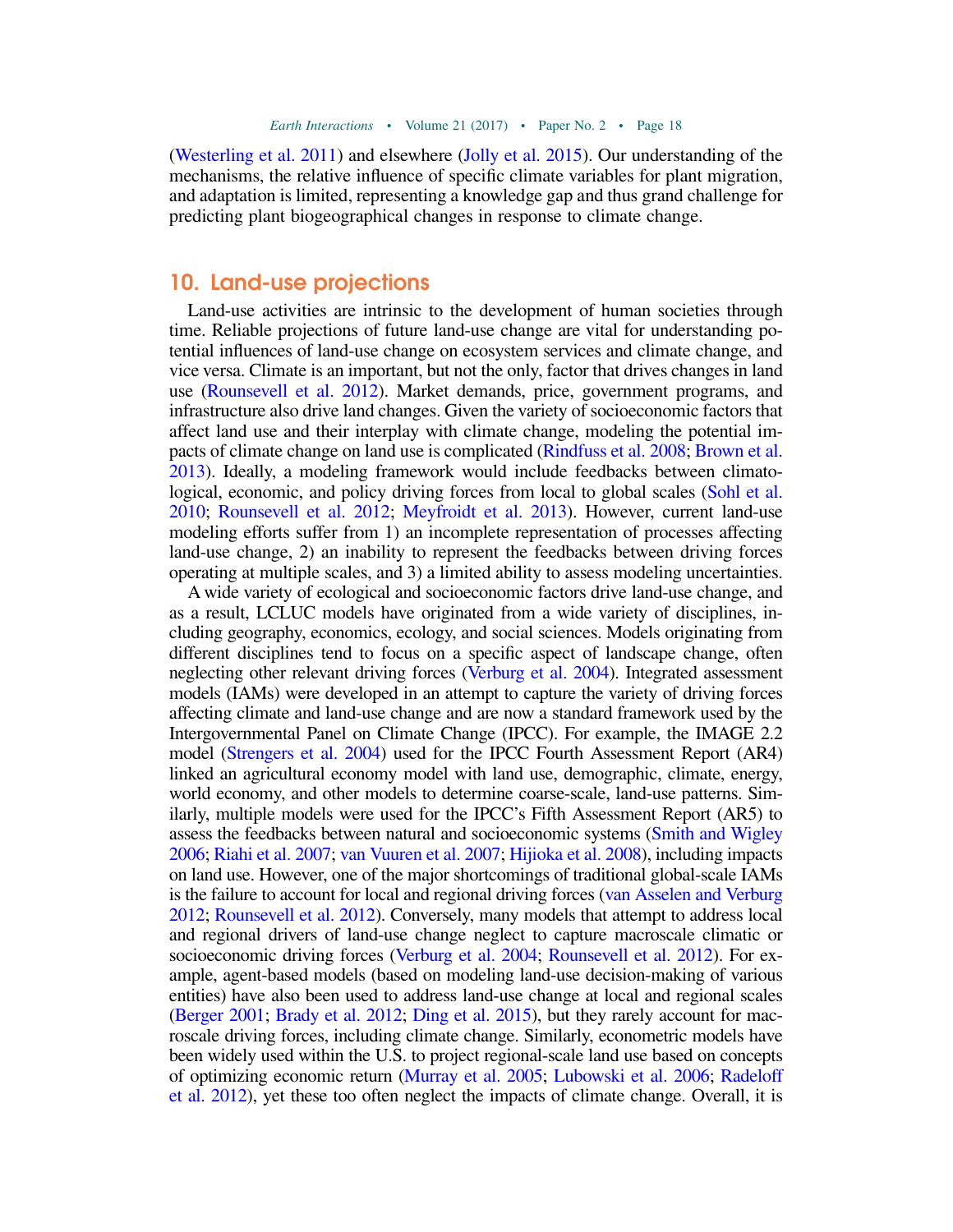impossible to perfectly represent all biophysical and socioeconomic processes that affect land-use change across all relevant spatial and temporal scales [\(Moreira et al.](#page-36-14) [2009;](#page-36-14) [Sohl et al. 2010](#page-40-10)), and each of the modeling frameworks described here necessarily sacrifices the representation of some processes or geographic scale. The challenge for future applications is to include pertinent driving forces operating at multiple scales, while reducing model complexity to a reasonable level and maintaining the capability to quantify uncertainties [\(Sohl and Claggett 2013](#page-40-12)).

Related to a lack of model comprehensiveness is a limited ability to represent feedbacks between driving forces operating at multiple scales. In an attempt to link global-level driving forces to local-scale, land-use change, more recent modeling efforts have attempted to downscale IAMs and climate impacts on land-use systems to much finer spatial scales for both Europe [\(Verburg et al. 2008](#page-42-9)) and for the United States [\(Sleeter et al. 2012](#page-40-13); [Sohl et al. 2014](#page-40-14); [West et al. 2014](#page-42-10)). However, the direct modeling of feedbacks between the bottom-up and top-down drivers of land use and climate change remains a major challenge ([Sohl and Claggett 2013](#page-40-12)). Integrated approaches that attempt to link models across disciplines typically do so in a ''waterfall'' approach [\(van Delden and McDonald 2010\)](#page-42-11), where output from one model is used as input to another model, without any real-time linkage or feedback between models [\(Sohl and Claggett 2013\)](#page-40-12).

Finally, one key shortcoming of nearly all IAMs and land use and climate modeling is a lack of comprehensive model validation efforts or attempts to quantify the myriad sources of model uncertainty [\(Sohl and Claggett 2013](#page-40-12); [Verburg et al. 2013](#page-42-12)). One of the greatest challenges facing land-use modelers is the need to represent important processes affecting landscape change while controlling model complexity [\(Messina](#page-36-15) [et al. 2008](#page-36-15); [Rindfuss et al. 2008;](#page-39-13) [Sohl and Claggett 2013\)](#page-40-12). As modelers link models across disciplines in an attempt to build a more ''complete'' climate and land-use model, it becomes increasingly difficult to understand and quantify modeling uncertainties (see [section 11\)](#page-20-0). It has long been understood that an inability to quantify and communicate uncertainty is a hindrance to the adoption and use of models by decision-makers [\(Oreskes et al. 1994;](#page-37-18) [Bradshaw and Borchers 2000\)](#page-28-18). However, landuse models in general are moving toward more complex (and less transparent) frameworks, and many model applications do not even attempt to quantify modeling uncertainties [\(Sohl and Claggett 2013](#page-40-12)).

Progress has been made in recent decades in developing more comprehensive, integrated models of landscape and climate change. However, the issues and limitations outlined here must be addressed to facilitate the widespread use of these models for assessment, planning, and mitigation efforts. The grand challenge is to develop a comprehensive land-use modeling framework that 1) captures all major driving forces of land use, including both ecological, climatic, and socioeconomic factors; 2) addresses feedbacks between processes operating at scales from local to global; and 3) provides a quantitative accounting of modeling uncertainties while maintaining model transparency.

#### <span id="page-20-0"></span>11. Reduction of uncertainty in models and data

Models are indispensable for understanding the interactions of LCLUC and climate and projecting the likely consequences of LCLUC activities and climate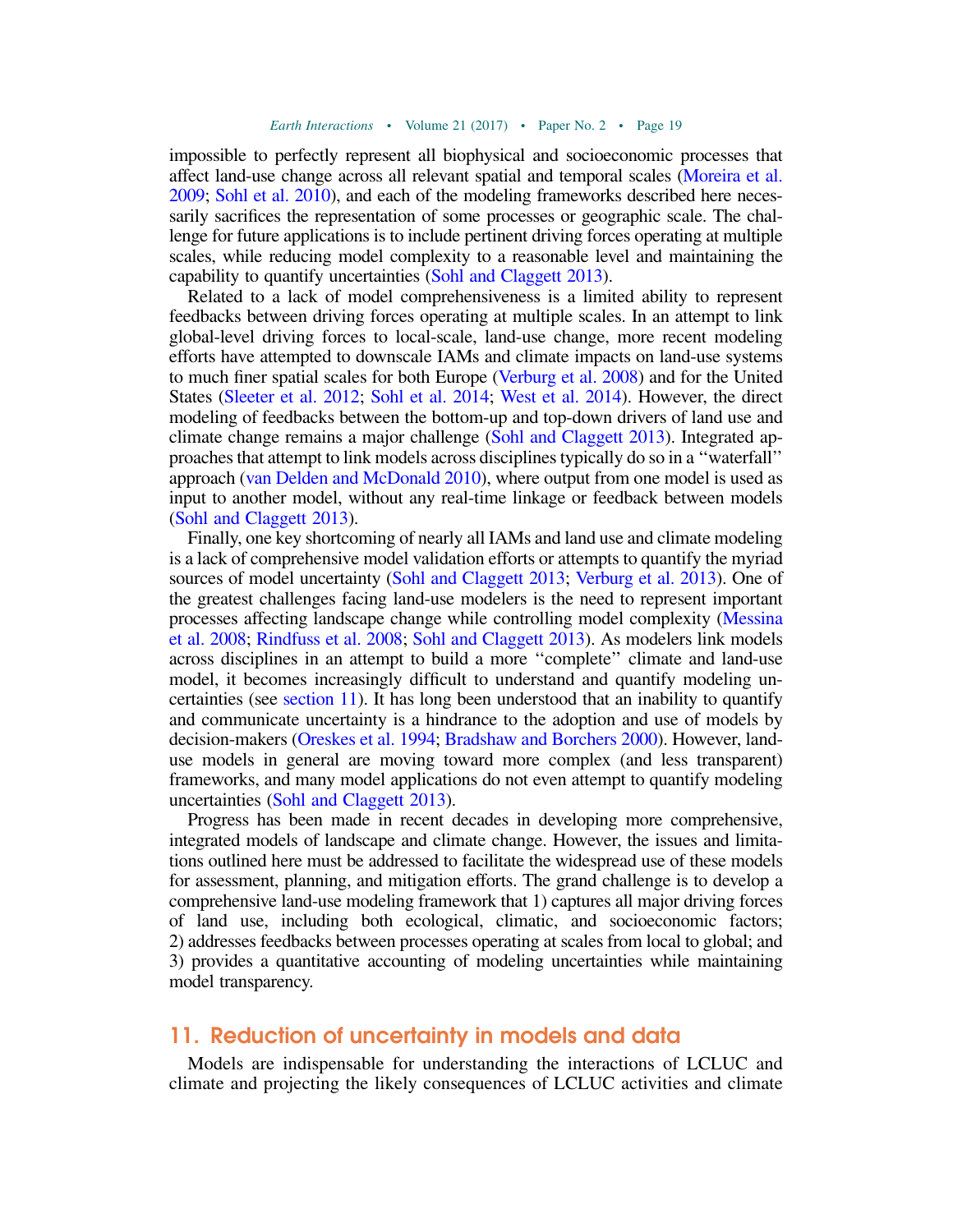change. The skill of models in simulating biogeophysical and biogeochemical processes varies greatly in time and space. To improve model performance, common protocols are needed to compare different models, quantifying modeling uncertainties from input data and model structure to model output.

Model intercomparison exercises can provide intuitive and useful information on the agreement between model simulations and reference data (i.e., performance differences) and between models (i.e., structural differences). Several major model intercomparison efforts have been conducted in recent years in both the land and climate modeling communities ([de Noblet-Ducoudr](#page-30-0)é et al. 2012; [Huntzinger et al.](#page-33-15) [2012;](#page-33-15) [Taylor et al. 2012b](#page-41-14); [Walker et al. 2014;](#page-42-13) [Schwalm et al. 2015b\)](#page-39-15). For example, [Zaehle et al. \(2014b\)](#page-43-13) studied the representations of the ecosystem C–N cycle responses to elevated atmospheric  $CO<sub>2</sub>$  in 11 models at two temperate forest ecosystems (the Duke and Oak Ridge National Laboratory FACE experiment sites). Although most of the models reproduced the observed initial enhancement of NPP at both sites, none were able to simulate both the sustained enhancement at Duke and the declining response at Oak Ridge, suggesting that these state-of-the-science models did not have the skill to predict the mid- to long-term effects of  $CO<sub>2</sub>$ enrichment. Nevertheless, this exercise was successful in identifying model assumptions that were consistent with data, important mechanisms that were missing from models, and mechanisms for which the data were insufficient for evaluation ([Medlyn et al. 2015a\)](#page-36-16). Current terrestrial biogeochemical models vary in their ability to simulate the impacts of climate extremes on C fluxes [\(Zscheischler et al.](#page-44-2) [2014\)](#page-44-2), the regional patterns of mean surface runoff [\(Schwalm et al. 2015a\)](#page-39-16), and mean carbon stocks and fluxes ([Schwalm et al. 2015b\)](#page-39-15). The poor performance of individual terrestrial ecosystem models suggests that ecosystem processes have predictability limits and/or that some models and reference data are not adequate ([Schwalm et al. 2015b](#page-39-15)).

Global and regional climate models have not demonstrated skill at predicting multidecadal changes in regional and local climate in hindcast studies [\(Mishra](#page-36-7) [et al. 2012](#page-36-7)). Even phase 5 of the Coupled Model Intercomparison Project (CMIP5), an integral part of the IPCC AR5 [\(Taylor et al. 2012b](#page-41-14)) representing the state of science in climate modeling, had obvious weaknesses. For example, model skills for regional and multidecadal scales were limited in simulating surface air temperature [\(Sakaguchi et al. 2012\)](#page-39-17). Most of the CMIP5 models overestimated warming trends, compared to historical observations, and those models predicted less warming or even cooling in the earlier decades and then simulated too much warming in recent decades ([Kim et al. 2012](#page-34-13)). [Taylor et al. \(2012a\)](#page-41-15) studied the coupling between soil moisture and precipitation using global-scale observations and modeling. From satellite observations, they found no evidence of a positive feedback between soil moisture and precipitation (i.e., a preference for rain over wetter soils) at the spatial scale of 50–100 km, contrasting to positive feedback simulated by the six state-of-the-art models examined. This discrepancy suggests a fundamental failure in model representation of the land feedbacks on daytime precipitation, which may contribute to excessive simulated droughts in large-scale models.

Most of the existing exercises are heavily tilted toward revealing the performance differences of models without going into depth to explore why these differences exist. These model–data or model–model intercomparison exercises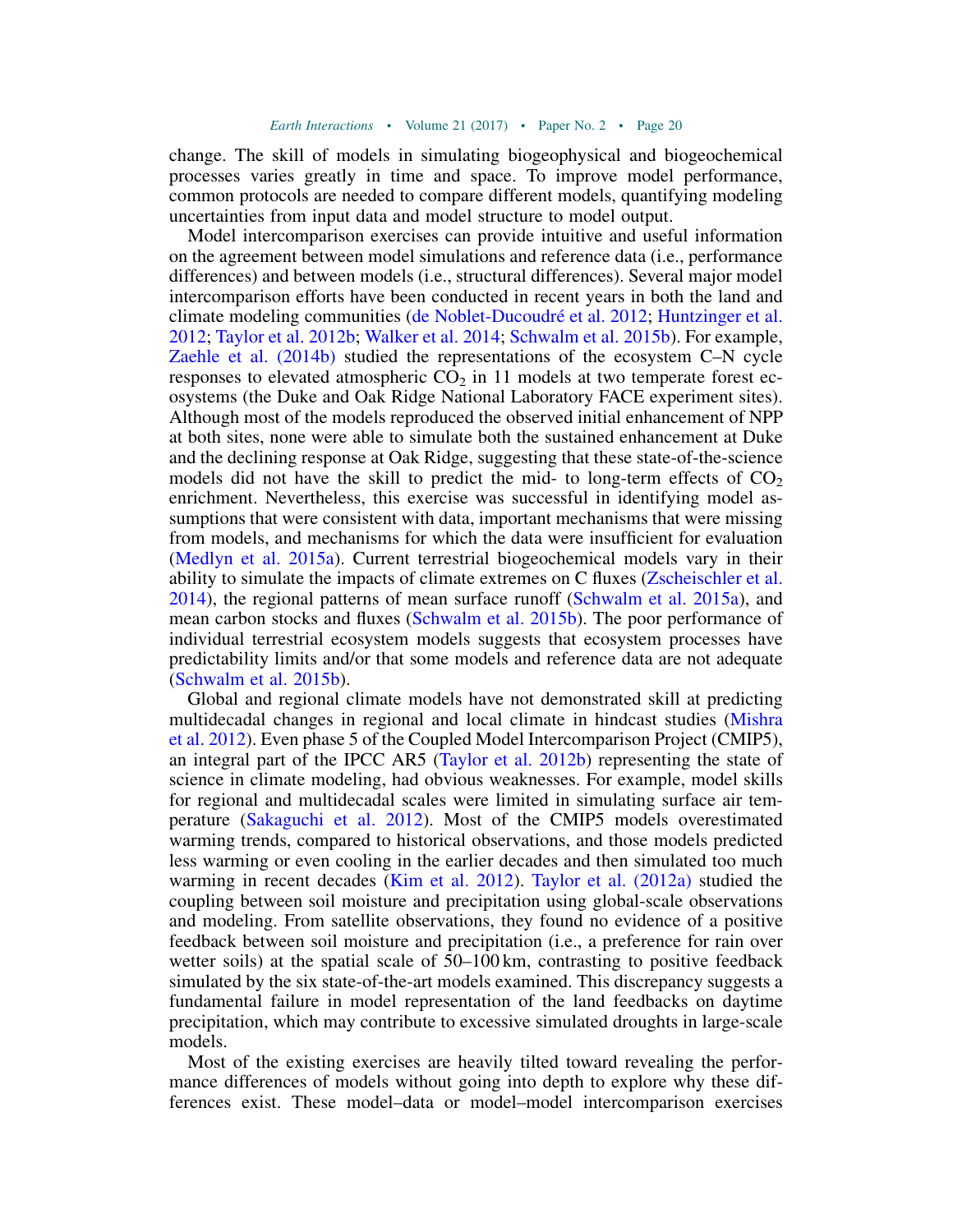indicate an urgent and critical need to evaluate land surface and climate models more thoroughly. In particular, we have to objectively and systematically evaluate modeling uncertainties (model structure, parameterization, and reference data) and model capabilities in dealing with multifacet interrelated perturbations and feedbacks [\(de Noblet-Ducoudr](#page-30-0)é et al. 2012; [Knutti and Sedl](#page-34-14)á[cek 2013](#page-34-14); [Schwalm et al.](#page-39-15) [2015b\)](#page-39-15).

Research on the interactions between human and Earth systems has traditionally used one-way waterfall coupling between human-centered integrated assessment models and biophysical Earth system models. For example, CMIP5 uses outputs from human systems models to drive ESMs, while the Agricultural Model Intercomparison and Improvement Project (AgMIP; [Nelson et al. 2014\)](#page-37-19) feeds ESM outputs into human systems models. Such one-way couplings may be inaccurate, however, if feedbacks between human and Earth system models have strong and interactive effects [\(van Vuuren et al. 2012\)](#page-42-14). An open question in modeling the Earth system's biogeochemical cycles and LCLUC revolves around whether and when a fully coupled human–Earth system is necessary. This problem has critical implications both for our approach to modeling ([Schwaiger and Bird 2010;](#page-39-18) [Smith](#page-40-15) [et al. 2012b\)](#page-40-15) and understanding of climate change dynamics because the answer can elucidate the likelihood that currently poorly constrained interactions will exert substantially positive or negative feedbacks over a variety of time scales.

Understanding and acknowledging the intrinsic and interrelated scale and heterogeneity dependencies of the interplay between land and atmospheric processes in models should be emphasized in the future [\(D'Almeida et al. 2007;](#page-30-15) [Zhao and Liu](#page-43-14) [2014;](#page-43-14) [Ma et al. 2015\)](#page-36-17). [Baidya Roy et al. \(2003\)](#page-27-11) compared the horizontal length scales of the simulated mesoscale circulations forced by land surface heterogeneity in the central United States and Amazonia and found that the scale of the organized mesoscale circulations was significantly different from the dominant length scale of the surface heterogeneity. [Ma et al. \(2015\)](#page-36-17) found the Community Atmosphere Model performed differently at different horizontal resolutions because of the resolution sensitivities of aerosol indirect forcing and the resolution dependence of aerosol–cloud interactions, which in turn could be attributed to the resolution sensitivities of droplet nucleation and precipitation parameterizations.

Coordinated interdisciplinary efforts have been emerging in recent years to examine and reduce modeling uncertainties. Open, standardized benchmarking databases and systems are being built for model–model or model–measurement intercomparision [\(Abramowitz 2012;](#page-26-2) [Wei et al. 2013;](#page-42-15) [Best et al. 2015\)](#page-27-2) such as the International Land–Atmosphere Model Benchmarking project [\(www.ilamb.org](http://www.ilamb.org)) and the Protocol for the Analysis of Land Surface models (<http://pals.unsw.edu.au/>). Ideas and methods are being explored for assessing model structural adequacy [\(Clark](#page-29-16) [et al. 2008;](#page-29-16) [Gupta et al. 2012](#page-32-16); [Gong et al. 2013](#page-32-17); [Gupta and Nearing 2014\)](#page-32-1) in representing underlying processes [\(Clark et al. 2008](#page-29-16); [Foglia et al. 2013](#page-31-14)) and spatial variability structures [\(Zhao and Liu 2014\)](#page-43-14).

More innovative, collective efforts are nonetheless necessary to detect, understand, and correct underlying epistemic uncertainties of models ([Gupta et al. 2012;](#page-32-16) [Foglia et al. 2013;](#page-31-14) [Gong et al. 2013](#page-32-17)). Insights about model structure and the underlying processes may be gained by shifting the emphasis of modeling to more creative aspects of scientific investigation through comparing characteristic be-haviors of the models and the data ([Gong et al. 2013;](#page-32-17) [Gupta and Nearing 2014;](#page-32-1)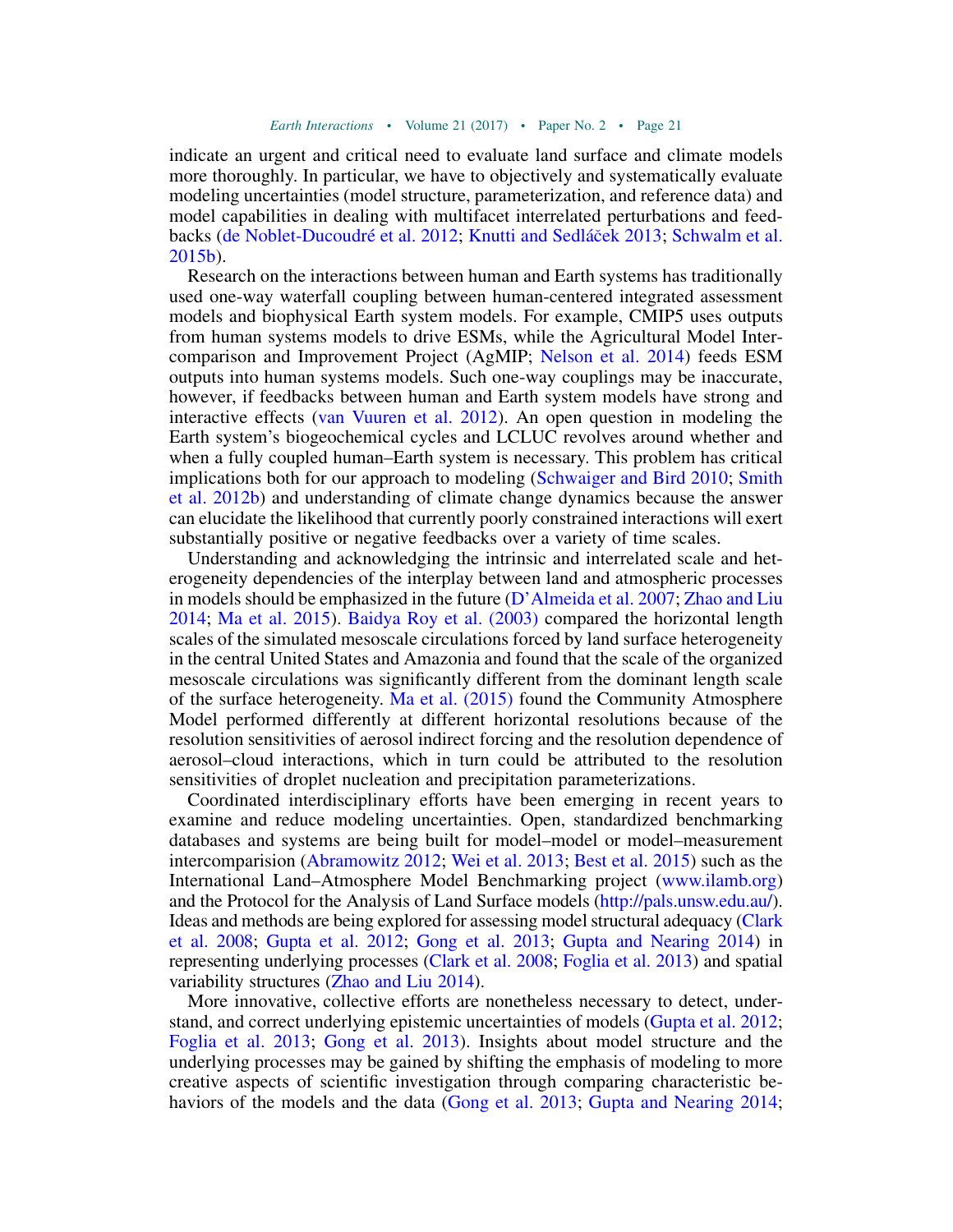[Mendoza et al. 2015\)](#page-36-18). Moving forward, it is necessary to integrate the strengths of the conventional process-based modeling philosophy (which relies on prior knowledge of underlying processes) with the strengths of the data-driven modeling philosophy through innovative model–data intercomparison [\(Gupta and Nearing](#page-32-1) [2014;](#page-32-1) [Mendoza et al. 2015](#page-36-18)).

In summary, many model–measurement or model–model intercomparison exercises have shown that model skill varies greatly in predicting changes in global and local climate and land surface conditions. One major challenge is to evaluate land surface and climate models more thoroughly with improved understanding of their uncertainties and capabilities in dealing with multifacet, interrelated perturbations and feedbacks so that these models can be improved. Another challenge is to understand and then acknowledge the importance of scaling and representation of variability structures in many cross-scale land and atmospheric processes ([Zhao](#page-43-15) [et al. 2009](#page-43-15); [Gupta and Nearing 2014](#page-32-1); [Zhao and Liu 2014](#page-43-14)).

### 12. Human adaptation to climate and land change

Adaptation refers to policies, measures, and strategies designed to manage climate risks, avoid damage, and realize emerging opportunities with climate change [\(Moss](#page-37-20) [et al. 2013](#page-37-20)). The importance of adaptation in climate policy is now widely recognized, reflecting the need to deal with changes in climate already occurring, commitment to some degree of future climate change, and present-day benefits that adaptations bring in term of reduced vulnerability ([Moss et al. 2013;](#page-37-20) [IPCC 2014](#page-33-16)). A wide range of potential LCLUC options can be employed to adapt to the effects of climate change [\(Kravitz et al. 2013](#page-34-15)). For example, heat wave impacts could be attenuated locally by increasing surface albedo through crop residue management (no-till farming; [Davin](#page-30-4) [et al. 2014\)](#page-30-4) or promoting white roofs in urban settings [\(Georgescu et al. 2012](#page-31-10)), and dam construction and operations as well as associated LCLUC can be optimized to account for climate feedbacks [\(Hossain et al. 2012\)](#page-33-17), while assisted migration can be used to help species whose natural ability to migrate cannot keep up with the velocity of climate change [\(Bell and Gonzalez 2011](#page-27-12); [Jones et al. 2012;](#page-34-16) [Gonzalez et al. 2013;](#page-32-18) [Williams and Dumroese 2013](#page-43-16)). Research on adaptation is rapidly expanding, but many gaps in understanding remain, framing a number of grand challenges for the adaptation research and practitioner community.

There is a need for practice-relevant adaptation science that provides a basis for preparing for climate change impacts ([Lemos et al. 2012;](#page-35-17) [Moss et al. 2013](#page-37-20)). There are many serious gaps, however, in addressing this challenge. Vulnerability assessments, for example, are needed to understand how land, atmospheric, and societal changes interact to affect critical ecosystem services [\(Turner et al. 2003;](#page-41-16) [Smit and Wandel](#page-40-16) [2006](#page-40-16); [Stern et al. 2013\)](#page-40-17). Understanding of the pathways through which future climate change will affect human systems through impacts on LCLUC is limited. Few studies have examined interdependencies between social and ecological systems, integrating future scenarios in the context of risk assessment and management or focusing on developing qualitative scenario planning approaches [\(Wu et al. 2013;](#page-43-17) [Chapman et al.](#page-29-17) [2014](#page-29-17); [Wang et al. 2014;](#page-42-16) [Tucker et al. 2015](#page-41-17)).

Adaptation assessments are needed to identify, evaluate, and prioritize adaptation opportunities, identify barriers that need to be overcome, and examine how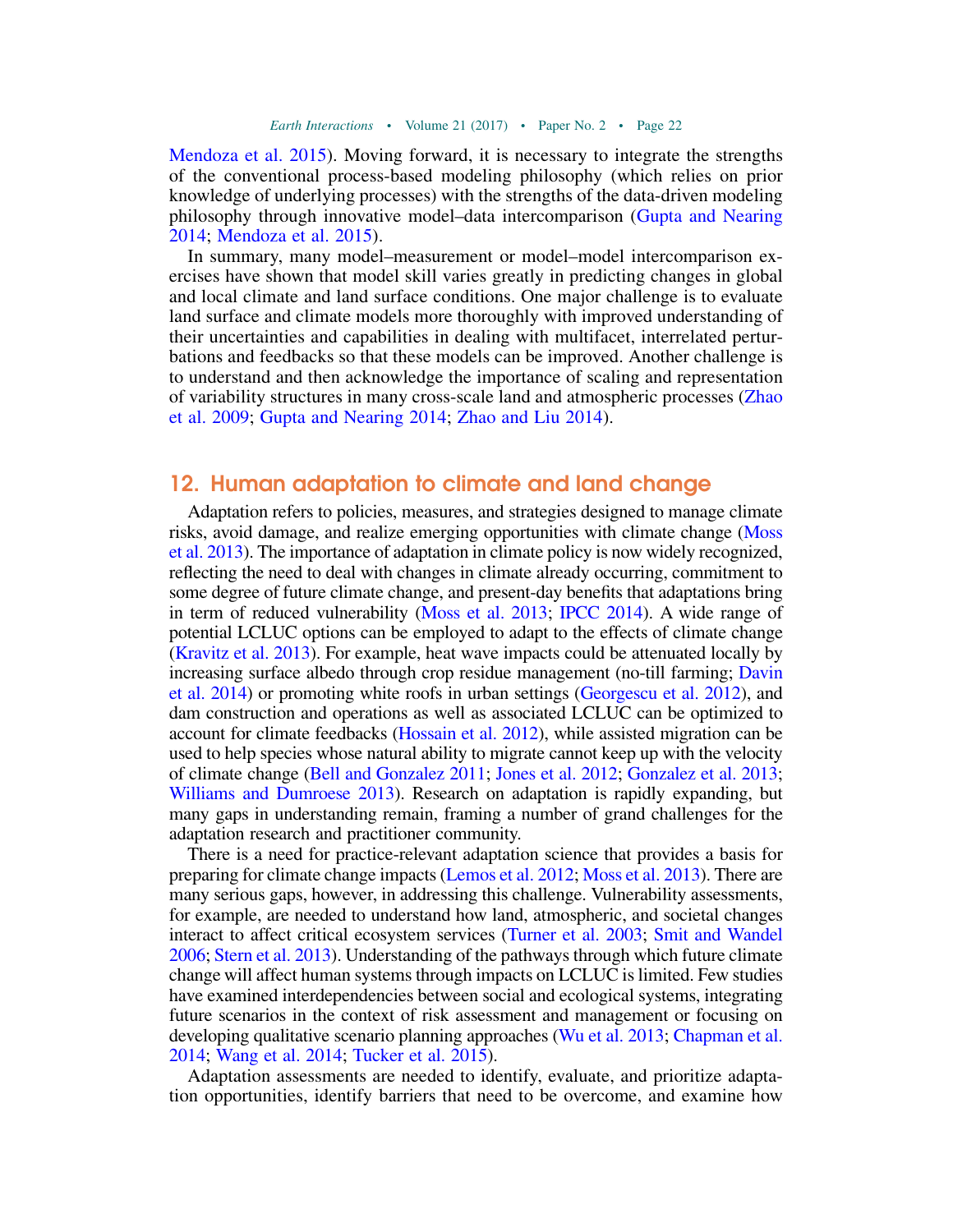adaptation decision-making processes work in specific contexts ([Wise et al. 2014;](#page-43-18) [Biesbroek et al. 2015](#page-27-13); [Champalle et al. 2015](#page-29-18)). While a variety of approaches and decision support tools have been developed to this end, few have been applied to support adaptation decision-making generally or in a LCLUC context, with an absence of ''usable'' or ''decision-orientated'' science noted to be a major constraint to adaptation ([Dilling and Lemos 2011](#page-30-16); [Ford and King 2015](#page-31-15); [Lemos 2015;](#page-35-18) [Taylor and McAllister 2015](#page-41-18)). Research is needed to assess adaptation performance in light of projected climate impacts and societal interactions, including identifying potential maladaptations, the displacement of impacts to other regions/future generations, and impacts on emissions ([Bennett et al. 2009;](#page-27-14) [Barnett and O'Neill](#page-27-15) [2010;](#page-27-15) [Snorek et al. 2014\)](#page-40-18). All LCLUC-centered adaptations have the potential to generate adverse or unintended effects across scales, including on the regional and global climate, and it is important that these adaptations are comprehensively evaluated to identify sustainable adaptation pathways [\(Bennett et al. 2009](#page-27-14); [Daily](#page-30-17) [et al. 2009](#page-30-17); [Euliss et al. 2010;](#page-31-16) [Jones 2012;](#page-34-17) [Sovacool et al. 2015\)](#page-40-19).

As adaptation increases in importance in climate policy across scales, a grand challenge will also be to measure whether investments made in adaptation are reducing vulnerability (i.e., monitoring and evaluation; [Biesbroek et al. 2010;](#page-27-16) [Berrang-Ford et al. 2011](#page-27-17); [Dupuis and Biesbroek 2013;](#page-30-18) [Ford et al. 2013;](#page-31-17) [Magnan](#page-36-19) [et al. 2015\)](#page-36-19). This measure of investments is needed to examine whether adaptation support is 1) translating into actions, 2) facilitating comparison of adaptations across regions and sectors, 3) ensuring resources are being invested in areas with the greatest need, and 4) informing governance systems on the current status and gaps in adaptation action [\(Ford et al. 2013](#page-31-17); [Berrang-Ford et al. 2014;](#page-27-18) [Lesnikowski](#page-35-19) [et al. 2015\)](#page-35-19). There is an emerging scholarship examining specific adaptation initiatives and programs, developed mostly in the context of low-income nations by donors and development organizations [\(Lamhauge et al. 2012](#page-34-18); [Brooks et al. 2013;](#page-28-19) [Lamhauge et al. 2013\)](#page-34-19). These approaches provide a basis for monitoring and evaluation of specific LCLUC-focused adaptations, yet few have been applied in a land-cover, land-use change context.

There is much less research examining and comparing adaptation across nations and over time, with little consideration within the United Nations Framework Convention on Climate Change (UNFCCC) given on how to track adaptation across parties ([Ford et al. 2015\)](#page-31-18). This situation reflects conceptual, methodological, and empirical challenges of tracking adaptation at this scale. [Ford et al. \(2015\)](#page-31-18) identified a number of key steps that will need to be taken to address this challenge, including 1) the need to determine an operational definition of adaptation, 2) decide what information needs to be tracked, 3) develop an adaptation baseline, and 4) create systematic reporting mechanisms on adaptation. An overarching challenge facing all adaptation work concerns the question ''what is adaptation?'' Answering this question will require much debate among practitioners, academics, and decision-makers on what adaptation looks like on the ground and how (or if) adaptation is distinct from traditional development activities ([Ayers and Forsyth](#page-27-19) [2009;](#page-27-19) [Eakin et al. 2014;](#page-30-19) [Agrawal and Lemos 2015](#page-26-11)).

In summary, grand challenges on human adaptation to climate through land change activities include 1) a need for practice-relevant adaptation science; 2) adaptation assessments on adaptation opportunities, barriers, and effectiveness of adaptation decision-making processes; 3) cost-effectiveness analysis on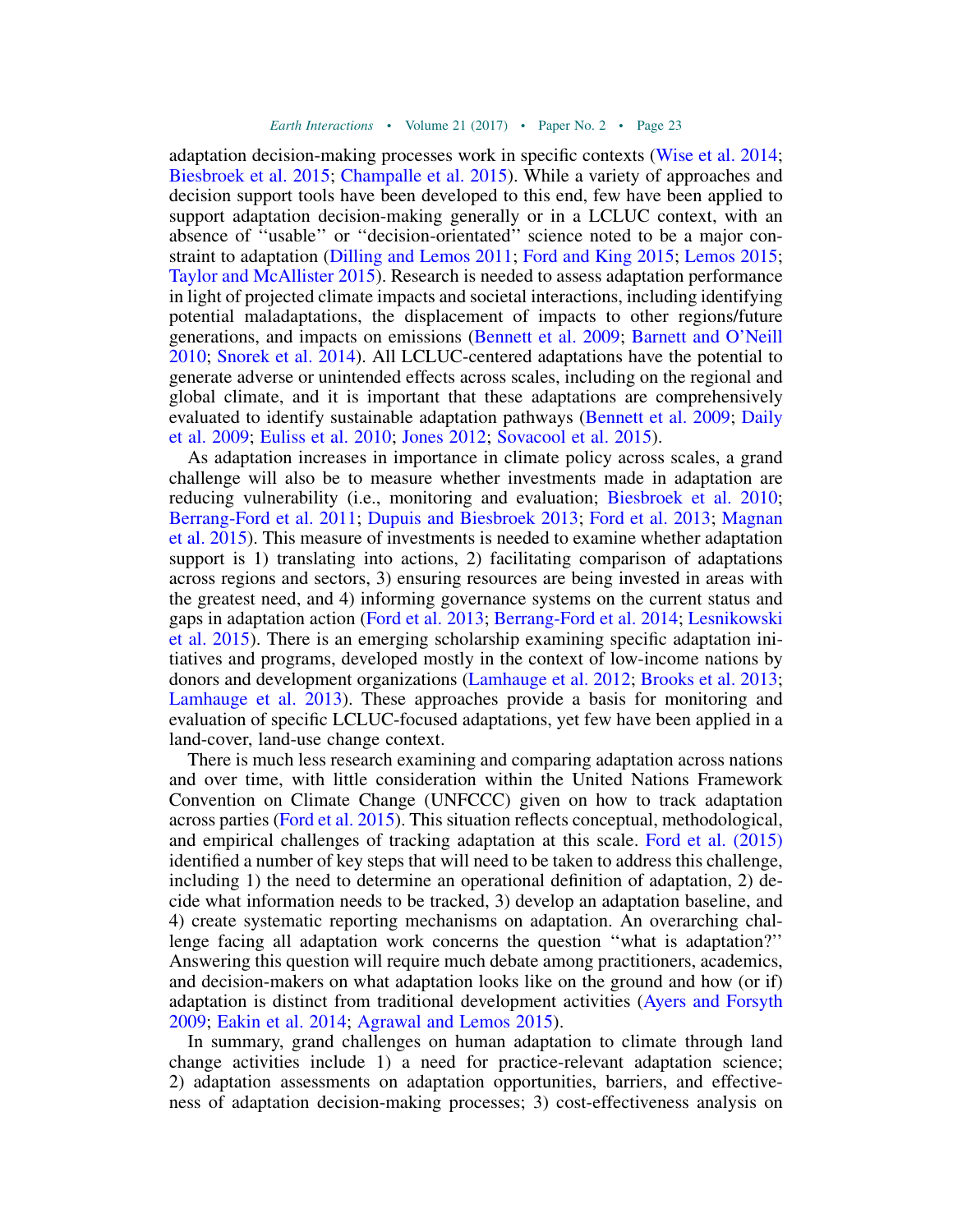investments in adaptation; and 4) examining and comparing adaptation across nations and over time. Meeting these grand challenges requires basic research that seeks to understand adaptation processes and needs as well as applied research that works with decision-makers to identify adaptation options, support adaptation planning, and guide implementation, monitoring, and evaluation ([Rose 2014;](#page-39-19) [Swart et al. 2014](#page-41-19); [Preston et al. 2015\)](#page-38-17). An evolving institutional landscape of governments, research agencies, and organizations seeks to catalyze, support, and coordinate adaptation research ([Bassett and Fogelman 2013](#page-27-20); [Swart et al. 2014;](#page-41-19) [Preston et al. 2015\)](#page-38-17). Yet, the field remains at a formative stage, especially in a LCLUC context, and the grand challenges identified herein provide strategic guidance of areas to prioritize in future work.

#### 13. Summary

In this review and synthesis, we documented many challenges in the study of land–atmospheric interactions in the face of ongoing and projected LCLUC and climate change and in the pursuit of adaptation strategies and mechanisms. The overall and individual effects of various LCLUC activities on the atmosphere and climate vary greatly with space, time, and scale, and at present the magnitudes or even signs of LCLUC impacts remain highly uncertain. To improve our understanding of the interplay between LCLUC and climate, we have identified the following research priority areas:

- 1) LCLUC-induced changes in gas- and particle-phase emissions;
- 2) carbon consequences of altered fire regimes, heterotrophic respiration, and BVOC emissions and chemistry due to LCLUC and climate-driven changes;
- 3) location- and scale-dependent effects of LCLUC on the water cycle;
- 4) effects of increased extreme climate events on agricultural systems and impacts of agricultural LCLUC on climate and integrated crop–climate modeling to generate most effective adaptation strategies;
- 5) information about the structures of cities and effective representation of urban-specific geophysical structures and processes in large-scale land surface models;
- 6) biogeochemical process acclimations to atmospheric and climatic change across all biomes and mechanistic representation of these acclimations in models;
- 7) mechanisms governing climate-driven species' range shift and landcover change and addition of the new understanding to extant biogeographical models;
- 8) land-use modeling frameworks with uncertainty measures that capture all major biogeophysical, climatic, and socioeconomic forces of LCLUC and address feedbacks between processes operating at scales from local to global;
- 9) systematic evaluation of the efficacy of alternative strategies on representing the underlying biophysical processes in models using standardized protocols and benchmark frameworks at a variety of spatial and temporal scales; vigorous measurement–model and model–model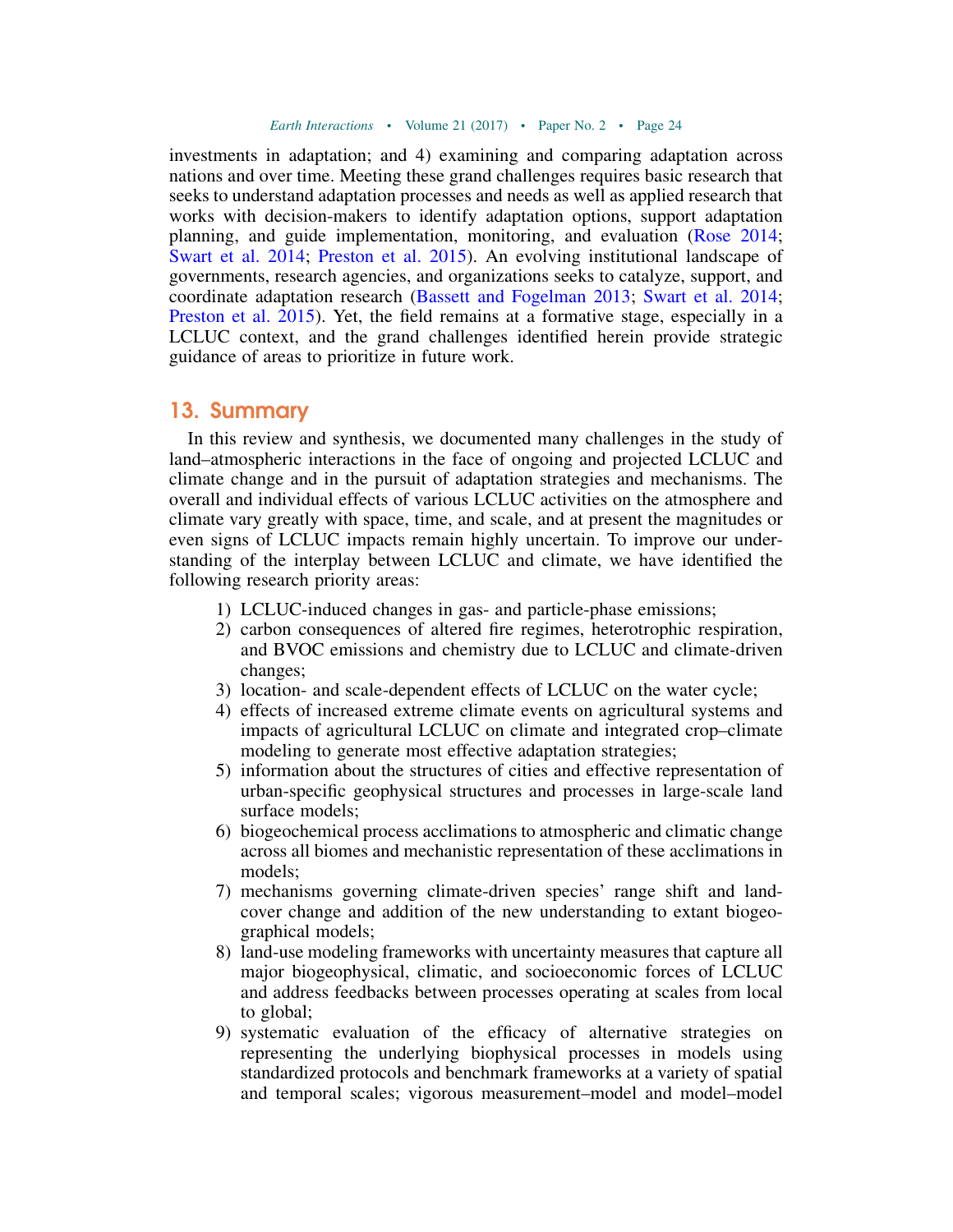(including data-driven modeling approaches) intercomparisons to identify and correct model structural errors; and

10) development of a practice-relevant adaptation science to support societal adaptation to climate change, particularly in the LCLUC context.

A consistent theme running through all our recommendations in these areas is the necessity for scale-aware modeling, integrated and innovative data–model comparison and syntheses for knowledge discovery and uncertainty reduction, and developing benchmark datasets and frameworks for model evaluation ensuring better reproducibility and data sharing.

Acknowledgments. SL was supported in part by the U.S. Geological Survey Land Change Science Program (GEMS Modeling). BBL was supported by the Earth System Modeling Program of the U.S. Department of Energy Office of Science. GMH acknowledges support from National Aeronautics and Space Administration Grant NNX12AM89G. The contribution of RJN was supported by the U.S. Department of Energy, Office of Science, Office of Biological and Environmental Research. Any use of trade, firm, or product names is for descriptive purposes only and does not imply endorsement by the U.S. government.

#### References

- <span id="page-26-2"></span>Abramowitz, G., 2012: Towards a public, standardized, diagnostic benchmarking system for land surface models. Geosci. Model Dev., 5, 819-827, doi[:10.5194/gmd-5-819-2012](http://dx.doi.org/10.5194/gmd-5-819-2012).
- <span id="page-26-11"></span>Agrawal, A., and M. C. Lemos, 2015: Adaptive development. Nat. Climate Change, 5, 185–187, doi[:10.1038/nclimate2501](http://dx.doi.org/10.1038/nclimate2501).
- <span id="page-26-10"></span>Aitken, S. N., S. Yeaman, J. A. Holliday, T. Wang, and S. Curtis-McLane, 2008: Adaptation, migration or extirpation: Climate change outcomes for tree populations. Evol. Appl., 1, 95– 111, doi:[10.1111/j.1752-4571.2007.00013.x.](http://dx.doi.org/10.1111/j.1752-4571.2007.00013.x)
- <span id="page-26-7"></span>Allen, C. D., and Coauthors, 2010a: A global overview of drought and heat-induced tree mortality reveals emerging climate change risks for forests. For. Ecol. Manage., 259, 660–684, doi[:10.1016/j.foreco.2009.09.001.](http://dx.doi.org/10.1016/j.foreco.2009.09.001)
- <span id="page-26-0"></span> $\frac{1}{2}$ , and Coauthors, 2010b: A global overview of drought and heat-induced tree mortality reveals emerging climate change risks for forests. For. Ecol. Manage., 259, 660-684, doi:[10.1016/](http://dx.doi.org/10.1016/j.foreco.2009.09.001) [j.foreco.2009.09.001.](http://dx.doi.org/10.1016/j.foreco.2009.09.001)
- <span id="page-26-6"></span>Alter, R. E., Y. Fan, B. R. Lintner, and C. P. Weaver, 2015: Observational evidence that Great Plains irrigation has enhanced summer precipitation intensity and totals in the midwestern United States. J. Hydrometeor., 16, 1717-1735, doi:[10.1175/JHM-D-14-0115.1.](http://dx.doi.org/10.1175/JHM-D-14-0115.1)
- <span id="page-26-3"></span>Amiro, B., and Coauthors, 2010: Ecosystem carbon dioxide fluxes after disturbance in forests of North America. J. Geophys. Res., 115, G00K02, doi[:10.1029/2010JG001390.](http://dx.doi.org/10.1029/2010JG001390)
- <span id="page-26-8"></span>Anderegg, W. R., J. M. Kane, and L. D. Anderegg, 2013: Consequences of widespread tree mortality triggered by drought and temperature stress. Nat. Climate Change, 3, 30–36, doi[:10.1038/nclimate1635](http://dx.doi.org/10.1038/nclimate1635).
- <span id="page-26-4"></span>Arneth, A., and Coauthors, 2010: Terrestrial biogeochemical feedbacks in the climate system. Nat. Geosci., 3, 525–532, doi:[10.1038/ngeo905](http://dx.doi.org/10.1038/ngeo905).
- <span id="page-26-9"></span>Arnfield, A. J., 2003: Two decades of urban climate research: A review of turbulence, exchanges of energy and water, and the urban heat island. Int. J. Climatol., 23, 1–26, doi[:10.1002/joc.859.](http://dx.doi.org/10.1002/joc.859)
- <span id="page-26-1"></span>Arora, V. K., and Coauthors, 2013: Carbon–concentration and carbon–climate feedbacks in CMIP5 Earth system models. J. Climate, 26, 5289-5314, doi:[10.1175/JCLI-D-12-00494.1.](http://dx.doi.org/10.1175/JCLI-D-12-00494.1)
- <span id="page-26-5"></span>Atkinson, J. D., and Coauthors, 2013: The importance of feldspar for ice nucleation by mineral dust in mixed-phase clouds. Nature, 498, 355–358, doi[:10.1038/nature12278.](http://dx.doi.org/10.1038/nature12278)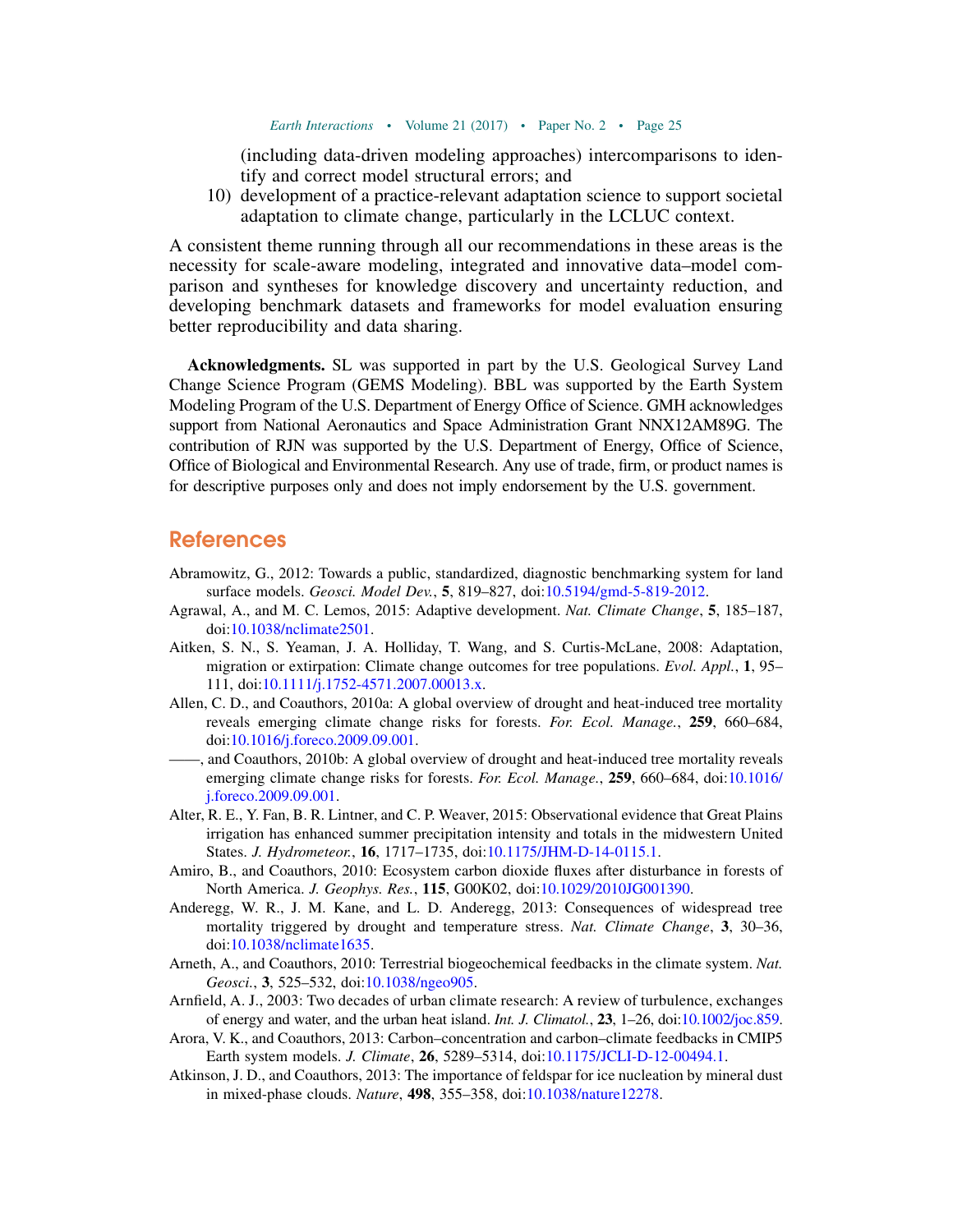- <span id="page-27-3"></span>Avissar, R., and D. Werth, 2005: Global hydroclimatological teleconnections resulting from tropical deforestation. J. Hydrometeor., 6, 134–145, doi:[10.1175/JHM406.1.](http://dx.doi.org/10.1175/JHM406.1)
- <span id="page-27-19"></span>Ayers, J., and T. Forsyth, 2009: Community-based adaptation to climate change: Strengthening resilience through development. Environment, 51, 22–31, doi:[10.3200/ENV.51.4.22-31](http://dx.doi.org/10.3200/ENV.51.4.22-31).
- <span id="page-27-5"></span>Baccini, M., and Coauthors, 2008: Heat effects on mortality in 15 European cities. Epidemiology, 19, 711–719, doi[:10.1097/EDE.0b013e318176bfcd](http://dx.doi.org/10.1097/EDE.0b013e318176bfcd).
- <span id="page-27-0"></span>Bagley, J. E., J. Miller, and C. J. Bernacchi, 2015: Biophysical impacts of climate-smart agriculture in the Midwest United States. Plant Cell Environ., 38, 1913–1930, doi:[10.1111/](http://dx.doi.org/10.1111/pce.12485) [pce.12485](http://dx.doi.org/10.1111/pce.12485).
- <span id="page-27-11"></span>Baidya Roy, S., C. P. Weaver, D. S. Nolan, and R. Avissar, 2003: A preferred scale for landscape forced mesoscale circulations? J. Geophys. Res., 108, 8854, doi:[10.1029/2002JD003097.](http://dx.doi.org/10.1029/2002JD003097)
- <span id="page-27-15"></span>Barnett, J., and S. O'Neill, 2010: Maladaptation. Global Environ. Change, 20, 211–213, doi[:10.1016/j.gloenvcha.2009.11.004](http://dx.doi.org/10.1016/j.gloenvcha.2009.11.004).
- <span id="page-27-20"></span>Bassett, T. J., and C. Fogelman, 2013: Deja vu or something new? The adaptation concept in the climate change literature. Geoforum,  $48$ ,  $42-53$ , doi: $10.1016$ /j.geoforum.2013.04.010.
- <span id="page-27-1"></span>Bathiany, S., M. Claussen, V. Brovkin, T. Raddatz, and V. Gayler, 2010: Combined biogeophysical and biogeochemical effects of large-scale forest cover changes in the MPI Earth system model. Biogeosciences, 7, 1383–1399, doi:[10.5194/bg-7-1383-2010.](http://dx.doi.org/10.5194/bg-7-1383-2010)
- <span id="page-27-4"></span>Bechtel, B., and K. J. Schmidt, 2011: Floristic mapping data as a proxy for the mean urban heat island. Climate Res., 49, 45–58, doi:[10.3354/cr01009.](http://dx.doi.org/10.3354/cr01009)
- <span id="page-27-7"></span>——, and C. Daneke, 2012: Classification of local climate zones based on multiple Earth observation data. IEEE J. Sel. Top. Appl. Earth Obs. Remote Sens., 5, 1191–1202, doi:[10.1109/](http://dx.doi.org/10.1109/JSTARS.2012.2189873) [JSTARS.2012.2189873](http://dx.doi.org/10.1109/JSTARS.2012.2189873).
- <span id="page-27-12"></span>Bell, G., and A. Gonzalez, 2011: Adaptation and evolutionary rescue in metapopulations experiencing environmental deterioration. Science,  $332$ ,  $1327-1330$ , doi:[10.1126/](http://dx.doi.org/10.1126/science.1203105) [science.1203105.](http://dx.doi.org/10.1126/science.1203105)
- <span id="page-27-14"></span>Bennett, E. M., G. D. Peterson, and L. J. Gordon, 2009: Understanding relationships among multiple ecosystem services. Ecol. Lett., 12, 1394–1404, doi[:10.1111/j.1461-0248.2009.01387.x](http://dx.doi.org/10.1111/j.1461-0248.2009.01387.x).
- <span id="page-27-10"></span>Berger, T., 2001: Agent-based spatial models applied to agriculture: A simulation tool for technology diffusion, resource use changes and policy analysis. Agric. Econ., 25, 245–260, doi[:10.1111/j.1574-0862.2001.tb00205.x](http://dx.doi.org/10.1111/j.1574-0862.2001.tb00205.x).
- <span id="page-27-17"></span>Berrang-Ford, L., J. D. Ford, and J. Patterson, 2011: Are we adapting to climate change? Global Environ. Change, 21, 25–33, doi:[10.1016/j.gloenvcha.2010.09.012](http://dx.doi.org/10.1016/j.gloenvcha.2010.09.012).
- <span id="page-27-18"></span>——, ——, A. Lesnikowski, C. Poutiainen, M. Barrera, and S. J. Heymann, 2014: What drives national adaptation? A global assessment. Climatic Change, 124, 441-450, doi:[10.1007/](http://dx.doi.org/10.1007/s10584-014-1078-3) [s10584-014-1078-3](http://dx.doi.org/10.1007/s10584-014-1078-3).
- <span id="page-27-8"></span>Best, M. J., and C. S. B. Grimmond, 2013: Analysis of the seasonal cycle within the first international urban land-surface model comparison. Bound.-Layer Meteor., 146, 421–446, doi[:10.1007/s10546-012-9769-7](http://dx.doi.org/10.1007/s10546-012-9769-7).
- <span id="page-27-6"></span>——, and ——, 2015: Key conclusions of the First International Urban Land Surface Model Comparison Project. Bull. Amer. Meteor. Soc., 96, 805–819, doi:[10.1175/BAMS-D-14-00122.1.](http://dx.doi.org/10.1175/BAMS-D-14-00122.1)
- <span id="page-27-2"></span>——, and Coauthors, 2015: The plumbing of land surface models: Benchmarking model performance. J. Hydrometeor., 16, 1425–1442, doi[:10.1175/JHM-D-14-0158.1.](http://dx.doi.org/10.1175/JHM-D-14-0158.1)
- <span id="page-27-16"></span>Biesbroek, G. R., R. J. Swart, T. R. Carter, C. Cowan, T. Henrichs, H. Mela, M. D. Morecroft, and D. Rey, 2010: Europe adapts to climate change: Comparing national adaptation strategies. Global Environ. Change, 20, 440–450, doi[:10.1016/j.gloenvcha.2010.03.005](http://dx.doi.org/10.1016/j.gloenvcha.2010.03.005).
- <span id="page-27-13"></span>Biesbroek, R., J. Dupuis, A. Jordan, A. Wellstead, M. Howlett, P. Cairney, J. Rayner, and D. Davidson, 2015: Correspondence: Opening up the black box of adaptation decisionmaking. Nat. Climate Change, 5, 493–494, doi:[10.1038/nclimate2615.](http://dx.doi.org/10.1038/nclimate2615)
- <span id="page-27-9"></span>Blois, J. L., P. L. Zarnetske, M. C. Fitzpatrick, and S. Finnegan, 2013: Climate change and the past, present, and future of biotic interactions. Science, 341, 499–504, doi:[10.1126/](http://dx.doi.org/10.1126/science.1237184) [science.1237184.](http://dx.doi.org/10.1126/science.1237184)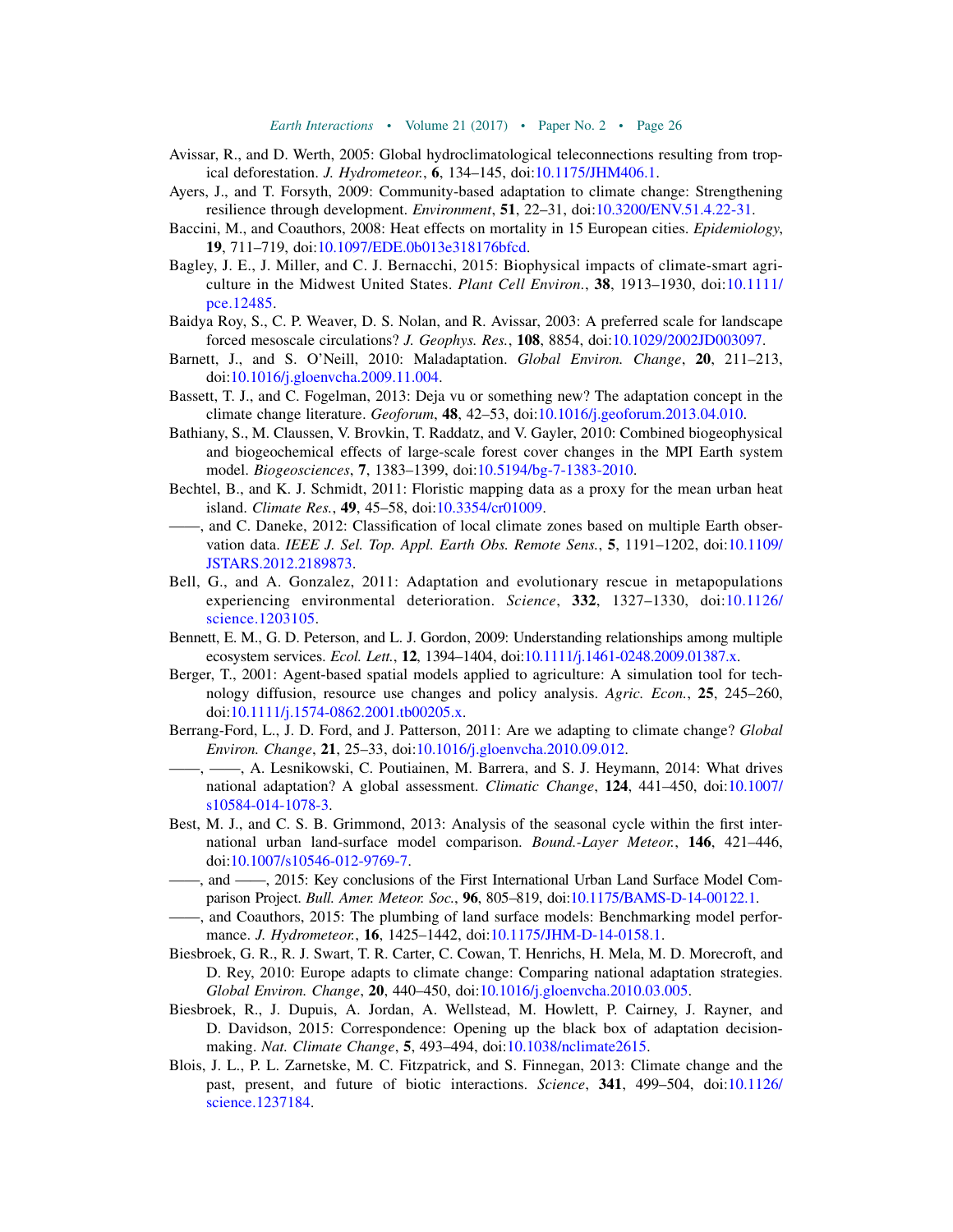- <span id="page-28-8"></span>Bonan, G. B., 2002: Ecological Climatology: Concepts and Applications. Cambridge University Press, 678 pp.
- <span id="page-28-9"></span>——, 2008: Forests and climate change: Forcings, feedbacks, and the climate benefits of forests. Science, 320, 1444–1449, doi[:10.1126/science.1155121](http://dx.doi.org/10.1126/science.1155121).
- <span id="page-28-5"></span>Bond-Lamberty, B., S. Peckham, D. Ahl, and S. Gower, 2007: Fire as the dominant driver of central Canadian boreal forest carbon balance. Nature, 450, 89–92, doi[:10.1038/nature06272](http://dx.doi.org/10.1038/nature06272).
- <span id="page-28-7"></span>——, D. Epron, J. W. Harden, M. E. Harmon, F. M. Hoffman, J. Kumar, A. D. McGuire, and R. Vargas, 2016: Estimating heterotrophic respiration at large scales: Challenges, approaches, and next steps. Ecosphere, 7, e01380, doi:[10.1002/ecs2.1380.](http://dx.doi.org/10.1002/ecs2.1380)
- <span id="page-28-15"></span>Bornstein, R. D., 1968: Observations of the urban heat island effect in New York City. J. Appl.  $$
- <span id="page-28-11"></span>Boucher, O., and Coauthors, 2013: Clouds and aerosols. Climate Change 2013: The Physical Science Basis, T. F. Stocker et al., Eds., Cambridge University Press, 571-657.
- <span id="page-28-10"></span>Bounoua, L., and Coauthors, 2015: Impact of urbanization on US surface climate. Environ. Res. Lett., **10**, 084010, doi:[10.1088/1748-9326/10/8/084010.](http://dx.doi.org/10.1088/1748-9326/10/8/084010)
- <span id="page-28-4"></span>Bowman, D. M., and Coauthors, 2009: Fire in the Earth system. Science, 324, 481–484, doi[:10.1126/science.1163886](http://dx.doi.org/10.1126/science.1163886).
- <span id="page-28-1"></span>Boysen, L., V. Brovkin, V. Arora, P. Cadule, N. de Noblet-Ducoudré, E. Kato, J. Pongratz, and V. Gayler, 2014: Global and regional effects of land-use change on climate in 21st century simulations with interactive carbon cycle. Earth Syst. Dyn., 5, 309-319, doi:[10.5194/](http://dx.doi.org/10.5194/esd-5-309-2014) [esd-5-309-2014](http://dx.doi.org/10.5194/esd-5-309-2014).
- <span id="page-28-6"></span>Bradford, M. A., W. R. Wieder, G. B. Bonan, N. Fierer, P. A. Raymond, and T. W. Crowther, 2016: Managing uncertainty in soil carbon feedbacks to climate change. Nat. Climate Change, 6, 751–758, doi:[10.1038/nclimate3071](http://dx.doi.org/10.1038/nclimate3071).
- <span id="page-28-18"></span>Bradshaw, G. A., and J. G. Borchers, 2000: Uncertainty as information: Narrowing the sciencepolicy gap. Conserv. Ecol., 4, 7, doi[:10.5751/ES-00174-040107.](http://dx.doi.org/10.5751/ES-00174-040107)
- <span id="page-28-17"></span>Brady, M., C. Sahrbacher, K. Kellermann, and K. Happe, 2012: An agent-based approach to modeling impacts of agricultural policy on land use, biodiversity and ecosystem services. Landscape Ecol., 27, 1363–1381, doi:[10.1007/s10980-012-9787-3.](http://dx.doi.org/10.1007/s10980-012-9787-3)
- <span id="page-28-12"></span>Brando, P. M., and Coauthors, 2014: Abrupt increases in Amazonian tree mortality due to drought–fire interactions. Proc. Natl. Acad. Sci. USA, 111, 6347–6352, doi:[10.1073/](http://dx.doi.org/10.1073/pnas.1305499111) [pnas.1305499111.](http://dx.doi.org/10.1073/pnas.1305499111)
- <span id="page-28-19"></span>Brooks, N., S. Anderson, I. Burton, S. Fisher, N. Rai, and I. Tellam, 2013: An operational framework for Tracking Adaptation and Measuring Development (TAMD). IIED Climate Change Working Paper 5, 40 pp. [Available online at [http://pubs.iied.org/10038IIED/?c](http://pubs.iied.org/10038IIED/?c=climate)=climate.]
- <span id="page-28-2"></span>Brovkin, V., S. Levis, M.-F. Loutre, M. Crucifix, M. Claussen, A. Ganopolski, C. Kubatzki, and V. Petoukhov, 2003: Stability analysis of the climate-vegetation system in the northern high latitudes. Climatic Change, 57, 119–138, doi:[10.1023/A:1022168609525.](http://dx.doi.org/10.1023/A:1022168609525)
- <span id="page-28-3"></span>——, T. Raddatz, C. H. Reick, M. Claussen, and V. Gayler, 2009: Global biogeophysical interactions between forest and climate. Geophys. Res. Lett., 36, L07405, doi:[10.1029/](http://dx.doi.org/10.1029/2009GL037543) [2009GL037543.](http://dx.doi.org/10.1029/2009GL037543)
- <span id="page-28-0"></span>——, and Coauthors, 2013: Effect of anthropogenic land-use and land-cover changes on climate and land carbon storage in CMIP5 projections for the twenty-first century. J. Climate, 26, 6859–6881, doi:[10.1175/JCLI-D-12-00623.1](http://dx.doi.org/10.1175/JCLI-D-12-00623.1).
- <span id="page-28-16"></span>Brown, D. G., P. H. Verburg, R. G. Pontius, and M. D. Lange, 2013: Opportunities to improve impact, integration, and evaluation of land change models. Curr. Opin. Environ. Sustainability, 5, 452–457, doi:[10.1016/j.cosust.2013.07.012.](http://dx.doi.org/10.1016/j.cosust.2013.07.012)
- <span id="page-28-13"></span>Brown, I., L. Poggio, A. Gimona, and M. Castellazzi, 2011: Climate change, drought risk and land capability for agriculture: Implications for land use in Scotland. Reg. Environ. Change, 11, 503–518, doi:[10.1007/s10113-010-0163-z](http://dx.doi.org/10.1007/s10113-010-0163-z).
- <span id="page-28-14"></span>Bruinsma, J., 2015: World Agriculture: Towards 2015/2030: An FAO Perspective. FAO, 444 pp. [Available online at [http://www.fao.org/3/a-y4252e.pdf.](http://www.fao.org/3/a-y4252e.pdf)]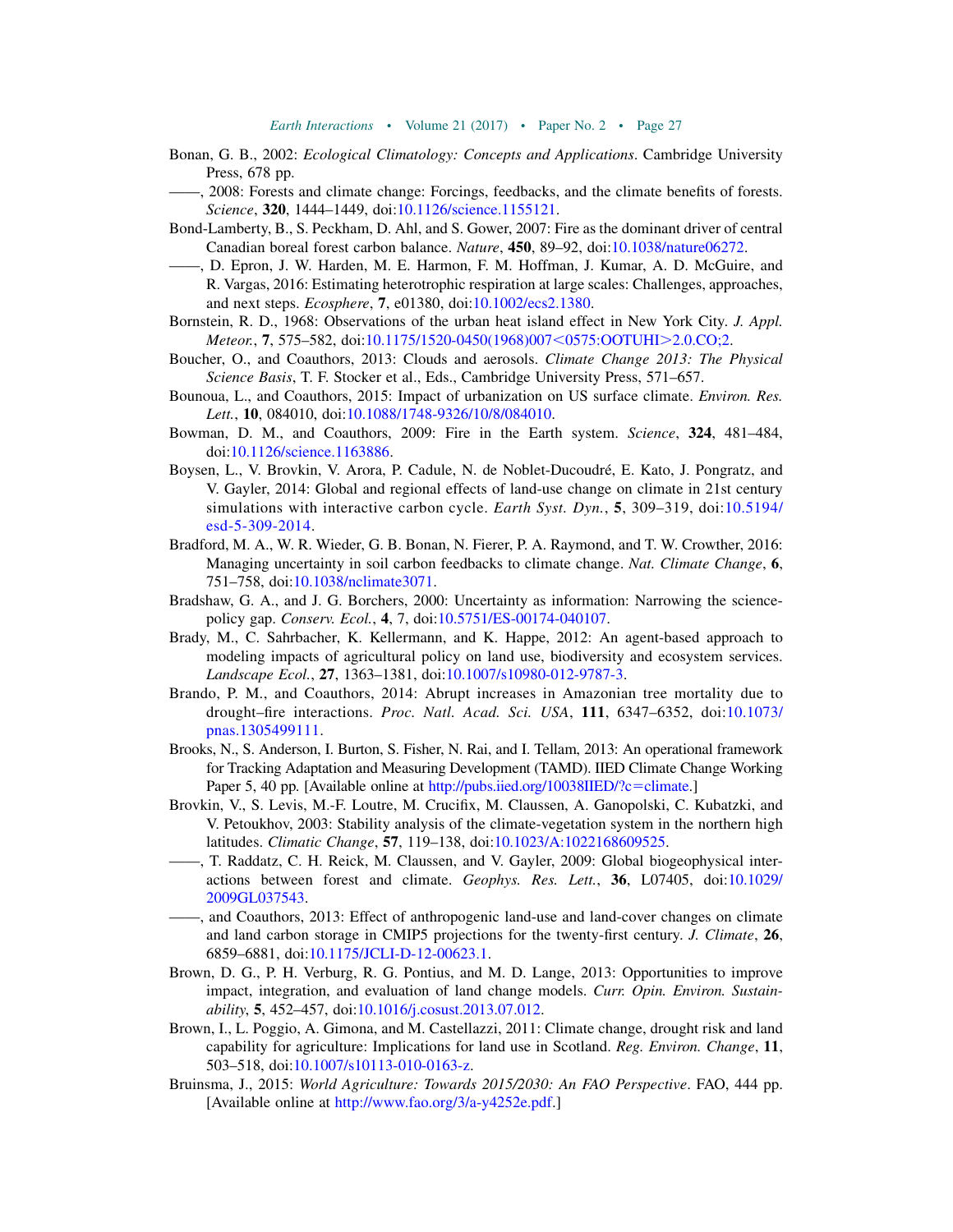- <span id="page-29-15"></span>Burrows, M. T., and Coauthors, 2014: Geographical limits to species-range shifts are suggested by climate velocity. Nature, 507, 492–495, doi:[10.1038/nature12976.](http://dx.doi.org/10.1038/nature12976)
- <span id="page-29-5"></span>Butt, N., P. A. de Oliveira, and M. H. Costa, 2011: Evidence that deforestation affects the onset of the rainy season in Rondonia, Brazil. J. Geophys. Res., 116, D11120, doi:[10.1029/](http://dx.doi.org/10.1029/2010JD015174) [2010JD015174.](http://dx.doi.org/10.1029/2010JD015174)
- <span id="page-29-10"></span>Byrne, M. P., and P. A. O'Gorman, 2015: The Response of precipitation minus evapotranspiration to climate warming: Why the ''wet-get-wetter, dry-get-drier'' scaling does not hold over land. J. Climate, 28, 8078–8092, doi:[10.1175/JCLI-D-15-0369.1.](http://dx.doi.org/10.1175/JCLI-D-15-0369.1)
- <span id="page-29-7"></span>Carlson, C., O. Barreteau, P. Kirshen, and K. Foltz, 2015: Storm water management as a public good provision problem: Survey to understand perspectives of low-impact development for urban storm water management practices under climate change. J. Water Resour. Plann. Manage., 141, 04014080, doi:[10.1061/\(ASCE\)WR.1943-5452.0000476](http://dx.doi.org/10.1061/(ASCE)WR.1943-5452.0000476).
- <span id="page-29-6"></span>Carrió, G. G., W. R. Cotton, and W. Y. Y. Cheng, 2010: Urban growth and aerosol effects on convection over Houston. Atmos. Res., 96, 560–574, doi[:10.1016/j.atmosres.2010.01.005.](http://dx.doi.org/10.1016/j.atmosres.2010.01.005)
- <span id="page-29-3"></span>Chameides, W., R. Lindsay, J. Richardson, and C. Kiang, 1988: The role of biogenic hydrocarbons in urban photochemical smog: Atlanta as a case study. Science, 241, 1473-1475, doi:[10.1126/](http://dx.doi.org/10.1126/science.3420404) [science.3420404.](http://dx.doi.org/10.1126/science.3420404)
- <span id="page-29-18"></span>Champalle, M., J. D. Ford, and M. Sherman, 2015: Prioritizing climate change adaptations in Canadian Arctic communities. Sustainability, 7, 9268–9292, doi[:10.3390/su7079268](http://dx.doi.org/10.3390/su7079268).
- <span id="page-29-11"></span>Chan, D., and Q. Wu, 2015: Significant anthropogenic-induced changes of climate classes since 1950. Sci. Rep., 13487, doi[:10.1038/srep13487](http://dx.doi.org/10.1038/srep13487).
- <span id="page-29-17"></span>Chapman, S., K. Mustin, A. R. Renwick, D. B. Segan, D. G. Hole, R. G. Pearson, and J. E. M. Watson, 2014: Publishing trends on climate change vulnerability in the conservation literature reveal a predominant focus on direct impacts and long time-scales. Diversity Distrib., 20, 1221–1228, doi:[10.1111/ddi.12234](http://dx.doi.org/10.1111/ddi.12234).
- <span id="page-29-12"></span>Ching, J., and Coauthors, 2009: National urban database and access portal tool. Bull. Amer. Meteor. Soc., 90, 1157-1168, doi:[10.1175/2009BAMS2675.1](http://dx.doi.org/10.1175/2009BAMS2675.1).
- <span id="page-29-8"></span>Chou, C., J. C. H. Chiang, C.-W. Lan, C.-H. Chung, Y.-C. Liao, and C.-J. Lee, 2013: Increase in the range between wet and dry season precipitation. Nat. Geosci., 6, 263–267, doi:[10.1038/](http://dx.doi.org/10.1038/ngeo1744) [ngeo1744](http://dx.doi.org/10.1038/ngeo1744).
- <span id="page-29-4"></span>Ciais, P., and Coauthors, 2014: Carbon and other biogeochemical cycles. Climate Change 2013: The Physical Science Basis, T. F. Stocker et al., Eds., Cambridge University Press, 465–570.
- <span id="page-29-0"></span>Clark, C. A., and P. W. Arritt, 1995: Numerical simulations of the effect of soil moisture and vegetation cover on the development of deep convection. J. Appl. Meteor., 34, 2029-2045, doi[:10.1175/1520-0450\(1995\)034](http://dx.doi.org/10.1175/1520-0450(1995)034<2029:NSOTEO>2.0.CO;2)<2029:NSOTEO>2.0.CO;2.
- <span id="page-29-16"></span>Clark, M. P., A. G. Slater, D. E. Rupp, R. A. Woods, J. A. Vrugt, H. V. Gupta, T. Wagener, and L. E. Hay, 2008: Framework for Understanding Structural Errors (FUSE): A modular framework to diagnose differences between hydrological models. Water Resour. Res., 44, W00B02, doi[:10.1029/2007WR006735](http://dx.doi.org/10.1029/2007WR006735).
- <span id="page-29-2"></span>Cochrane, M. A., 2003: Fire science for rainforests. Nature, 421, 913–919, doi:[10.1038/](http://dx.doi.org/10.1038/nature01437) [nature01437.](http://dx.doi.org/10.1038/nature01437)
- <span id="page-29-1"></span>Coe, M. T., M. H. Costa, and B. S. Soares-Filho, 2009: The influence of historical and potential future deforestation on the stream flow of the Amazon River—Land surface processes and atmospheric feedbacks. J. Hydrol., 369, 165–174, doi[:10.1016/j.jhydrol.2009.02.043](http://dx.doi.org/10.1016/j.jhydrol.2009.02.043).
- <span id="page-29-9"></span>Collins, M., and Coauthors, 2013: Long-term climate change: Projections, commitments and irreversibility. Climate Change 2013: The Physical Science Basis, T. F. Stocker et al., Eds., Cambridge University Press, 1029–1136.
- <span id="page-29-13"></span>Comins, H. N., and R. E. McMurtrie, 1993: Long-term response of nutrient-limited forests to  $CO<sub>2</sub>$ enrichment: Equilibrium behavior of plant-soil models. Ecol. Appl., 3, 666–681, doi:[10.2307/](http://dx.doi.org/10.2307/1942099) [1942099.](http://dx.doi.org/10.2307/1942099)
- <span id="page-29-14"></span>Corlett, R. T., and D. A. Westcott, 2013: Will plant movements keep up with climate change? Trends Ecol. Evol., 28, 482–488, doi[:10.1016/j.tree.2013.04.003](http://dx.doi.org/10.1016/j.tree.2013.04.003).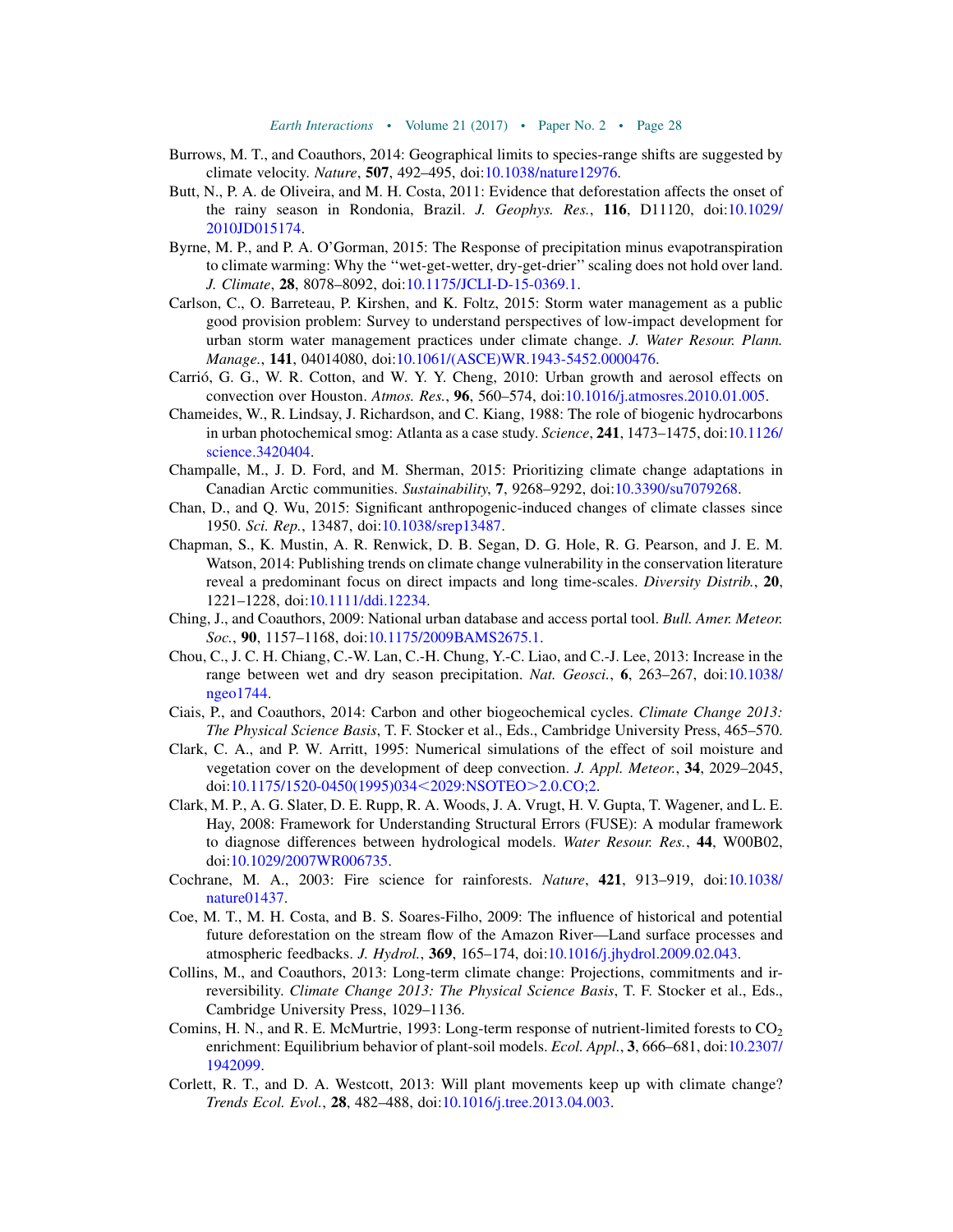- <span id="page-30-6"></span>Covington, W. W., 1981: Changes in forest floor organic matter and nutrient content following clear cutting in northern hardwoods.  $Ecology$ ,  $62$ ,  $41-48$ ,  $doi:10.2307/1936666$ .
- <span id="page-30-8"></span>Crowther, T. W., and Coauthors, 2016: Quantifying global soil carbon losses in response to warming. Nature, 540, 104–108, doi[:10.1038/nature20150](http://dx.doi.org/10.1038/nature20150).
- <span id="page-30-17"></span>Daily, G. C., and Coauthors, 2009: Ecosystem services in decision making: Time to deliver. Front. Ecol. Environ., 7, 21–28, doi:[10.1890/080025.](http://dx.doi.org/10.1890/080025)
- <span id="page-30-15"></span>D'Almeida, C., C. J. Vörösmarty, G. C. Hurtt, J. A. Marengo, S. L. Dingman, and B. D. Keim, 2007: The effects of deforestation on the hydrological cycle in Amazonia: A review on scale and resolution. *Int. J. Climatol.*, 27, 633–647, doi:[10.1002/joc.1475.](http://dx.doi.org/10.1002/joc.1475)
- <span id="page-30-7"></span>Davidson, E. A., K. E. Savage, and A. C. Finzi, 2014: A big-microsite framework for soil carbon modeling. Global Change Biol., 20, 3610–3620, doi:[10.1111/gcb.12718.](http://dx.doi.org/10.1111/gcb.12718)
- <span id="page-30-3"></span>Davin, E. L., and N. de Noblet-Ducoudré, 2010: Climatic impact of global-scale deforestation: Radiative versus nonradiative processes. J. Climate, 23, 97–112, doi:[10.1175/](http://dx.doi.org/10.1175/2009JCLI3102.1) [2009JCLI3102.1.](http://dx.doi.org/10.1175/2009JCLI3102.1)
- <span id="page-30-4"></span>——, S. I. Seneviratne, P. Ciais, A. Olioso, and T. Wang, 2014: Preferential cooling of hot extremes from cropland albedo management. Proc. Natl. Acad. Sci. USA, 111, 9757-9761, doi[:10.1073/pnas.1317323111](http://dx.doi.org/10.1073/pnas.1317323111).
- <span id="page-30-13"></span>Davis, M. B., 1989: Lags in vegetation response to greenhouse warming. Climatic Change, 15, 75–82, doi:[10.1007/BF00138846.](http://dx.doi.org/10.1007/BF00138846)
- <span id="page-30-12"></span>——, and R. G. Shaw, 2001: Range shifts and adaptive responses to Quaternary climate change. Science, 292, 673-679, doi[:10.1126/science.292.5517.673](http://dx.doi.org/10.1126/science.292.5517.673).
- <span id="page-30-0"></span>de Noblet-Ducoudré, N., and Coauthors, 2012: Determining robust impacts of land-useinduced land cover changes on surface climate over North America and Eurasia: Results from the first set of LUCID experiments. J. Climate, 25, 3261–3281, doi:[10.1175/](http://dx.doi.org/10.1175/JCLI-D-11-00338.1) [JCLI-D-11-00338.1.](http://dx.doi.org/10.1175/JCLI-D-11-00338.1)
- <span id="page-30-2"></span>De Ridder, K., 1998: The impact of vegetation cover on Sahelian drought persistence. *Bound.*-Layer Meteor., 88, 307–321, doi[:10.1023/A:1001106728514](http://dx.doi.org/10.1023/A:1001106728514).
- <span id="page-30-11"></span>Dieleman, W. I. J., and Coauthors, 2012: Simple additive effects are rare: A quantitative review of plant biomass and soil process responses to combined manipulations of  $CO<sub>2</sub>$  and temperature. Global Change Biol., 18, 2681–2693, doi:[10.1111/j.1365-2486.2012.02745.x.](http://dx.doi.org/10.1111/j.1365-2486.2012.02745.x)
- <span id="page-30-16"></span>Dilling, L., and M. C. Lemos, 2011: Creating usable science: Opportunities and constraints for climate knowledge use and their implications for science policy. *Global Environ. Change*, 21, 680–689, doi:[10.1016/j.gloenvcha.2010.11.006](http://dx.doi.org/10.1016/j.gloenvcha.2010.11.006).
- <span id="page-30-14"></span>Ding, D., D. Bennett, and S. Secchi, 2015: Investigating impacts of alternative crop market sce-narios on land use change with an agent-based model. Land, 4, 1110-1137, doi:[10.3390/](http://dx.doi.org/10.3390/land4041110) [land4041110.](http://dx.doi.org/10.3390/land4041110)
- <span id="page-30-1"></span>Dingle, H., 2014: Migration: The Biology of Life on the Move. 2nd ed. Oxford University Press, 326 pp.
- <span id="page-30-5"></span>Don, A., J. Schumacher, and A. Freibauer, 2011: Impact of tropical land-use change on soil organic carbon stocks—A meta-analysis. Global Change Biol., 17, 1658–1670, doi:[10.1111/j.1365-2486.2010.02336.x.](http://dx.doi.org/10.1111/j.1365-2486.2010.02336.x)
- <span id="page-30-18"></span>Dupuis, J., and R. Biesbroek, 2013: Comparing apples and oranges: The dependent variable problem in comparing and evaluating climate change adaptation policies. Global Environ. Change, 23, 1476–1487, doi:[10.1016/j.gloenvcha.2013.07.022](http://dx.doi.org/10.1016/j.gloenvcha.2013.07.022).
- <span id="page-30-9"></span>Durack, P. J., S. E. Wijffels, and R. J. Matear, 2012: Ocean salinities reveal strong global water cycle intensification during 1950 to 2000. Science, 336, 455-458, doi:[10.1126/](http://dx.doi.org/10.1126/science.1212222) [science.1212222](http://dx.doi.org/10.1126/science.1212222).
- <span id="page-30-19"></span>Eakin, H. C., M. C. Lemos, and D. R. Nelson, 2014: Differentiating capacities as a means to sustainable climate change adaptation. Global Environ. Change, 27, 1–8, doi:[10.1016/](http://dx.doi.org/10.1016/j.gloenvcha.2014.04.013) [j.gloenvcha.2014.04.013.](http://dx.doi.org/10.1016/j.gloenvcha.2014.04.013)
- <span id="page-30-10"></span>Egli, D. B., and J. L. Hatfield, 2014a: Yield and yield gaps in central U.S. corn production systems. Agron. J., 106, 2248–2254, doi[:10.2134/agronj14.0348.](http://dx.doi.org/10.2134/agronj14.0348)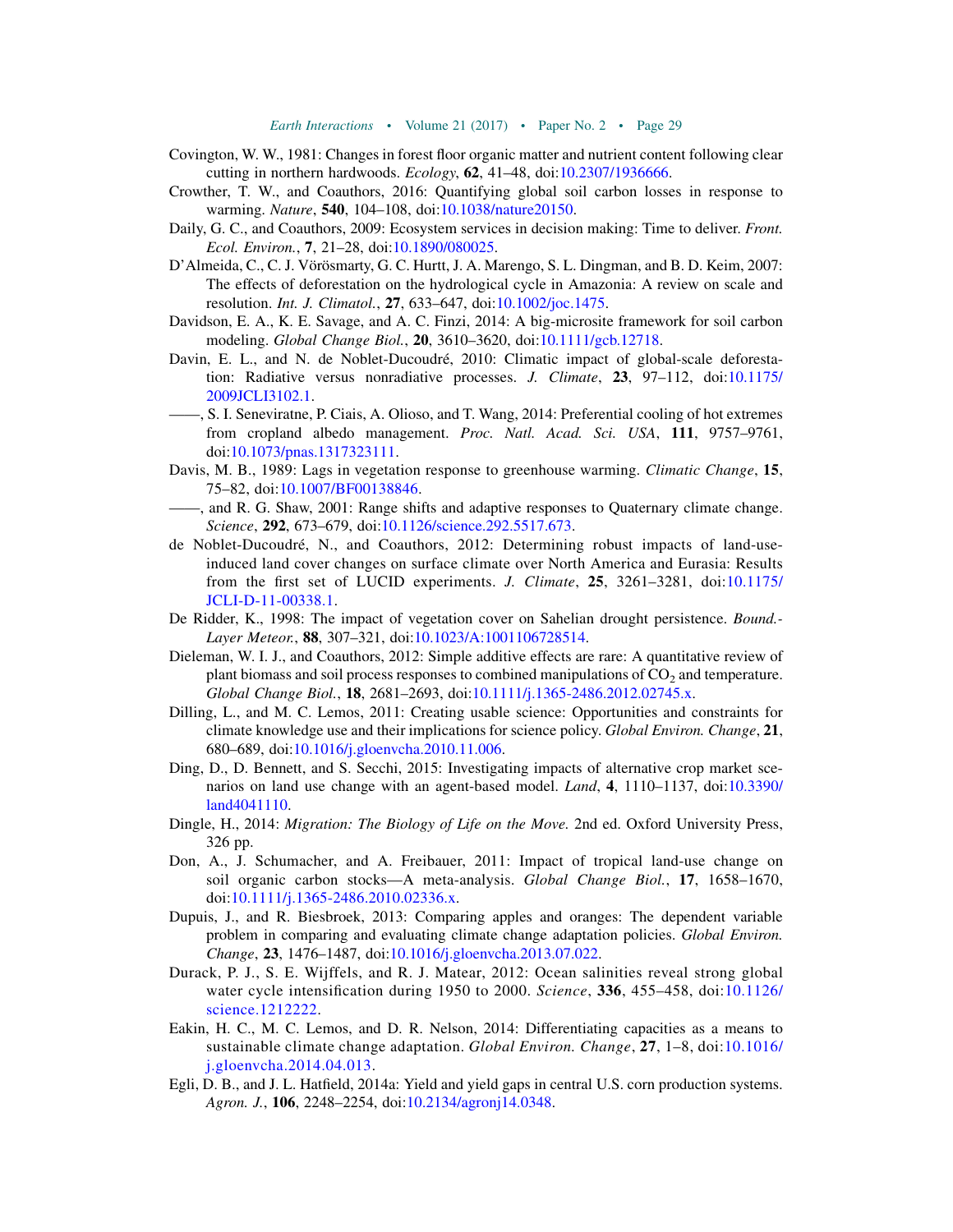- <span id="page-31-9"></span>——, and ——, 2014b: Yield gaps and yield relationships in central U.S. soybean production systems. *Agron. J.*, **106**, 560–566, doi[:10.2134/agronj2013.0364.](http://dx.doi.org/10.2134/agronj2013.0364)
- <span id="page-31-16"></span>Euliss, N. H., Jr., L. M. Smith, S. Liu, M. Feng, D. M. Mushet, R. F. Auch, and T. R. Loveland, 2010: The need for simultaneous evaluation of ecosystem services and land use change. Environ. Sci. Technol., 44, 7761–7763, doi[:10.1021/es102761c](http://dx.doi.org/10.1021/es102761c).
- <span id="page-31-4"></span>Exbrayat, J.-F., A. Pitman, Q. Zhang, G. Abramowitz, and Y.-P. Wang, 2013: Examining soil carbon uncertainty in a global model: Response of microbial decomposition to temperature, moisture and nutrient limitation. Biogeosciences, 10, 7095–7108, doi:[10.5194/](http://dx.doi.org/10.5194/bg-10-7095-2013) [bg-10-7095-2013](http://dx.doi.org/10.5194/bg-10-7095-2013).
- <span id="page-31-12"></span>Fahrig, L., 2003: Effects of habitat fragmentation on biodiversity. Annu. Rev. Ecol. Evol. Syst., 34, 487–515, doi:[10.1146/annurev.ecolsys.34.011802.132419.](http://dx.doi.org/10.1146/annurev.ecolsys.34.011802.132419)
- <span id="page-31-7"></span>Feng, S., and Q. Fu, 2013: Expansion of global drylands under a warming climate. Atmos. Chem. Phys., 13, 10 081-10 094, doi:[10.5194/acp-13-10081-2013.](http://dx.doi.org/10.5194/acp-13-10081-2013)
- <span id="page-31-2"></span>Findell, K. L., T. R. Knutson, and P. Milly, 2006: Weak simulated extratropical responses to complete tropical deforestation. J. Climate, 19, 2835–2850, doi[:10.1175/JCLI3737.1.](http://dx.doi.org/10.1175/JCLI3737.1)
- <span id="page-31-11"></span>Finzi, A. C., and Coauthors, 2007: Increases in nitrogen uptake rather than nitrogen-use efficiency support higher rates of temperate forest productivity under elevated  $CO<sub>2</sub>$ . Proc. Natl. Acad. Sci. USA, 104, 14 014-14 019, doi:[10.1073/pnas.0706518104.](http://dx.doi.org/10.1073/pnas.0706518104)
- <span id="page-31-14"></span>Foglia, L., S. Mehl, M. Hill, and P. Burlando, 2013: Evaluating model structure adequacy: The case of the Maggia Valley groundwater system, southern Switzerland. Water Resour. Res., 49, 260–282, doi:[10.1029/2011WR011779.](http://dx.doi.org/10.1029/2011WR011779)
- <span id="page-31-0"></span>Foley, J. A., and Coauthors, 2011: Solutions for a cultivated planet. Nature, 478, 337–342, doi[:10.1038/nature10452](http://dx.doi.org/10.1038/nature10452).
- <span id="page-31-15"></span>Ford, J. D., and D. King, 2015: A framework for examining adaptation readiness. Mitigation Adapt. Strategies Global Change, 20, 505–526, doi:[10.1007/s11027-013-9505-8.](http://dx.doi.org/10.1007/s11027-013-9505-8)
- <span id="page-31-17"></span>——, L. Berrang-Ford, A. Lesnikowski, M. Barrera, and S. J. Heymann, 2013: How to track adaptation to climate change: A typology of approaches for national-level application. Ecol. Soc., **18**, 40, doi:[10.5751/ES-05732-180340.](http://dx.doi.org/10.5751/ES-05732-180340)
- <span id="page-31-18"></span>——, ——, R. Biesbroek, M. Araos, S. Austin, and A. Lesnikowski, 2015: Adaptation tracking for a post-2015 climate agreement. Nat. Climate Change, 5, 967–969, doi:[10.1038/](http://dx.doi.org/10.1038/nclimate2744) [nclimate2744](http://dx.doi.org/10.1038/nclimate2744).
- <span id="page-31-3"></span>Friedlingstein, P., M. Meinshausen, V. K. Arora, C. D. Jones, A. Anav, S. K. Liddicoat, and R. Knutti, 2014: Uncertainties in CMIP5 climate projections due to carbon cycle feedbacks. J. Climate, 27, 511–526, doi[:10.1175/JCLI-D-12-00579.1.](http://dx.doi.org/10.1175/JCLI-D-12-00579.1)
- <span id="page-31-8"></span>Garbrecht, J. D., M. A. Nearing, J. L. Steiner, X. J. Zhang, and M. H. Nichols, 2015: Can conservation trump impacts of climate change on soil erosion? An assessment from winter wheat cropland in the southern Great Plains of the United States. Wea. Climate Extremes, 10, 32–39, doi[:10.1016/j.wace.2015.06.002.](http://dx.doi.org/10.1016/j.wace.2015.06.002)
- <span id="page-31-13"></span>Garcia, R. A., M. Cabeza, C. Rahbek, and M. B. Araújo, 2014: Multiple dimensions of climate change and their implications for biodiversity. Science, 344, 486–497, doi:[10.1126/](http://dx.doi.org/10.1126/science.1247579) [science.1247579](http://dx.doi.org/10.1126/science.1247579).
- <span id="page-31-10"></span>Georgescu, M., A. Mahalov, and M. Moustaoui, 2012: Seasonal hydroclimatic impacts of Sun Corridor expansion. Environ. Res. Lett., 7, 034026, doi:[10.1088/1748-9326/7/3/](http://dx.doi.org/10.1088/1748-9326/7/3/034026) [034026.](http://dx.doi.org/10.1088/1748-9326/7/3/034026)
- <span id="page-31-1"></span>——, M. Moustaoui, A. Mahalov, and J. Dudhia, 2013: Summer-time climate impacts of projected megapolitan expansion in Arizona. Nat. Climate Change, 3, 37–41, doi:[10.1038/nclimate1656](http://dx.doi.org/10.1038/nclimate1656).
- <span id="page-31-6"></span>Giorgi, F., E. S. Im, E. Coppola, N. S. Diffenbaugh, X. J. Gao, L. Mariotti, and Y. Shi, 2011: Higher hydroclimatic intensity with global warming. J. Climate, 24, 5309–5324, doi:[10.1175/](http://dx.doi.org/10.1175/2011JCLI3979.1) [2011JCLI3979.1.](http://dx.doi.org/10.1175/2011JCLI3979.1)
- <span id="page-31-5"></span>Goldstein, A. H., and I. E. Galbally, 2007: Known and unexplored organic constituents in the Earth's atmosphere. Environ. Sci. Technol., 41, 1514–1521, doi[:10.1021/es072476p.](http://dx.doi.org/10.1021/es072476p)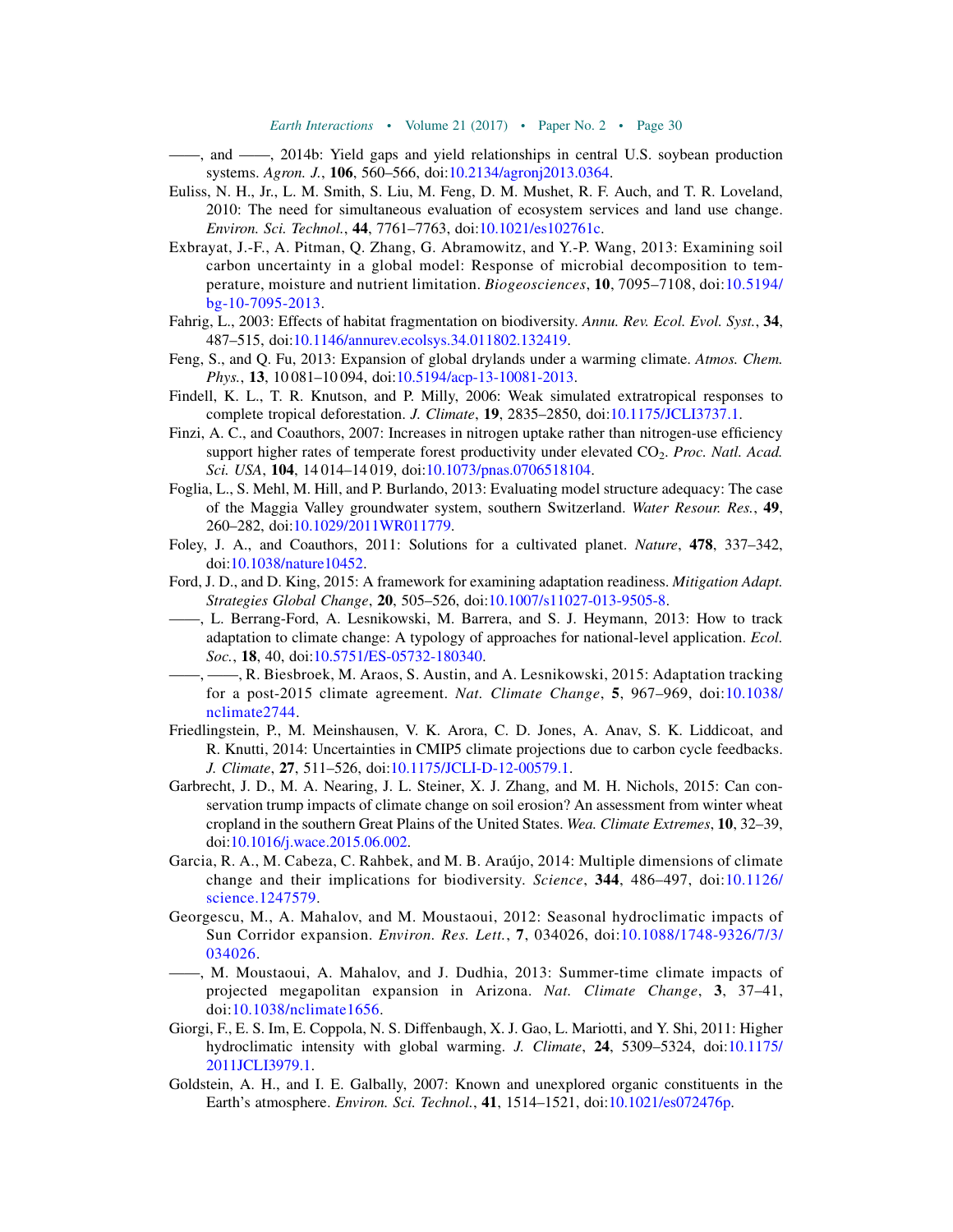- <span id="page-32-17"></span>Gong, W., H. V. Gupta, D. Yang, K. Sricharan, and A. O. Hero, 2013: Estimating epistemic and aleatory uncertainties during hydrologic modeling: An information theoretic approach. Water Resour. Res., 49, 2253–2273, doi[:10.1002/wrcr.20161.](http://dx.doi.org/10.1002/wrcr.20161)
- <span id="page-32-18"></span>Gonzalez, A., O. Ronce, R. Ferriere, and M. E. Hochberg, 2013: Evolutionary rescue: An emerging focus at the intersection between ecology and evolution. Philos. Trans. Roy. Soc. London, B368, 20120404, doi:[10.1098/rstb.2012.0404.](http://dx.doi.org/10.1098/rstb.2012.0404)
- <span id="page-32-4"></span>Gough, C. M., P. S. Curtis, B. S. Hardiman, C. M. Scheuermann, and B. Bond-Lamberty, 2016: Disturbance, complexity, and succession of net ecosystem production in North America's temperate deciduous forests. Ecosphere, 7, e01375, doi[:10.1002/ecs2.1375.](http://dx.doi.org/10.1002/ecs2.1375)
- <span id="page-32-13"></span>Grimm, N. B., S. H. Faeth, N. E. Golubiewski, C. L. Redman, J. Wu, X. Bai, and J. M. Briggs, 2008: Global change and the ecology of cities. Science, 319, 756–760, doi:[10.1126/](http://dx.doi.org/10.1126/science.1150195) [science.1150195.](http://dx.doi.org/10.1126/science.1150195)
- <span id="page-32-6"></span>Guenther, A., T. Karl, P. Harley, C. Wiedinmyer, P. Palmer, and C. Geron, 2006: Estimates of global terrestrial isoprene emissions using MEGAN (Model of Emissions of Gases and Aerosols from Nature). Atmos. Chem. Phys. Discuss., 6, 107–173, doi:[10.5194/acpd-6-107-2006.](http://dx.doi.org/10.5194/acpd-6-107-2006)
- <span id="page-32-1"></span>Gupta, H. V., and G. S. Nearing, 2014: Debates—The future of hydrological sciences: A (common) path forward? Using models and data to learn: A systems theoretic perspective on the future of hydrological science. Water Resour. Res., 50, 5351–5359, doi:[10.1002/2013WR015096](http://dx.doi.org/10.1002/2013WR015096).
- <span id="page-32-16"></span>——, M. P. Clark, J. A. Vrugt, G. Abramowitz, and M. Ye, 2012: Towards a comprehensive assessment of model structural adequacy. Water Resour. Res., 48, W08301, doi:[10.1029/](http://dx.doi.org/10.1029/2011WR011044) [2011WR011044.](http://dx.doi.org/10.1029/2011WR011044)
- <span id="page-32-14"></span>Gurney, K. R., I. Razlivanov, Y. Song, Y. Zhou, B. Benes, and M. Abdul-Massih, 2012: Quantification of fossil fuel  $CO<sub>2</sub>$  emissions on the building/street scale for a large U.S. city. *Environ.* Sci. Technol., 46, 12 194-12 202, doi[:10.1021/es3011282.](http://dx.doi.org/10.1021/es3011282)
- <span id="page-32-7"></span>Hallquist, M., and Coauthors, 2009: The formation, properties and impact of secondary organic aerosol: Current and emerging issues. Atmos. Chem. Phys., 9, 5155–5236, doi:[10.5194/](http://dx.doi.org/10.5194/acp-9-5155-2009) [acp-9-5155-2009](http://dx.doi.org/10.5194/acp-9-5155-2009).
- <span id="page-32-15"></span>Hamrick, J. L., 2004: Response of forest trees to global environmental changes. For. Ecol. Manage., 197, 323–335, doi[:10.1016/j.foreco.2004.05.023.](http://dx.doi.org/10.1016/j.foreco.2004.05.023)
- <span id="page-32-10"></span>Hargreaves, M. W., 1976: Land-use planning in response to drought: The experience of the thirties. Agric. Hist., 50, 561–582. [Available online at [http://www.jstor.org/stable/3741302.](http://www.jstor.org/stable/3741302)]
- <span id="page-32-2"></span>Harmon, M. E., B. Bond-Lamberty, J. Tang, and R. Vargas, 2011: Heterotrophic respiration in disturbed forests: A review with examples from North America. J. Geophys. Res., 116, G00K04, doi:[10.1029/2010JG001495](http://dx.doi.org/10.1029/2010JG001495).
- <span id="page-32-3"></span>Hashimoto, S., N. Carvalhais, A. Ito, M. Migliavacca, K. Nishina, and M. Reichstein, 2015: Global spatiotemporal distribution of soil respiration modeled using a global database. Biogeosciences, 12, 4121–4132, doi[:10.5194/bg-12-4121-2015.](http://dx.doi.org/10.5194/bg-12-4121-2015)
- <span id="page-32-0"></span>Hasler, N., D. Werth, and R. Avissar, 2009: Effects of tropical deforestation on global hydroclimate: A multimodel ensemble analysis. J. Climate, 22, 1124–1141, doi[:10.1175/2008JCLI2157.1.](http://dx.doi.org/10.1175/2008JCLI2157.1)
- <span id="page-32-11"></span>Hatfield, J., and C. L. Walthall, 2015: Meeting global food needs: Realizing the potential via genetics  $\times$  environment  $\times$  management interactions. Agron. J., 107, 1215–1226, doi[:10.2134/agronj15.0076](http://dx.doi.org/10.2134/agronj15.0076).
- <span id="page-32-12"></span>——, G. Takle, R. Grotjahn, P. Holden, R. C. Izaurralde, T. Mader, E. Marshall, and D. Liverman, 2014: Agriculture. Climate Change Impacts in the United States: The Third National Climate Assessment, J. M. Melillo, T. C. Richmond, and G. W. Yohe, Eds., U.S. Global Change Research Program, 150–174.
- <span id="page-32-9"></span>Hayhoe, K., and Coauthors, 2007: Past and future changes in climate and hydrological indicators in the US Northeast. Climate Dyn., 28, 381–407, doi:[10.1007/s00382-006-0187-8.](http://dx.doi.org/10.1007/s00382-006-0187-8)
- <span id="page-32-5"></span>Heald, C. L., and D. V. Spracklen, 2015: Land use change impacts on air quality and climate. *Chem.* Rev., 115, 4476–4496, doi[:10.1021/cr500446g](http://dx.doi.org/10.1021/cr500446g).
- <span id="page-32-8"></span>Held, I. M., and B. J. Soden, 2000: Water vapor feedback and global warming. Annu. Rev. Energy Environ., 25, 441–475, doi:[10.1146/annurev.energy.25.1.441.](http://dx.doi.org/10.1146/annurev.energy.25.1.441)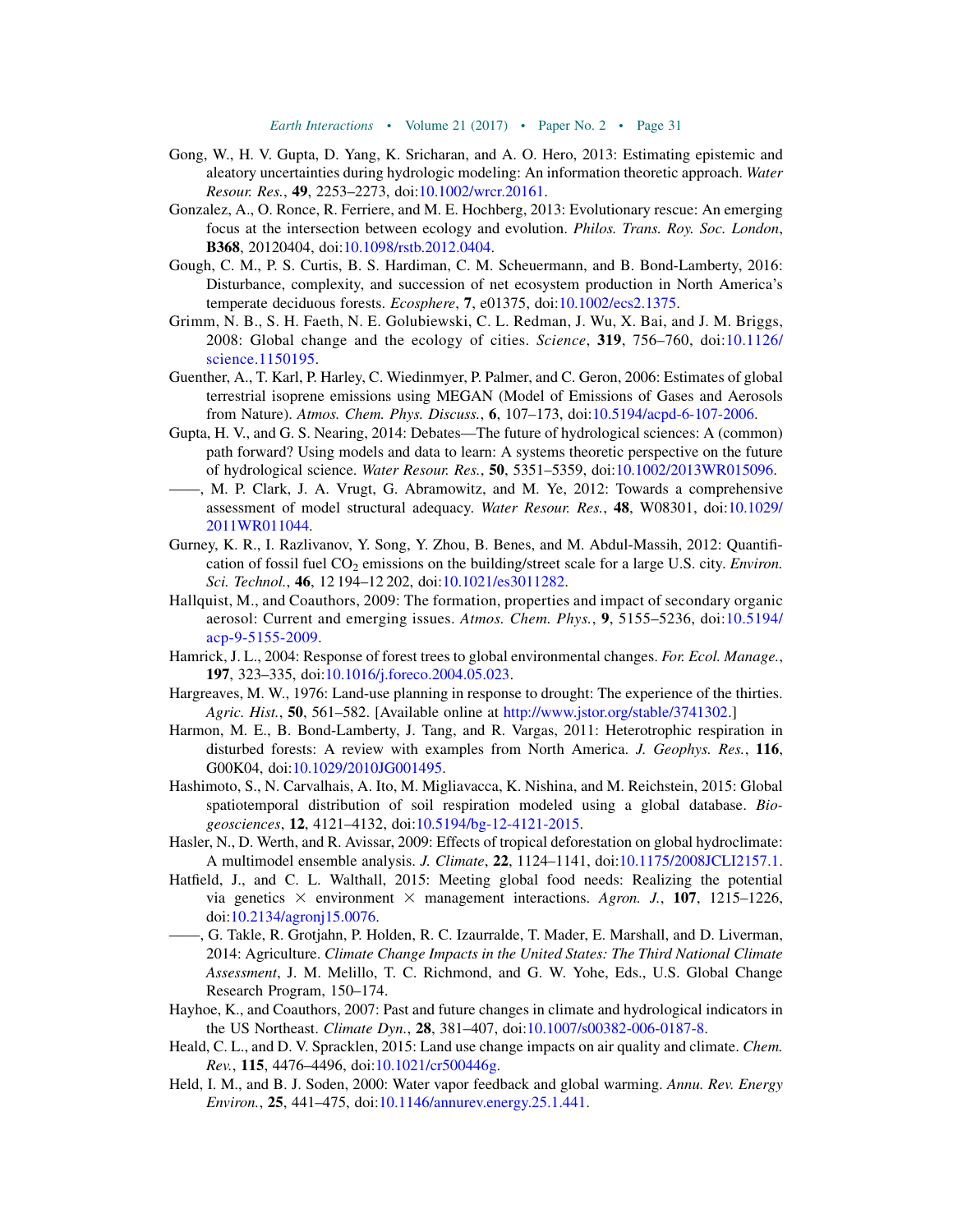- <span id="page-33-2"></span>Henderson-Sellers, A., R. E. Dickinson, T. Durbidge, P. Kennedy, K. McGuffie, and A. Pitman, 1993: Tropical deforestation: Modeling local-to regional-scale climate change. J. Geophys. Res., 98, 7289–7315, doi:[10.1029/92JD02830.](http://dx.doi.org/10.1029/92JD02830)
- <span id="page-33-3"></span>Henze, D., J. Seinfeld, N. Ng, J. Kroll, T.-M. Fu, D. J. Jacob, and C. Heald, 2008: Global modeling of secondary organic aerosol formation from aromatic hydrocarbons: High- vs. low-yield pathways. Atmos. Chem. Phys., 8, 2405-2420, doi:[10.5194/acp-8-2405-2008.](http://dx.doi.org/10.5194/acp-8-2405-2008)
- <span id="page-33-12"></span>Herbert, D. A., M. Williams, and E. B. Rastetter, 2003: A model analysis of N and P limitation on carbon accumulation in Amazonian secondary forest after alternate land-use abandonment. Biogeochemistry, 65, 121–150, doi[:10.1023/A:1026020210887](http://dx.doi.org/10.1023/A:1026020210887).
- <span id="page-33-8"></span>Hewitson, B., and Coauthors, 2014: Regional context. Climate Change 2014: Impacts, Adaptation, and Vulnerability. Part B: Regional Aspects, V. R. Barros et al., Eds., Cambridge University Press, 1133–1197.
- <span id="page-33-14"></span>Hijioka, Y., Y. Matsuoka, H. Nishimoto, T. Masui, and M. Kainuma, 2008: Global GHG emission scenarios under GHG concentration stabilization targets. J. Global Environ.  $Eng., 13, 97-108.$
- <span id="page-33-5"></span>Hiranuma, N., S. D. Brooks, D. C. Thornton, and B. W. Auvermann, 2010: Atmospheric ammonia mixing ratios at an open-air cattle feeding facility. J. Air Waste Manag. Assoc., 60, 210–218, doi[:10.3155/1047-3289.60.2.210](http://dx.doi.org/10.3155/1047-3289.60.2.210).
- <span id="page-33-6"></span>——, S. Brooks, J. Gramann, and B. Auvermann, 2011: High concentrations of coarse particles emitted from a cattle feeding operation. Atmos. Chem. Phys., 11, 8809–8823, doi:[10.5194/](http://dx.doi.org/10.5194/acp-11-8809-2011) [acp-11-8809-2011](http://dx.doi.org/10.5194/acp-11-8809-2011).
- <span id="page-33-4"></span>Holland, E. A., F. J. Dentener, B. H. Braswell, and J. M. Sulzman, 1999: Contemporary and preindustrial global reactive nitrogen budgets. New Perspectives on Nitrogen Cycling in the Temperate and Tropical Americas, A. R. Townsend, Springer, 7–43.
- <span id="page-33-17"></span>Hossain, F., A. M. Degu, W. Yigzaw, S. Burian, D. Niyogi, J. M. Shepherd, and R. Pielke Sr., 2012: Climate feedback–based provisions for dam design, operations, and water management in the 21st century. J. Hydrol. Eng., 17, 837–850, doi:[10.1061/](http://dx.doi.org/10.1061/(ASCE)HE.1943-5584.0000541) [\(ASCE\)HE.1943-5584.0000541](http://dx.doi.org/10.1061/(ASCE)HE.1943-5584.0000541).
- <span id="page-33-11"></span>Hungate, B. A., and Coauthors, 2006: Nitrogen cycling during seven years of atmospheric  $CO<sub>2</sub>$ enrichment in a scrub oak woodland. Ecology, 87, 26-40, doi[:10.1890/04-1732.](http://dx.doi.org/10.1890/04-1732)
- <span id="page-33-7"></span>Huntington, T. G., 2006: Evidence for intensification of the global water cycle: Review and synthesis. J. Hydrol., 319, 83–95, doi:[10.1016/j.jhydrol.2005.07.003.](http://dx.doi.org/10.1016/j.jhydrol.2005.07.003)
- <span id="page-33-15"></span>Huntzinger, D., and Coauthors, 2012: North American Carbon Program (NACP) regional interim synthesis: Terrestrial biospheric model intercomparison. Ecol. Modell., 232, 144-157, doi[:10.1016/j.ecolmodel.2012.02.004.](http://dx.doi.org/10.1016/j.ecolmodel.2012.02.004)
- <span id="page-33-0"></span>Hurtt, G., and Coauthors, 2011: Harmonization of land-use scenarios for the period 1500–2100: 600 years of global gridded annual land-use transitions, wood harvest, and resulting secondary lands. Climatic Change, 109, 117–161, doi[:10.1007/s10584-011-0153-2](http://dx.doi.org/10.1007/s10584-011-0153-2).
- <span id="page-33-9"></span>Imhoff, M. L., P. Zhang, R. E. Wolfe, and L. Bounoua, 2010: Remote sensing of the urban heat island effect across biomes in the continental USA. Remote Sens. Environ., 114, 504–513, doi[:10.1016/j.rse.2009.10.008.](http://dx.doi.org/10.1016/j.rse.2009.10.008)
- <span id="page-33-1"></span>IPCC, 2013: Climate Change 2013: The Physical Science Basis. Cambridge University Press, 1535 pp.
- <span id="page-33-16"></span>——, 2014: Climate Change 2014: Impacts, Adaptation, and Vulnerability. Part A: Global and Sectoral Aspects. C. B. Field et al., Eds., Cambridge University Press, 1132 pp. [Available online at [http://www.ipcc.ch/pdf/assessment-report/ar5/wg2/WGIIAR5-PartA\\_FINAL.pdf](http://www.ipcc.ch/pdf/assessment-report/ar5/wg2/WGIIAR5-PartA_FINAL.pdf).]
- <span id="page-33-13"></span>Iverson, L. R., A. M. Prasad, S. N. Matthews, and M. Peters, 2008: Estimating potential habitat for 134 eastern US tree species under six climate scenarios. For. Ecol. Manage., 254, 390–406, doi[:10.1016/j.foreco.2007.07.023.](http://dx.doi.org/10.1016/j.foreco.2007.07.023)
- <span id="page-33-10"></span>Jackson, T. L., J. J. Feddema, K. W. Oleson, G. B. Bonan, and J. T. Bauer, 2010: Parameterization of urban characteristics for global climate modeling. Ann. Assoc. Amer. Geogr., 100, 848–865, doi[:10.1080/00045608.2010.497328](http://dx.doi.org/10.1080/00045608.2010.497328).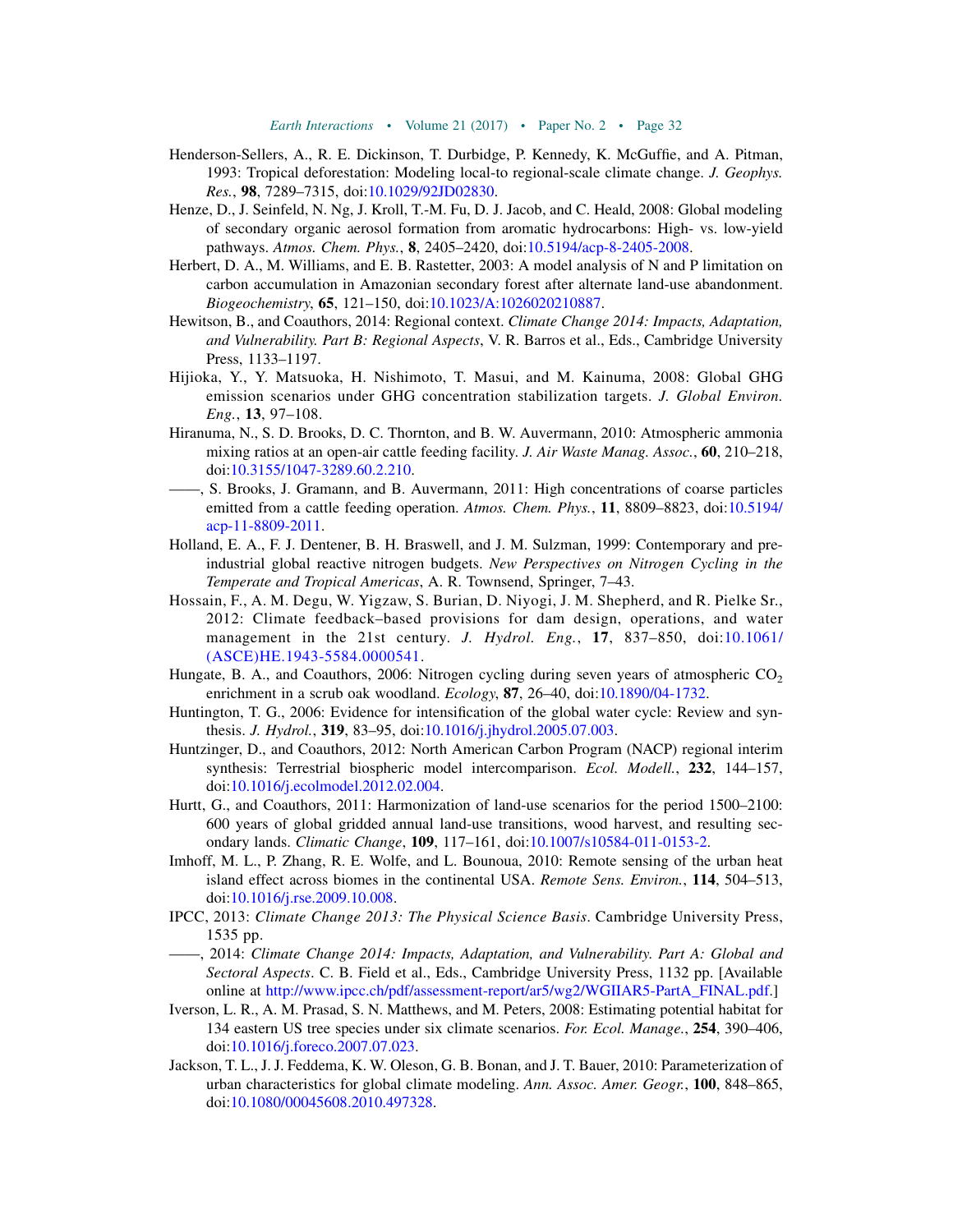- <span id="page-34-1"></span>Jacobson, M. Z., and J. E. Ten Hoeve, 2012: Effects of urban surfaces and white roofs on global and regional climate. J. Climate, 25, 1028-1044, doi:[10.1175/JCLI-D-11-00032.1.](http://dx.doi.org/10.1175/JCLI-D-11-00032.1)
- <span id="page-34-6"></span>Jochner, S. C., T. H. Sparks, N. Estrella, and A. Menzel, 2012: The influence of altitude and urbanisation on trends and mean dates in phenology (1980–2009). Int. J. Biometeor., 56, 387– 394, doi:[10.1007/s00484-011-0444-3.](http://dx.doi.org/10.1007/s00484-011-0444-3)
- <span id="page-34-12"></span>Jolly, W. M., M. A. Cochrane, P. H. Freeborn, Z. A. Holden, T. J. Brown, G. J. Williamson, and D. M. Bowman, 2015: Climate-induced variations in global wildfire danger from 1979 to 2013. Nat. Commun., 6, 7537, doi[:10.1038/ncomms8537.](http://dx.doi.org/10.1038/ncomms8537)
- <span id="page-34-17"></span>Jones, C. G., 2012: Grand challenges for the future of ecological engineering. Ecol. Eng., 45, 80– 84, doi:[10.1016/j.ecoleng.2012.02.023.](http://dx.doi.org/10.1016/j.ecoleng.2012.02.023)
- <span id="page-34-16"></span>Jones, H. P., D. G. Hole, and E. S. Zavaleta, 2012: Harnessing nature to help people adapt to climate change. Nat. Climate Change, 2, 504-509, doi[:10.1038/nclimate1463](http://dx.doi.org/10.1038/nclimate1463).
- <span id="page-34-4"></span>Kalnay, E., and M. Cai, 2003: Impact of urbanization and land-use change on climate. Nature, 423, 528–531.
- <span id="page-34-2"></span>Kaplan, J. O., K. M. Krumhardt, and N. E. Zimmermann, 2012: The effects of land use and climate change on the carbon cycle of Europe over the past 500 years. Global Change Biol., 18, 902– 914, doi:[10.1111/j.1365-2486.2011.02580.x.](http://dx.doi.org/10.1111/j.1365-2486.2011.02580.x)
- <span id="page-34-11"></span>Keenan, T., J. Maria Serra, F. Lloret, M. Ninyerola, and S. Sabate, 2011: Predicting the future of forests in the Mediterranean under climate change, with niche- and processbased models:  $CO<sub>2</sub>$  matters! Global Change Biol., 17, 565-579, doi:[10.1111/](http://dx.doi.org/10.1111/j.1365-2486.2010.02254.x) [j.1365-2486.2010.02254.x.](http://dx.doi.org/10.1111/j.1365-2486.2010.02254.x)
- <span id="page-34-9"></span>Kennedy, C., and Coauthors, 2009: Greenhouse gas emissions from global cities. Environ. Sci. Technol., 43, 7297–7302, doi[:10.1021/es900213p.](http://dx.doi.org/10.1021/es900213p)
- <span id="page-34-8"></span>——, S. Pincetl, and P. Bunje, 2011: The study of urban metabolism and its applications to urban planning and design. Environ. Pollut., 159, 1965–1973, doi:[10.1016/j.envpol.2010.10.022.](http://dx.doi.org/10.1016/j.envpol.2010.10.022)
- <span id="page-34-13"></span>Kim, H. M., P. J. Webster, and J. A. Curry, 2012: Evaluation of short-term climate change prediction in multi-model CMIP5 decadal hindcasts. Geophys. Res. Lett., 39, L10701, doi:[10.1029/](http://dx.doi.org/10.1029/2012GL051644) [2012GL051644.](http://dx.doi.org/10.1029/2012GL051644)
- <span id="page-34-0"></span>Klein Goldewijk, K., A. Beusen, G. van Drecht, and M. De Vos, 2011: The HYDE 3.1 spatially explicit database of human-induced global land-use change over the past 12,000 years. Global Ecol. Biogeogr., 20, 73–86, doi:[10.1111/j.1466-8238.2010.00587.x](http://dx.doi.org/10.1111/j.1466-8238.2010.00587.x).
- <span id="page-34-14"></span>Knutti, R., and J. Sedlácek, 2013: Robustness and uncertainties in the new CMIP5 climate model projections. Nat. Climate Change, 3, 369-373, doi[:10.1038/nclimate1716](http://dx.doi.org/10.1038/nclimate1716).
- <span id="page-34-7"></span>Kovats, R. S., and S. Hajat, 2008: Heat stress and public health: A critical review. Annu. Rev. Public Health, 29, 41–55, doi:[10.1146/annurev.publhealth.29.020907.090843.](http://dx.doi.org/10.1146/annurev.publhealth.29.020907.090843)
- <span id="page-34-10"></span>Kramer, P. J., 1981: Carbon dioxide concentration, photosynthesis, and dry matter production. BioScience, 31, 29–33, doi[:10.2307/1308175](http://dx.doi.org/10.2307/1308175).
- <span id="page-34-15"></span>Kravitz, B., and Coauthors, 2013: Climate model response from the Geoengineering Model Intercomparison Project (GeoMIP). J. Geophys. Res. Atmos., 118, 8320–8332, doi:[10.1002/](http://dx.doi.org/10.1002/jgrd.50646) [jgrd.50646](http://dx.doi.org/10.1002/jgrd.50646).
- <span id="page-34-5"></span>Krehbiel, C. P., T. Jackson, and G. M. Henebry, 2016: Web-enabled Landsat data time series for monitoring urban heat island impacts on land surface phenology. IEEE J. Sel. Top. Appl. Earth Obs. Remote Sens., 9, 2043–2050, doi:[10.1109/JSTARS.2015.2496951.](http://dx.doi.org/10.1109/JSTARS.2015.2496951)
- <span id="page-34-3"></span>Lal, R., 2004: Soil carbon sequestration impacts on global climate change and food security. Science, 304, 1623-1627, doi[:10.1126/science.1097396](http://dx.doi.org/10.1126/science.1097396).
- <span id="page-34-19"></span><span id="page-34-18"></span>Lamhauge, N., E. Lanzi, and S. Agrawala, 2012: Monitoring and evaluation for adaptation: Lessons from development co-operation agencies. Organisation for Economic Cooperation and Development Environment Working Papers, 49 pp., doi:[10.1787/](http://dx.doi.org/10.1787/5kg20mj6c2bw-en) [5kg20mj6c2bw-en](http://dx.doi.org/10.1787/5kg20mj6c2bw-en).
	- -, and  $\frac{1}{2}$ , 2013: The use of indicators for monitoring and evaluation of adaptation: lessons from development cooperation agencies. Climate Dev., 5, 229–241, doi:[10.1080/](http://dx.doi.org/10.1080/17565529.2013.801824) [17565529.2013.801824](http://dx.doi.org/10.1080/17565529.2013.801824).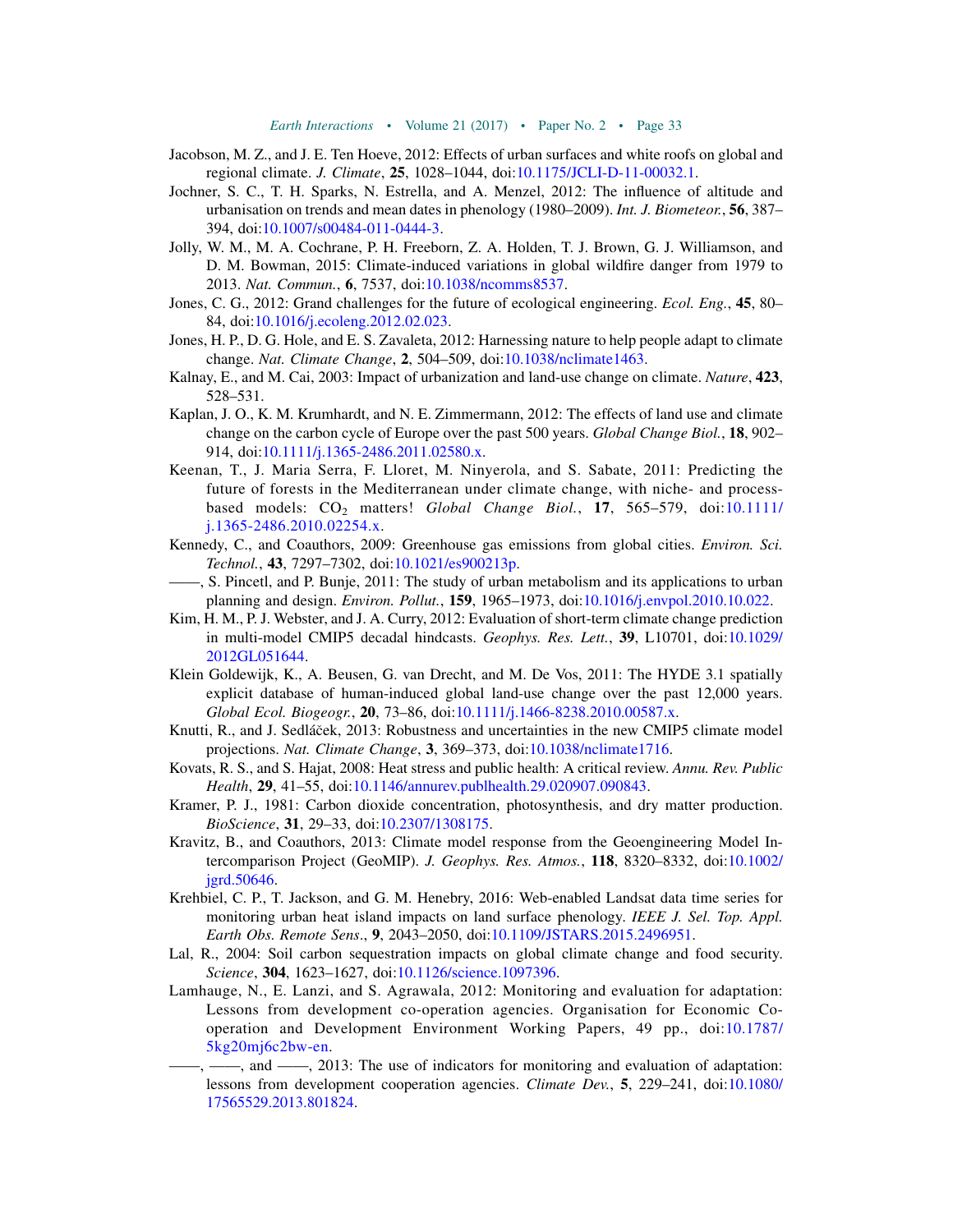- <span id="page-35-10"></span>Lathière, J., C. Hewitt, and D. Beerling, 2010: Sensitivity of isoprene emissions from the terrestrial biosphere to 20th century changes in atmospheric  $CO<sub>2</sub>$  concentration, climate, and land use. Global Biogeochem. Cycles, 24, GB1004, doi:[10.1029/2009GB003548.](http://dx.doi.org/10.1029/2009GB003548)
- <span id="page-35-0"></span>Lawrence, P. J., and Coauthors, 2012: Simulating the biogeochemical and biogeophysical impacts of transient land cover change and wood harvest in the Community Climate System Model (CCSM4) from 1850 to 2100. J. Climate, 25, 3071–3095, doi:[10.1175/JCLI-D-11-00256.1.](http://dx.doi.org/10.1175/JCLI-D-11-00256.1)
- <span id="page-35-18"></span>Lemos, M. C., 2015: Usable climate knowledge for adaptive and co-managed water governance. Curr. Opin. Environ. Sustainability, 12, 48–52, doi[:10.1016/j.cosust.2014.09.005](http://dx.doi.org/10.1016/j.cosust.2014.09.005).
- <span id="page-35-17"></span>——, C. J. Kirchhoff, and V. Ramprasad, 2012: Narrowing the climate information usability gap. Nat. Climate Change, 2, 789–794, doi[:10.1038/nclimate1614](http://dx.doi.org/10.1038/nclimate1614).
- <span id="page-35-5"></span>Lenton, T. M., 2010: The potential for land-based biological  $CO_2$  removal to lower future atmospheric  $CO<sub>2</sub>$  concentration. *Carbon Manage.*, 1, 145-160, doi:[10.4155/cmt.10.12.](http://dx.doi.org/10.4155/cmt.10.12)
- <span id="page-35-6"></span>Le Page, Y., D. Morton, B. Bond-Lamberty, J. Pereira, and G. Hurtt, 2015: HESFIRE: A global fire model to explore the role of anthropogenic and weather drivers. *Biogeosciences*, 12, 887–903, doi[:10.5194/bg-12-887-2015](http://dx.doi.org/10.5194/bg-12-887-2015).
- <span id="page-35-4"></span>Le Quéré, C., and Coauthors, 2014a: Global carbon budget 2014. Earth Syst. Sci. Data, 7, 47–85, doi[:10.5194/essd-7-47-2015.](http://dx.doi.org/10.5194/essd-7-47-2015)
- <span id="page-35-8"></span>——, and Coauthors, 2014b: Global carbon budget 2013. Earth Syst. Sci. Data, 6, 235–263, doi[:10.5194/essd-6-235-2014.](http://dx.doi.org/10.5194/essd-6-235-2014)
- <span id="page-35-1"></span>, and Coauthors, 2015: Global carbon budget 2015. Earth Syst. Sci. Data, 7, 349-396, doi[:10.5194/essd-7-349-2015.](http://dx.doi.org/10.5194/essd-7-349-2015)
- <span id="page-35-19"></span>Lesnikowski, A. C., J. D. Ford, L. Berrang-Ford, M. Barrera, and J. Heymann, 2015: How are we adapting to climate change? A global assessment. Mitigation Adapt. Strategies Global Change, 20, 277–293, doi:[10.1007/s11027-013-9491-x.](http://dx.doi.org/10.1007/s11027-013-9491-x)
- <span id="page-35-7"></span>Liu, S., and Coauthors, 2011: Simulating the impacts of disturbances on forest carbon cycling in North America: Processes, data, models, and challenges. J. Geophys. Res., 116, G00K08, doi[:10.1029/2010JG001585](http://dx.doi.org/10.1029/2010JG001585).
- <span id="page-35-11"></span>Lo, M. H., and J. S. Famiglietti, 2013: Irrigation in California's Central Valley strengthens the southwestern U.S. water cycle. Geophys. Res. Lett., 40, 301-306, doi[:10.1002/grl.50108](http://dx.doi.org/10.1002/grl.50108).
- <span id="page-35-15"></span>Loarie, S. R., P. B. Duffy, H. Hamilton, G. P. Asner, C. B. Field, and D. D. Ackerly, 2009: The velocity of climate change. Nature, 462, 1052-1055, doi:[10.1038/nature08649](http://dx.doi.org/10.1038/nature08649).
- <span id="page-35-13"></span>Lobell, D. B., W. Schlenker, and J. Costa-Roberts, 2011: Climate trends and global crop production since 1980. Science, 333, 616–620, doi[:10.1126/science.1204531](http://dx.doi.org/10.1126/science.1204531).
- <span id="page-35-3"></span>Lorenz, R., A. Pitman, and S. Sisson, 2016: Does Amazonian deforestation cause global effects; can we be sure? J. Geophys. Res. Atmos., 121, 5567-5584, doi[:10.1002/2015JD024357](http://dx.doi.org/10.1002/2015JD024357).
- <span id="page-35-16"></span>Lubowski, R. N., S. Bucholtz, R. Claassen, M. J. Roberts, J. C. Cooper, A. Gueorguieva, and R. Johansson, 2006: Environmental effects of agricultural land-use change: The role of economics and policy. U.S. Department of Agriculture, Economic Research Service Economic Research Rep. 25, 82 pp.
- <span id="page-35-14"></span>Luo, Y., and Coauthors, 2004: Progressive nitrogen limitation of ecosystem responses to rising atmospheric carbon dioxide. *BioScience*, **54**, 731–739, doi[:10.1641/0006-3568\(2004\)054\[0731:](http://dx.doi.org/10.1641/0006-3568(2004)054[0731:PNLOER]2.0.CO;2) [PNLOER\]2.0.CO;2.](http://dx.doi.org/10.1641/0006-3568(2004)054[0731:PNLOER]2.0.CO;2)
- <span id="page-35-9"></span>Luyssaert, S., and Coauthors,  $2007$ :  $CO<sub>2</sub>$  balance of boreal, temperate, and tropical forests derived from a global database. Global Change Biol., 13, 2509–2537, doi:[10.1111/](http://dx.doi.org/10.1111/j.1365-2486.2007.01439.x) [j.1365-2486.2007.01439.x.](http://dx.doi.org/10.1111/j.1365-2486.2007.01439.x)
- <span id="page-35-12"></span>Lyons, T., 2002: Clouds form preferentially over native vegetation. First Int. Congress on Environmental Modelling and Software, Lugano, Switzerland, International Environmental Modelling and Software Society, 355–359. [Available online at [http://scholarsarchive.byu.](http://scholarsarchive.byu.edu/cgi/viewcontent.cgi?article=3685&context=iemssconference) [edu/cgi/viewcontent.cgi?article](http://scholarsarchive.byu.edu/cgi/viewcontent.cgi?article=3685&context=iemssconference)=3685&context=iemssconference.]
- <span id="page-35-2"></span>——, P. Schwerdtfeger, J. Hacker, I. Foster, R. Smith, and H. Xinmei, 1993: Land–atmosphere interaction in a semiarid region: The bunny fence experiment. Bull. Amer. Meteor. Soc., **74**, 1327–1334, doi:[10.1175/1520-0477\(1993\)074](http://dx.doi.org/10.1175/1520-0477(1993)074<1327:LIIASR>2.0.CO;2)<1327:LIIASR>2.0.CO;2.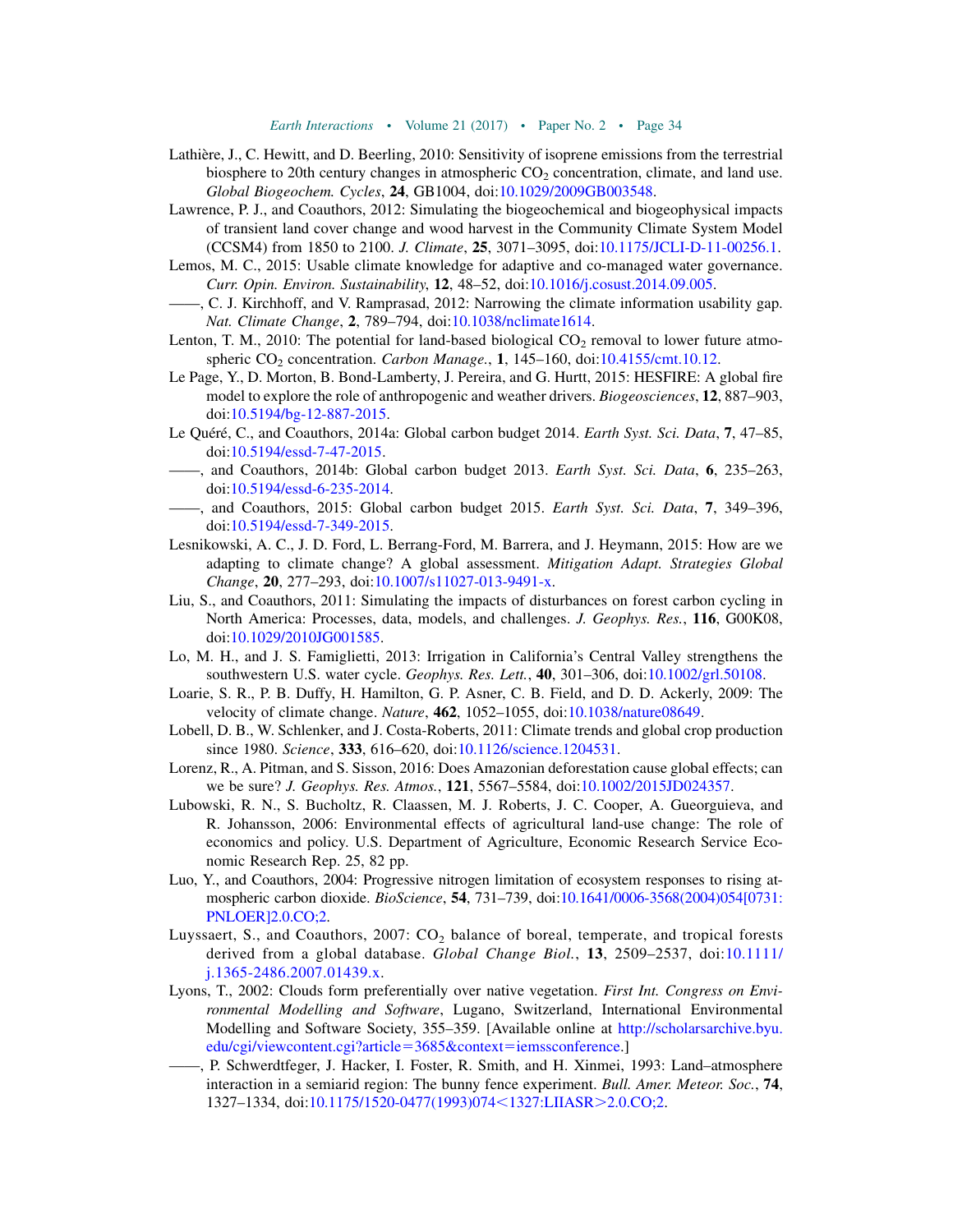- <span id="page-36-17"></span>Ma, P.-L., and Coauthors, 2015: How does increasing horizontal resolution in a global climate model improve the simulation of aerosol-cloud interactions? Geophys. Res. Lett., 42, 5058– 5065, doi:[10.1002/2015GL064183](http://dx.doi.org/10.1002/2015GL064183).
- <span id="page-36-19"></span>Magnan, A., T. Ribera, and S. Treyer, 2015: National adaptation is also a global concern. IDDRI Working Paper 4/5, 16 pp. [Available online at [http://www.iddri.org/Publications/National](http://www.iddri.org/Publications/National-adaptation-is-also-a-global-concern)[adaptation-is-also-a-global-concern](http://www.iddri.org/Publications/National-adaptation-is-also-a-global-concern).]
- <span id="page-36-1"></span>Mahmood, R., and Coauthors, 2014: Land cover changes and their biogeophysical effects on climate. Int. J. Climatol., 34, 929–953, doi:[10.1002/joc.3736.](http://dx.doi.org/10.1002/joc.3736)
- <span id="page-36-3"></span>Mahowald, N., and L. M. Kiehl, 2003: Mineral aerosol and cloud interactions. Geophys. Res. Lett., 30, 1475, doi[:10.1029/2002GL016762.](http://dx.doi.org/10.1029/2002GL016762)
- <span id="page-36-2"></span>——, and Coauthors, 2011: Aerosol impacts on climate and biogeochemistry. Annu. Rev. Environ. Resour., 36, 45–74, doi[:10.1146/annurev-environ-042009-094507.](http://dx.doi.org/10.1146/annurev-environ-042009-094507)
- <span id="page-36-5"></span>Marvel, K., and C. Bonfils, 2013: Identifying external influences on global precipitation. Proc. Natl. Acad. Sci. USA, 110, 19 301–19 306, doi:[10.1073/pnas.1314382110.](http://dx.doi.org/10.1073/pnas.1314382110)
- <span id="page-36-8"></span>McKain, K., and Coauthors, 2015: Methane emissions from natural gas infrastructure and use in the urban region of Boston, Massachusetts. Proc. Natl. Acad. Sci. USA, 112, 1941-1946, doi[:10.1073/pnas.1416261112](http://dx.doi.org/10.1073/pnas.1416261112).
- <span id="page-36-11"></span>McKenney, D. W., J. H. Pedlar, R. B. Rood, and D. Price, 2011: Revisiting projected shifts in the climate envelopes of North American trees using updated general circulation models. Global Change Biol., 17, 2720–2730, doi:[10.1111/j.1365-2486.2011.02413.x](http://dx.doi.org/10.1111/j.1365-2486.2011.02413.x).
- <span id="page-36-16"></span>Medlyn, B. E., and Coauthors, 2015a: Using ecosystem experiments to improve vegetation models. Nat. Climate Change, 5, 528–534, doi[:10.1038/nclimate2621](http://dx.doi.org/10.1038/nclimate2621).
- <span id="page-36-10"></span>——, and Coauthors, 2015b: Using ecosystem experiments to improve vegetation models. Nat. Climate Change, 5, 528–534, doi[:10.1038/nclimate2621](http://dx.doi.org/10.1038/nclimate2621).
- <span id="page-36-0"></span>Medvigy, D., R. L. Walko, M. J. Otte, and R. Avissar, 2013: Simulated changes in Northwest U.S. climate in response to Amazon deforestation. J. Climate,  $26$ , 9115–9136, doi[:10.1175/](http://dx.doi.org/10.1175/JCLI-D-12-00775.1) [JCLI-D-12-00775.1.](http://dx.doi.org/10.1175/JCLI-D-12-00775.1)
- <span id="page-36-12"></span>Meehl, G. A., C. Covey, K. E. Taylor, T. Delworth, R. J. Stouffer, M. Latif, B. McAvaney, and J. F. Mitchell, 2007: The WCRP CMIP3 multimodel dataset: A new era in climate change re-search. Bull. Amer. Meteor. Soc., 88, 1383-1394, doi[:10.1175/BAMS-88-9-1383](http://dx.doi.org/10.1175/BAMS-88-9-1383).
- <span id="page-36-6"></span>Melaas, E. K., M. A. Friedl, and Z. Zhu, 2013: Detecting interannual variation in deciduous broadleaf forest phenology using Landsat TM/ETM + data. Remote Sens. Environ., 132, 176– 185, doi:[10.1016/j.rse.2013.01.011](http://dx.doi.org/10.1016/j.rse.2013.01.011).
- <span id="page-36-9"></span>Melillo, J. M., 2002: Soil warming and carbon-cycle feedbacks to the climate system. Science, 298, 2173–2176, doi:[10.1126/science.1074153.](http://dx.doi.org/10.1126/science.1074153)
- <span id="page-36-18"></span>Mendoza, P. A., M. P. Clark, M. Barlage, B. Rajagopalan, L. Samaniego, G. Abramowitz, and H. Gupta, 2015: Are we unnecessarily constraining the agility of complex process-based models? Water Resour. Res., 51, 716–728, doi[:10.1002/2014WR015820](http://dx.doi.org/10.1002/2014WR015820).
- <span id="page-36-15"></span>Messina, J., T. Evans, S. Manson, A. Shortridge, P. Deadman, and P. Verburg, 2008: Complex systems models and the management of error and uncertainty. J. Land Use Sci., 3, 11-25, doi[:10.1080/17474230802047989](http://dx.doi.org/10.1080/17474230802047989).
- <span id="page-36-13"></span>Meyfroidt, P., E. F. Lambin, K.-H. Erb, and T. W. Hertel, 2013: Globalization of land use: Distant drivers of land change and geographic displacement of land use. Curr. Opin. Environ. Sustainability, 5, 438–444, doi[:10.1016/j.cosust.2013.04.003](http://dx.doi.org/10.1016/j.cosust.2013.04.003).
- <span id="page-36-4"></span>Milly, P. C. D., and K. A. Dunne, 1994: Sensitivity of the global water cycle to the water-holding capacity of land. J. Climate, 7, 506-526, doi[:10.1175/1520-0442\(1994\)007](http://dx.doi.org/10.1175/1520-0442(1994)007<0506:SOTGWC>2.0.CO;2)<0506: [SOTGWC](http://dx.doi.org/10.1175/1520-0442(1994)007<0506:SOTGWC>2.0.CO;2)>2.0.CO;2.
- <span id="page-36-7"></span>Mishra, V., F. Dominguez, and D. P. Lettenmaier, 2012: Urban precipitation extremes: How reliable are regional climate models? Geophys. Res. Lett., 39, L03407, doi[:10.1029/2011GL050658.](http://dx.doi.org/10.1029/2011GL050658)
- <span id="page-36-14"></span>Moreira, E., S. Costa, A. P. Aguiar, G. C^amara, and T. Carneiro, 2009: Dynamical coupling of multiscale land change models. Landscape Ecol., 24, 1183–1194, doi:[10.1007/](http://dx.doi.org/10.1007/s10980-009-9397-x) [s10980-009-9397-x](http://dx.doi.org/10.1007/s10980-009-9397-x).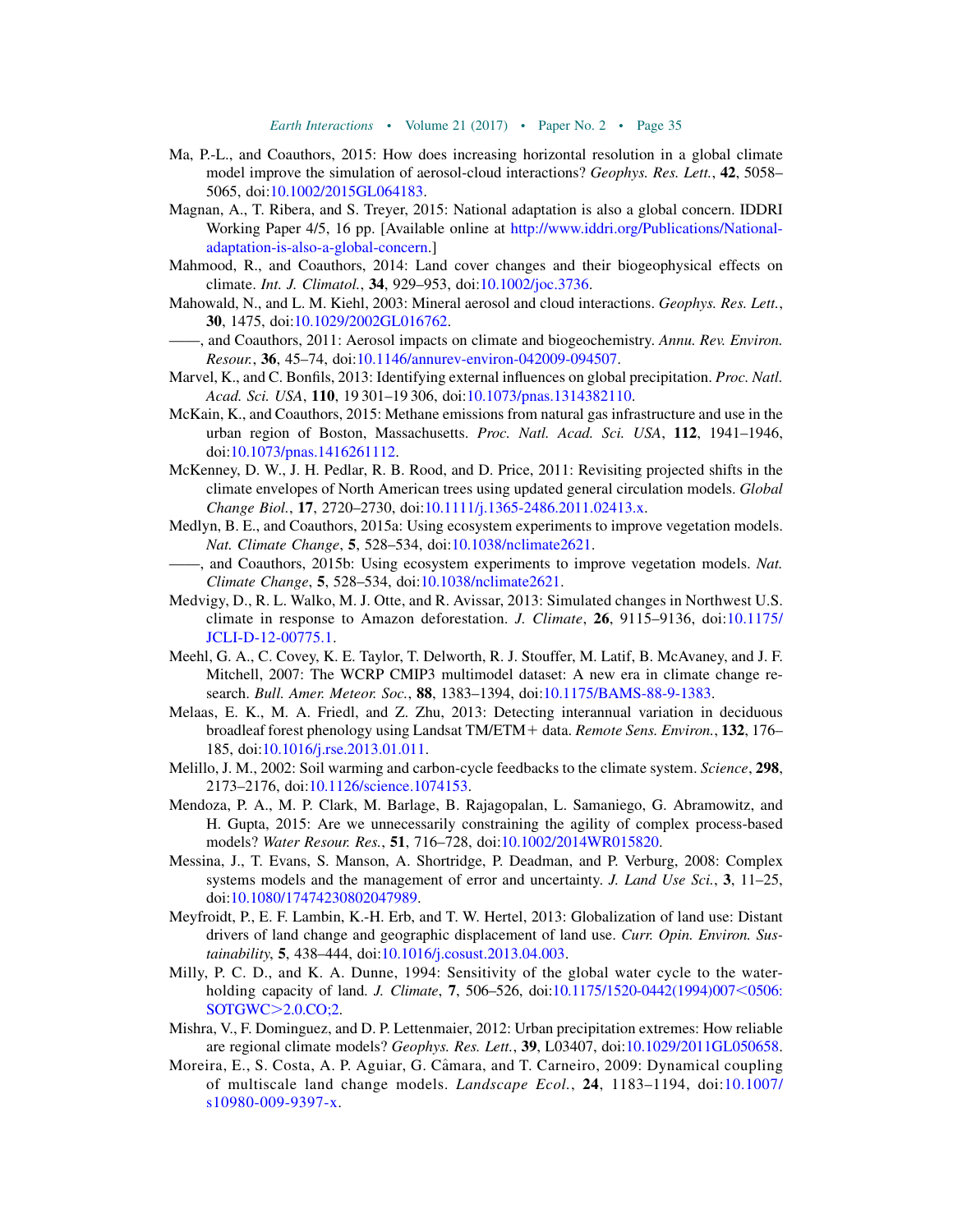- <span id="page-37-20"></span>Moss, R. H., and Coauthors, 2013: Hell and high water: Practice-relevant adaptation science. Science, 342, 696-698, doi[:10.1126/science.1239569](http://dx.doi.org/10.1126/science.1239569).
- <span id="page-37-17"></span>Murray, B., and Coauthors, 2005: Greenhouse gas mitigation potential in U.S. forestry and agriculture. Environmental Protection Agency Rep. EPA 430-R-05-006, 154 pp.
- <span id="page-37-3"></span>Myhre, G., and Coauthors, 2013: Anthropogenic and natural radiative forcing. Climate Change 2013: The Physical Science Basis, T. F. Stocker et al., Eds., Cambridge University Press, 659–740.
- <span id="page-37-0"></span>——, O. Boucher, F.-M. Bréon, P. Forster, and D. Shindell, 2015: Declining uncertainty in transient climate response as  $CO<sub>2</sub>$  forcing dominates future climate change. Nat. Geosci., **8**, 181–185, doi[:10.1038/ngeo2371.](http://dx.doi.org/10.1038/ngeo2371)
- <span id="page-37-9"></span>Nassar, R., L. Napier-Linton, K. R. Gurney, R. J. Andres, T. Oda, F. R. Vogel, and F. Deng, 2013: Improving the temporal and spatial distribution of  $CO<sub>2</sub>$  emissions from global fossil fuel emission data sets. J. Geophys. Res. Atmos., 118, 917–933, doi:[10.1029/](http://dx.doi.org/10.1029/2012JD018196) [2012JD018196](http://dx.doi.org/10.1029/2012JD018196).
- <span id="page-37-5"></span>Nearing, M., 2001: Potential changes in rainfall erosivity in the U.S. with climate change during the 21st century. J. Soil Water Conserv., 56, 229-232.
- <span id="page-37-6"></span>——, F. Pruski, and M. O'Neal, 2004: Expected climate change impacts on soil erosion rates: A review. J. Soil Water Conserv., 59, 43–50.
- <span id="page-37-19"></span>Nelson, G. C., and Coauthors, 2014: Climate change effects on agriculture: Economic responses to biophysical shocks. Proc. Natl. Acad. Sci. USA, 111, 3274-3279, doi:[10.1073/](http://dx.doi.org/10.1073/pnas.1222465110) [pnas.1222465110](http://dx.doi.org/10.1073/pnas.1222465110).
- <span id="page-37-14"></span>Nie, M., M. Lu, J. Bell, S. Raut, and E. Pendall, 2013: Altered root traits due to elevated CO<sub>2</sub>: A meta-analysis. Global Ecol. Biogeogr., 22, 1095-1105, doi[:10.1111/geb.12062](http://dx.doi.org/10.1111/geb.12062).
- <span id="page-37-4"></span>Niyogi, D., P. Pyle, M. Lei, S. P. Arya, C. M. Kishtawal, M. Shepherd, F. Chen, and B. Wolfe, 2011: Urban modification of thunderstorms: An observational storm climatology and model case study for the Indianapolis urban region. J. Appl. Meteor. Climatol.,  $50$ , 1129–1144, doi[:10.1175/2010JAMC1836.1.](http://dx.doi.org/10.1175/2010JAMC1836.1)
- <span id="page-37-16"></span>Nogues-Bravo, D., 2009: Predicting the past distribution of species climatic niches. Global Ecol. Biogeogr., 18, 521–531, doi[:10.1111/j.1466-8238.2009.00476.x](http://dx.doi.org/10.1111/j.1466-8238.2009.00476.x).
- <span id="page-37-10"></span>Norby, R. J., and Y. Luo, 2004: Evaluating ecosystem responses to rising atmospheric  $CO<sub>2</sub>$ and global warming in a multi-factor world. New Phytol., 162, 281–293, doi:[10.1111/](http://dx.doi.org/10.1111/j.1469-8137.2004.01047.x) [j.1469-8137.2004.01047.x.](http://dx.doi.org/10.1111/j.1469-8137.2004.01047.x)
- <span id="page-37-11"></span>——, and C. M. Iversen, 2006: Nitrogen uptake, distribution, turnover, and efficiency of use in a CO2-enriched sweetgum forest. Ecology, 87, 5–14, doi[:10.1890/04-1950.](http://dx.doi.org/10.1890/04-1950)
- <span id="page-37-13"></span>, and D. R. Zak, 2011: Ecological lessons from free-air  $CO_2$  enrichment (FACE) experiments. Annu. Rev. Ecol. Evol. Syst., 42, 181–203, doi[:10.1146/annurev-ecolsys-102209-144647.](http://dx.doi.org/10.1146/annurev-ecolsys-102209-144647)
- <span id="page-37-12"></span> $\ldots$ , J. M. Warren, C. M. Iversen, B. E. Medlyn, and R. E. McMurtrie, 2010: CO<sub>2</sub> enhancement of forest productivity constrained by limited nitrogen availability. Proc. Natl. Acad. Sci. USA, 107, 19 368–19 373, doi[:10.1073/pnas.1006463107](http://dx.doi.org/10.1073/pnas.1006463107).
- <span id="page-37-15"></span> $-$ , and Coauthors, 2016: Model–data synthesis for the next generation of forest free-air  $CO<sub>2</sub>$ enrichment (FACE) experiments. New Phytol., 209, 17-28, doi:[10.1111/nph.13593](http://dx.doi.org/10.1111/nph.13593).
- <span id="page-37-7"></span>Oke, T. R., 1987: Boundary Layer Climates. Methuen, 435 pp.
- <span id="page-37-18"></span>Oreskes, N., K. Shrader-Frechette, and K. Belitz, 1994: Verification, validation, and confirmation of numerical models in the earth sciences. Science, 263, 641–646, doi:[10.1126/](http://dx.doi.org/10.1126/science.263.5147.641) [science.263.5147.641](http://dx.doi.org/10.1126/science.263.5147.641).
- <span id="page-37-2"></span>Page, S. E., F. Siegert, J. O. Rieley, H.-D. V. Boehm, A. Jaya, and S. Limin, 2002: The amount of carbon released from peat and forest fires in Indonesia during 1997. Nature, 420, 61–65, doi[:10.1038/nature01131](http://dx.doi.org/10.1038/nature01131).
- <span id="page-37-1"></span>Pan, Y., and Coauthors, 2011: A large and persistent carbon sink in the world's forests. Science, 333, 988–993, doi:[10.1126/science.1201609.](http://dx.doi.org/10.1126/science.1201609)
- <span id="page-37-8"></span>Pataki, D. E., P. C. Emmi, C. B. Forster, J. I. Mills, E. R. Pardyjak, T. R. Peterson, J. D. Thompson, and E. Dudley-Murphy, 2009: An integrated approach to improving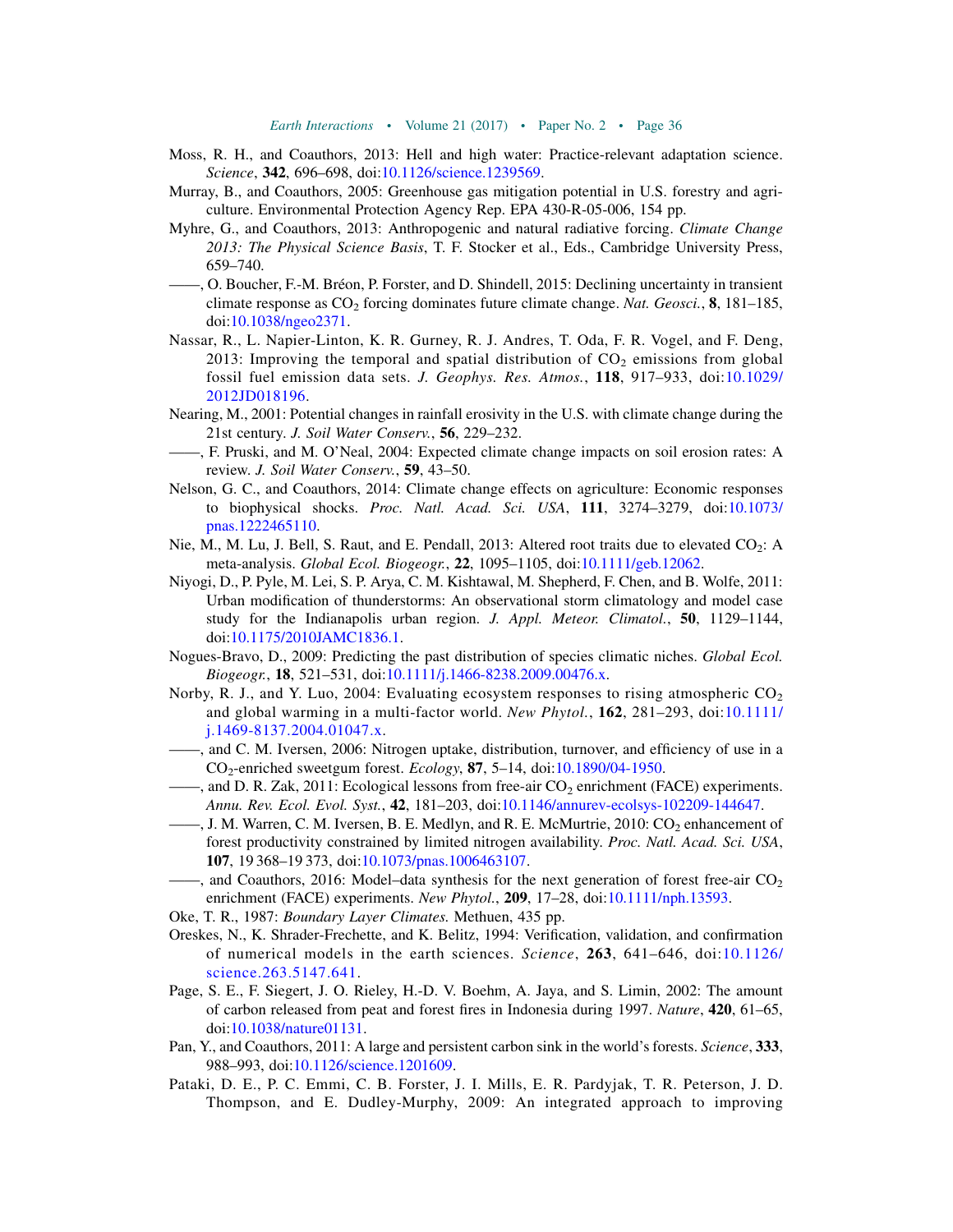fossil fuel emissions scenarios with urban ecosystem studies. Ecol. Complex.,  $6$ , 1–14, doi:[10.1016/j.ecocom.2008.09.003.](http://dx.doi.org/10.1016/j.ecocom.2008.09.003)

- <span id="page-38-11"></span>Pearson, R. G., 2006: Climate change and the migration capacity of species. *Trends Ecol. Evol.*, 21, 111–113, doi:[10.1016/j.tree.2005.11.022.](http://dx.doi.org/10.1016/j.tree.2005.11.022)
- <span id="page-38-7"></span>Pechony, O., and D. Shindell, 2009: Fire parameterization on a global scale. J. Geophys. Res., 114, D16115, doi:[10.1029/2009JD011927.](http://dx.doi.org/10.1029/2009JD011927)
- <span id="page-38-6"></span>——, and D. T. Shindell, 2010: Driving forces of global wildfires over the past millennium and the forthcoming century. Proc. Natl. Acad. Sci. USA, 107, 19 167–19 170, doi:[10.1073/](http://dx.doi.org/10.1073/pnas.1003669107) [pnas.1003669107](http://dx.doi.org/10.1073/pnas.1003669107).
- <span id="page-38-13"></span>Peng, S., and Coauthors, 2004: Rice yields decline with higher night temperature from global warming. Proc. Natl. Acad. Sci. USA, 101, 9971–9975, doi[:10.1073/](http://dx.doi.org/10.1073/pnas.0403720101) [pnas.0403720101.](http://dx.doi.org/10.1073/pnas.0403720101)
- <span id="page-38-10"></span>Pielke, R. A., J. Adegoke, A. Beltran-Przekurat, C. A. Hiemstra, J. Lin, U. S. Nair, D. Niyogi, and T. E. Nobis, 2007: An overview of regional land-use and land-cover impacts on rainfall. Tellus, 59B, 587–601, doi:[10.1111/j.1600-0889.2007.00251.x](http://dx.doi.org/10.1111/j.1600-0889.2007.00251.x).
- <span id="page-38-3"></span>——, and Coauthors, 2011: Land use/land cover changes and climate: Modeling analysis and observational evidence. Wiley Interdiscip. Rev.: Climate Change, 2, 828-850, doi:[10.1002/](http://dx.doi.org/10.1002/wcc.144) [wcc.144](http://dx.doi.org/10.1002/wcc.144).
- <span id="page-38-9"></span>Pierce, L. L., J. Walker, T. I. Dowling, T. R. McVicar, T. J. Hatton, S. W. Running, and J. C. Coughlan, 1993: Ecohydrological changes in the Murray-Darling Basin. III. A simulation of regional hydrological changes. J. Appl. Ecol., 30, 283–294, doi:[10.2307/2404630](http://dx.doi.org/10.2307/2404630).
- <span id="page-38-1"></span>Pitman, A., and Coauthors, 2009: Uncertainties in climate responses to past land cover change: First results from the LUCID intercomparison study. Geophys. Res. Lett., 36, L14814, doi[:10.1029/2009GL039076.](http://dx.doi.org/10.1029/2009GL039076)
- <span id="page-38-5"></span>——, F. Avila, G. Abramowitz, Y. Wang, S. Phipps, and N. de Noblet-Ducoudré, 2011: Importance of background climate in determining impact of land-cover change on regional climate. Nat. Climate Change, 1, 472–475, doi[:10.1038/nclimate1294](http://dx.doi.org/10.1038/nclimate1294).
- <span id="page-38-2"></span>Pongratz, J., C. Reick, T. Raddatz, and M. Claussen, 2010: Biogeophysical versus biogeochemical climate response to historical anthropogenic land cover change. Geophys. Res. Lett., 37, L08702, doi:[10.1029/2010GL043010](http://dx.doi.org/10.1029/2010GL043010).
	- ——, ——, R. Houghton, and J. House, 2013: Terminology as a key uncertainty in net land use flux estimates. Earth Syst. Dyn., 5, 177–195, doi:[10.5194/esd-5-177-2014](http://dx.doi.org/10.5194/esd-5-177-2014).
- <span id="page-38-15"></span><span id="page-38-4"></span>Popp, A., H. Lotze-Campen, and B. Bodirsky, 2010: Food consumption, diet shifts and associated non-CO<sub>2</sub> greenhouse gases from agricultural production. Global Environ. Change,  $20, 451$ – 462, doi:[10.1016/j.gloenvcha.2010.02.001](http://dx.doi.org/10.1016/j.gloenvcha.2010.02.001).
- <span id="page-38-14"></span>Porter, J. R., L. Xie, A. J. Challinor, K. Cochrane, S. M. Howden, M. M. Iqbal, D. B. Lobell, and M. I. Travasso, 2014: Food security and food production systems. Climate Change 2014: Impacts, Adaptation, and Vulnerability. Part A: Global and Sectoral Aspects, C. B. Field et al., Eds., Cambridge University Press, 485–533.
- <span id="page-38-17"></span>Preston, B. L., L. Rickards, and H. Fungeld, 2015: Towards reflexive climate adaptation research. Curr. Opin. Environ. Sustainability, 14, 127–135, doi[:10.1016/j.cosust.2015.05.002](http://dx.doi.org/10.1016/j.cosust.2015.05.002).
- <span id="page-38-8"></span>Puma, M., and B. Cook, 2010: Effects of irrigation on global climate during the 20th century. J. Geophys. Res., 115, D16120, doi:[10.1029/2010JD014122](http://dx.doi.org/10.1029/2010JD014122).
- <span id="page-38-16"></span>Radeloff, V. C., and Coauthors, 2012: Economic-based projections of future land use in the conterminous United States under alternative policy scenarios. Ecol. Appl., 22, 1036–1049, doi[:10.1890/11-0306.1](http://dx.doi.org/10.1890/11-0306.1).
- <span id="page-38-0"></span>Ramankutty, N., and J. A. Foley, 1999: Estimating historical changes in global land cover: Croplands from 1700 to 1992. Global Biogeochem. Cycles, 13, 997–1027, doi:[10.1029/](http://dx.doi.org/10.1029/1999GB900046) [1999GB900046](http://dx.doi.org/10.1029/1999GB900046).
- <span id="page-38-12"></span>Ray, D. K., N. D. Mueller, P. C. West, and J. A. Foley, 2013: Yield trends are insufficient to double global crop production by 2050. PLoS One,  $\bf{8}$ , e66428, doi:[10.1371/](http://dx.doi.org/10.1371/journal.pone.0066428) [journal.pone.0066428](http://dx.doi.org/10.1371/journal.pone.0066428).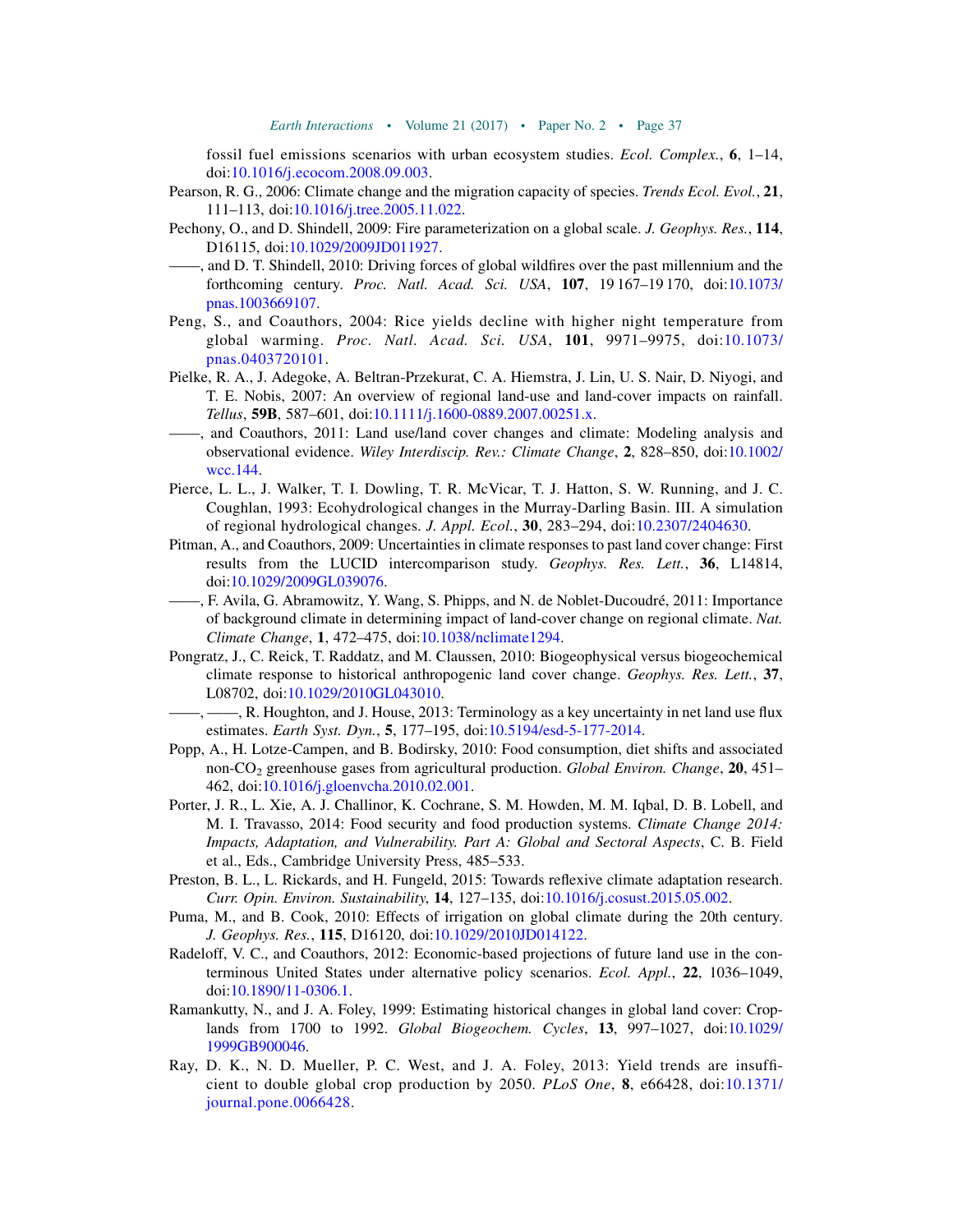- <span id="page-39-5"></span>Reay, D. S., E. A. Davidson, K. A. Smith, P. Smith, J. M. Melillo, F. Dentener, and P. J. Crutzen, 2012: Global agriculture and nitrous oxide emissions. Nat. Climate Change, 2, 410–416, doi[:10.1038/nclimate1458](http://dx.doi.org/10.1038/nclimate1458).
- <span id="page-39-9"></span>Reed, S. C., X. Yang, and P. E. Thornton, 2015: Incorporating phosphorus cycling into global modeling efforts: A worthwhile, tractable endeavor. New Phytol., 208, 324–329, doi:[10.1111/](http://dx.doi.org/10.1111/nph.13521) [nph.13521](http://dx.doi.org/10.1111/nph.13521).
- <span id="page-39-14"></span>Riahi, K., A. Grübler, and N. Nakicenovic, 2007: Scenarios of long-term socio-economic and environmental development under climate stabilization. Technol. Forecasting Soc. Change, 74, 887–935, doi[:10.1016/j.techfore.2006.05.026.](http://dx.doi.org/10.1016/j.techfore.2006.05.026)
- <span id="page-39-8"></span>Richter, A., J. P. Burrows, H. Nuss, C. Granier, and U. Niemeier, 2005: Increase in tropospheric nitrogen dioxide over China observed from space. *Nature*, 437, 129–132, doi[:10.1038/](http://dx.doi.org/10.1038/nature04092) [nature04092.](http://dx.doi.org/10.1038/nature04092)
- <span id="page-39-13"></span>Rindfuss, R. R., and Coauthors, 2008: Land use change: Complexity and comparisons. J. Land Use Sci., 3, 1-10, doi[:10.1080/17474230802047955](http://dx.doi.org/10.1080/17474230802047955).
- <span id="page-39-19"></span>Rose, D. C., 2014: Commentary: Five ways to enhance the impact of climate science. Nat. Climate Change, 4, 522–524, doi:[10.1038/nclimate2270.](http://dx.doi.org/10.1038/nclimate2270)
- <span id="page-39-6"></span>Rosenzweig, C., and Coauthors, 2014: Assessing agricultural risks of climate change in the 21st century in a global gridded crop model intercomparison. Proc. Natl. Acad. Sci. USA, 111, 3268–3273, doi:[10.1073/pnas.1222463110.](http://dx.doi.org/10.1073/pnas.1222463110)
- <span id="page-39-12"></span>Rounsevell, M. D., and Coauthors, 2012: Challenges for land system science. Land Use Policy, 29, 899–910, doi:[10.1016/j.landusepol.2012.01.007.](http://dx.doi.org/10.1016/j.landusepol.2012.01.007)
- <span id="page-39-0"></span>Ryan, K. C., E. E. Knapp, and J. M. Varner, 2013: Prescribed fire in North American forests and woodlands: History, current practice, and challenges. Front. Ecol. Environ, 11, e15-e24, doi[:10.1890/120329](http://dx.doi.org/10.1890/120329).
- <span id="page-39-17"></span>Sakaguchi, K., X. Zeng, and M. A. Brunke, 2012: The hindcast skill of the CMIP ensembles for the surface air temperature trend. J. Geophys. Res., 117, D16113, doi[:10.1029/2012JD017765.](http://dx.doi.org/10.1029/2012JD017765)
- <span id="page-39-2"></span>Sampaio, G., C. Nobre, M. H. Costa, P. Satyamurty, B. S. Soares, and M. Cardoso, 2007: Regional climate change over eastern Amazonia caused by pasture and soybean cropland expansion. Geophys. Res. Lett., 34, L17709, doi[:10.1029/2007GL030612.](http://dx.doi.org/10.1029/2007GL030612)
- <span id="page-39-11"></span>Scheffer, M., S. Carpenter, J. A. Foley, C. Folke, and B. Walker, 2001: Catastrophic shifts in ecosystems. Nature, 413, 591-596, doi[:10.1038/35098000](http://dx.doi.org/10.1038/35098000).
- <span id="page-39-10"></span>Scheiter, S., L. Langan, and S. I. Higgins, 2013: Next-generation dynamic global vegetation models: Learning from community ecology. New Phytol., 198, 957-969, doi:[10.1111/](http://dx.doi.org/10.1111/nph.12210) [nph.12210](http://dx.doi.org/10.1111/nph.12210).
- <span id="page-39-1"></span>Schimel, J., 2013: Soil carbon: Microbes and global carbon. Nat. Climate Change, 3, 867–868, doi[:10.1038/nclimate2015](http://dx.doi.org/10.1038/nclimate2015).
- <span id="page-39-3"></span>Schneck, R., and V. Mosbrugger, 2011: Simulated climate effects of Southeast Asian deforestation: Regional processes and teleconnection mechanisms. J. Geophys. Res., 116, D11116, doi[:10.1029/2010JD015450](http://dx.doi.org/10.1029/2010JD015450).
- <span id="page-39-18"></span>Schwaiger, H. P., and D. N. Bird, 2010: Integration of albedo effects caused by land use change into the climate balance: Should we still account in greenhouse gas units? For. Ecol. Manage., 260, 278–286, doi[:10.1016/j.foreco.2009.12.002.](http://dx.doi.org/10.1016/j.foreco.2009.12.002)
- <span id="page-39-16"></span>Schwalm, C. R., and Coauthors, 2015a: How well do terrestrial biosphere models simulate coarsescale runoff in the contiguous United States? Ecol. Modell., 303, 87–96, doi:[10.1016/](http://dx.doi.org/10.1016/j.ecolmodel.2015.02.006) [j.ecolmodel.2015.02.006](http://dx.doi.org/10.1016/j.ecolmodel.2015.02.006).
- <span id="page-39-15"></span>——, and Coauthors, 2015b: Toward ''optimal'' integration of terrestrial biosphere models. Geophys. Res. Lett., 42, 4418–4428, doi[:10.1002/2015GL064002.](http://dx.doi.org/10.1002/2015GL064002)
- <span id="page-39-7"></span>Schwartz, M. D., J. L. Betancourt, and J. F. Weltzin, 2012: From Caprio's lilacs to the USA National Phenology Network. Front. Ecol. Environ., 10, 324–327, doi:[10.1890/110281](http://dx.doi.org/10.1890/110281).
- <span id="page-39-4"></span>Searchinger, T., and Coauthors, 2008: Use of U.S. croplands for biofuels increases green-house gases through emissions from land-use change. Science, 319, 1238-1240, doi:[10.1126/](http://dx.doi.org/10.1126/science.1151861) [science.1151861.](http://dx.doi.org/10.1126/science.1151861)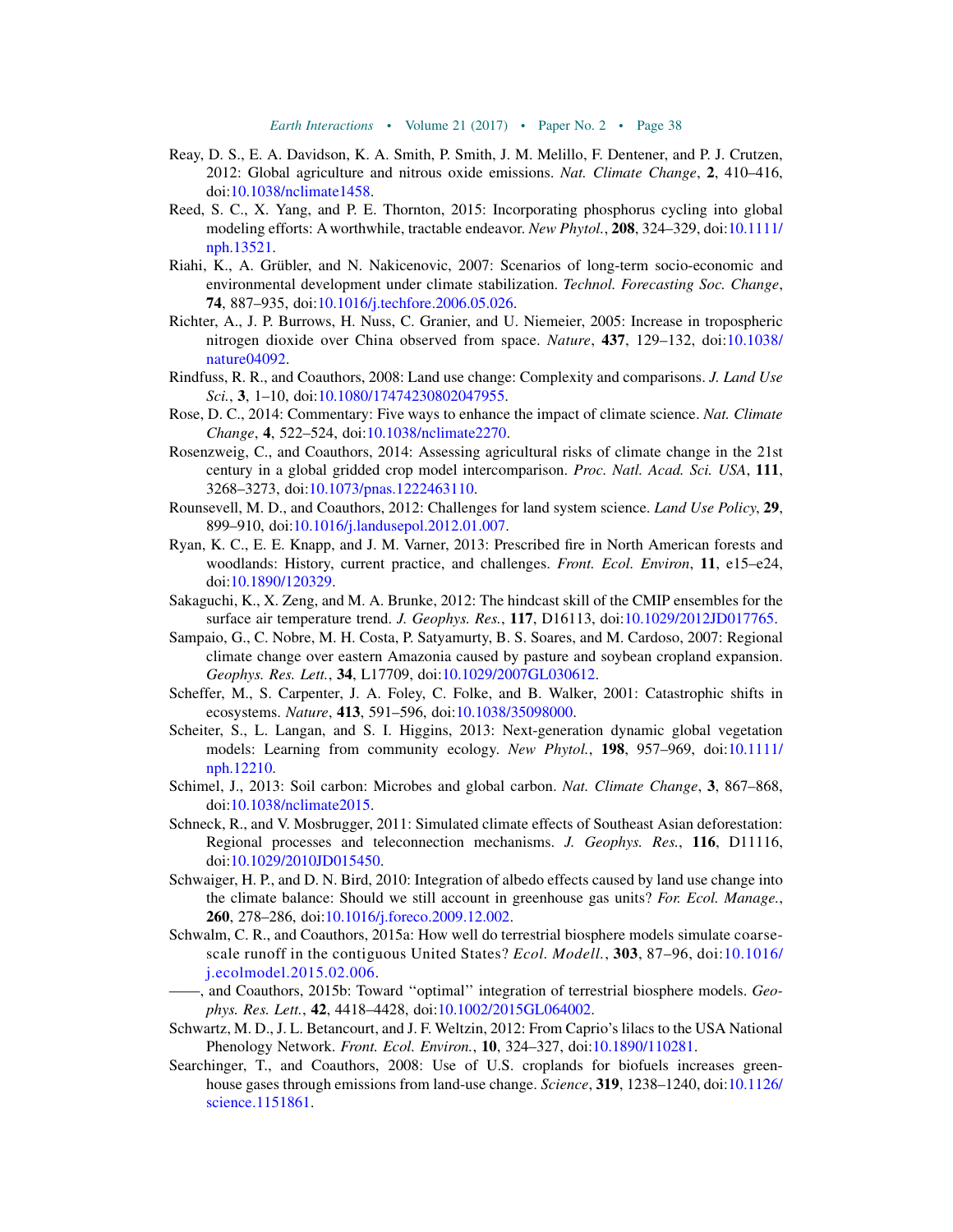- <span id="page-40-9"></span>Seto, K. C., and P. Christensen, 2013: Remote sensing science to inform urban climate change mitigation strategies. *Urban Climate*, 3, 1–6, doi:[10.1016/j.uclim.2013.03.001.](http://dx.doi.org/10.1016/j.uclim.2013.03.001)
- <span id="page-40-6"></span>Settele, J., R. Scholes, R. A. Betts, S. Bunn, P. Leadley, D. Nepstad, J. T. Overpeck, and M. A. Taboada, 2015: Terrestrial and inland water systems. Climate Change 2014: Impacts, Adaptation, and Vulnerability. Part A: Global and Sectoral Aspects, C. B. Field et al., Eds., Cambridge University Press, 271–359.
- <span id="page-40-4"></span>Shepherd, J. M., 2005: A review of current investigations of urban-induced rainfall and recommendations for the future. *Earth Interact*., 9, doi[:10.1175/EI156.1.](http://dx.doi.org/10.1175/EI156.1)
- <span id="page-40-13"></span>Sleeter, B. M., and Coauthors, 2012: Scenarios of land use and land cover change in the conterminous United States: Utilizing the special report on emission scenarios at ecoregional scales. Global Environ. Change, 22, 896–914, doi[:10.1016/j.gloenvcha.2012.03.008](http://dx.doi.org/10.1016/j.gloenvcha.2012.03.008).
- <span id="page-40-16"></span>Smit, B., and J. Wandel, 2006: Adaptation, adaptive capacity, and vulnerability. Global Environ. Change, 16, 282–292, doi:[10.1016/j.gloenvcha.2006.03.008](http://dx.doi.org/10.1016/j.gloenvcha.2006.03.008).
- <span id="page-40-7"></span>Smith, K. A., A. R. Mosier, P. J. Crutzen, and W. Winiwarter, 2012a: The role of  $N<sub>2</sub>O$  derived from crop-based biofuels, and from agriculture in general, in Earth's climate. *Philos. Trans. Roy.* Soc. London, B367, 1169-1174, doi:[10.1098/rstb.2011.0313](http://dx.doi.org/10.1098/rstb.2011.0313).
- <span id="page-40-15"></span>Smith, P., and Coauthors, 2012b: Towards an integrated global framework to assess the impacts of land use and management change on soil carbon: Current capability and future vision. Global Change Biol., 18, 2089–2101, doi:[10.1111/j.1365-2486.2012.02689.x](http://dx.doi.org/10.1111/j.1365-2486.2012.02689.x).
- <span id="page-40-11"></span>Smith, S. J., and T. Wigley, 2006: Multi-gas forcing stabilization with Minicam. Energy J., 373– 391. [Available online at <http://www.jstor.org/stable/23297091>.]
- <span id="page-40-18"></span>Snorek, J., F. G. Renaud, and J. Kloos, 2014: Divergent adaptation to climate variability: A case study of pastoral and agricultural societies in Niger. Global Environ. Change, 29, 371–386, doi[:10.1016/j.gloenvcha.2014.06.014](http://dx.doi.org/10.1016/j.gloenvcha.2014.06.014).
- <span id="page-40-12"></span>Sohl, T. L., and P. R. Claggett, 2013: Clarity versus complexity: Land-use modeling as a practical tool for decision-makers. J. Environ. Manage., 129, 235–243, doi:[10.1016/](http://dx.doi.org/10.1016/j.jenvman.2013.07.027) [j.jenvman.2013.07.027](http://dx.doi.org/10.1016/j.jenvman.2013.07.027).
- <span id="page-40-10"></span>——, T. R. Loveland, B. M. Sleeter, K. L. Sayler, and C. A. Barnes, 2010: Addressing foundational elements of regional land-use change forecasting. Landscape Ecol., 25, 233–247, doi[:10.1007/s10980-009-9391-3](http://dx.doi.org/10.1007/s10980-009-9391-3).
- <span id="page-40-14"></span>——, and Coauthors, 2014: Spatially explicit modeling of 1992-2100 land cover and forest stand age for the conterminous United States. Ecol. Appl., 24, 1015–1036, doi:[10.1890/](http://dx.doi.org/10.1890/13-1245.1) [13-1245.1.](http://dx.doi.org/10.1890/13-1245.1)
- <span id="page-40-1"></span>Sokolik, I. N., and O. B. Toon, 1996: Direct radiative forcing by anthropogenic airborne mineral aerosols. Nature, 381, 681–683, doi[:10.1038/381681a0.](http://dx.doi.org/10.1038/381681a0)
- <span id="page-40-19"></span>Sovacool, B., B. O. Linner, and M. E. Goodsite, 2015: The political economy of climate adaptation. Nat. Climate Change, 5, 616–618, doi[:10.1038/nclimate2665](http://dx.doi.org/10.1038/nclimate2665).
- <span id="page-40-2"></span>Spracklen, D., and C. L. Heald, 2014: The contribution of fungal spores and bacteria to regional and global aerosol number and ice nucleation immersion freezing rates. Atmos. Chem. Phys., 14, 9051–9059, doi:[10.5194/acp-14-9051-2014.](http://dx.doi.org/10.5194/acp-14-9051-2014)
- <span id="page-40-0"></span>——, S. Arnold, and C. Taylor, 2012: Observations of increased tropical rainfall preceded by air passage over forests. Nature, 489, 282–285, doi:[10.1038/nature11390](http://dx.doi.org/10.1038/nature11390).
- <span id="page-40-3"></span>Steiner, A. L., S. D. Brooks, C. Deng, D. C. Thornton, M. W. Pendleton, and V. Bryant, 2015: Pollen as atmospheric cloud condensation nuclei. Geophys. Res. Lett., 42, 3596–3602, doi:[10.1002/](http://dx.doi.org/10.1002/2015GL064060) [2015GL064060.](http://dx.doi.org/10.1002/2015GL064060)
- <span id="page-40-5"></span>Steinkamp, J., and T. Hickler, 2015: Is drought-induced forest dieback globally increasing? J. Ecol., 103, 31–43, doi[:10.1111/1365-2745.12335](http://dx.doi.org/10.1111/1365-2745.12335).
- <span id="page-40-17"></span>Stern, P. C., K. L. Ebi, R. Leichenko, R. S. Olson, J. D. Steinbruner, and R. Lempert, 2013: Managing risk with climate vulnerability science. Nat. Climate Change, 3, 607–609, doi[:10.1038/nclimate1929](http://dx.doi.org/10.1038/nclimate1929).
- <span id="page-40-8"></span>Stewart, I. D., and T. R. Oke, 2012: Local climate zones for urban temperature studies. Bull. Amer. Meteor. Soc., 93, 1879–1900, doi:[10.1175/BAMS-D-11-00019.1.](http://dx.doi.org/10.1175/BAMS-D-11-00019.1)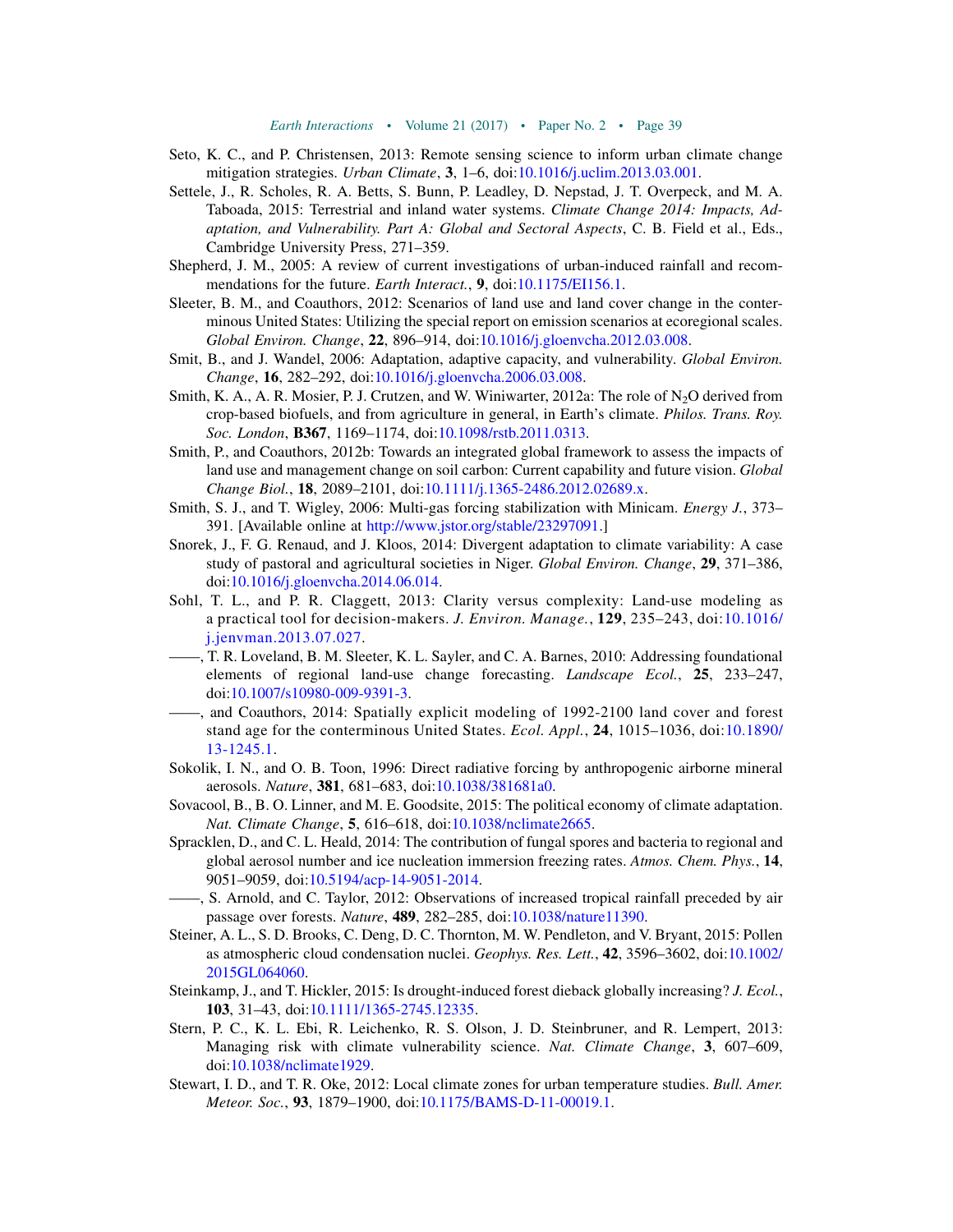- <span id="page-41-12"></span>Strengers, B., R. Leemans, B. Eickhout, B. de Vries, and L. Bouwman, 2004: The land-use projections and resulting emissions in the IPCC SRES scenarios as simulated by the IMAGE 2.2 model. GeoJournal, 61, 381–393, doi:[10.1007/s10708-004-5054-8.](http://dx.doi.org/10.1007/s10708-004-5054-8)
- <span id="page-41-7"></span>Sun, F., M. L. Roderick, and G. D. Farquhar, 2012: Changes in the variability of global land precipitation. Geophys. Res. Lett., 39, L19402, doi[:10.1029/2012GL053369.](http://dx.doi.org/10.1029/2012GL053369)
- <span id="page-41-9"></span>Supit, I., C. van Diepen, A. De Wit, P. Kabat, B. Baruth, and F. Ludwig, 2010: Recent changes in the climatic yield potential of various crops in Europe. Agric. Syst., 103, 683–694, doi[:10.1016/j.agsy.2010.08.009.](http://dx.doi.org/10.1016/j.agsy.2010.08.009)
- <span id="page-41-19"></span>Swart, R., R. Biesbroek, and T. C. Lourenco, 2014: Science of adaptation to climate change and science for adaptation. Front. Environ. Sci., 2, 29, doi[:10.3389/fenvs.2014.00029.](http://dx.doi.org/10.3389/fenvs.2014.00029)
- <span id="page-41-5"></span>Syed, T. H., J. S. Famiglietti, D. P. Chambers, J. K. Willis, and K. Hilburn, 2010: Satellite-based global-ocean mass balance estimates of interannual variability and emerging trends in continental freshwater discharge. Proc. Natl. Acad. Sci. USA, 107, 17 916–17 921, doi:[10.1073/](http://dx.doi.org/10.1073/pnas.1003292107) [pnas.1003292107](http://dx.doi.org/10.1073/pnas.1003292107).
- <span id="page-41-8"></span>Tao, F., M. Yokozawa, Y. Xu, Y. Hayashi, and Z. Zhang, 2006: Climate changes and trends in phenology and yields of field crops in China, 1981–2000. Agric. For. Meteor., 138, 82–92, doi[:10.1016/j.agrformet.2006.03.014.](http://dx.doi.org/10.1016/j.agrformet.2006.03.014)
- <span id="page-41-18"></span>Taylor, B. M., and R. R. J. McAllister, 2015: Editorial overview: Sustainability governance and transformation: Partnerships and sustainability governance: Progress, prospects and pitfalls. Curr. Opin. Environ. Sustainability, 12, iv–vi, doi:[10.1016/j.cosust.2014.12.003.](http://dx.doi.org/10.1016/j.cosust.2014.12.003)
- <span id="page-41-15"></span>Taylor, C. M., R. A. de Jeu, F. Guichard, P. P. Harris, and W. A. Dorigo, 2012a: Afternoon rain more likely over drier soils. Nature, 489, 423–426, doi[:10.1038/nature11377](http://dx.doi.org/10.1038/nature11377).
- <span id="page-41-14"></span>Taylor, K. E., R. J. Stouffer, and G. A. Meehl, 2012b: An overview of CMIP5 and the experiment design. Bull. Amer. Meteor. Soc., 93, 485-498, doi:[10.1175/BAMS-D-11-00094.1](http://dx.doi.org/10.1175/BAMS-D-11-00094.1).
- <span id="page-41-3"></span>Tegen, I., M. Werner, S. Harrison, and K. Kohfeld, 2004: Relative importance of climate and land use in determining present and future global soil dust emission. Geophys. Res. Lett., 31, L05105, doi:[10.1029/2003GL019216](http://dx.doi.org/10.1029/2003GL019216).
- <span id="page-41-11"></span>Thuiller, W., and Coauthors, 2008: Predicting global change impacts on plant species' distribu-tions: Future challenges. Perspect. Plant Ecol. Evol. Syst., 9, 137-152, doi:[10.1016/](http://dx.doi.org/10.1016/j.ppees.2007.09.004) [j.ppees.2007.09.004.](http://dx.doi.org/10.1016/j.ppees.2007.09.004)
- <span id="page-41-1"></span>Todd-Brown, K. E., F. M. Hopkins, S. N. Kivlin, J. M. Talbot, and S. D. Allison, 2012: A framework for representing microbial decomposition in coupled climate models. *Biogeochemistry*, 109, 19–33, doi:[10.1007/s10533-011-9635-6.](http://dx.doi.org/10.1007/s10533-011-9635-6)
- <span id="page-41-6"></span>Trenberth, K. E., 2011: Changes in precipitation with climate change. Climate Res., 47, 123–138, doi[:10.3354/cr00953](http://dx.doi.org/10.3354/cr00953).
- <span id="page-41-17"></span>Tucker, J., M. Daoud, N. Oates, R. Few, D. Conway, S. Mtisi, and S. Matheson, 2015: Social vulnerability in three high-poverty climate change hot spots: What does the climate change literature tell us? Reg. Environ. Change, 15, 783–800, doi:[10.1007/s10113-014-0741-6.](http://dx.doi.org/10.1007/s10113-014-0741-6)
- <span id="page-41-16"></span>Turner, B., and Coauthors, 2003: A framework for vulnerability analysis in sustainability science. Proc. Natl. Acad. Sci. USA, 100, 8074-8079, doi:[10.1073/pnas.1231335100.](http://dx.doi.org/10.1073/pnas.1231335100)
- <span id="page-41-0"></span>Tyukavina, A., and Coauthors, 2015: Aboveground carbon loss in natural and managed tropical forests from 2000 to 2012. Environ. Res. Lett., 10, 074002, doi[:10.1088/1748-9326/10/7/](http://dx.doi.org/10.1088/1748-9326/10/7/074002) [074002.](http://dx.doi.org/10.1088/1748-9326/10/7/074002)
- <span id="page-41-4"></span>Unger, N., 2013: Isoprene emission variability through the twentieth century. J. Geophys. Res. Atmos., 118, 13 606–13 613, doi[:10.1002/2013JD020978](http://dx.doi.org/10.1002/2013JD020978).
- <span id="page-41-2"></span>---, 2014: Human land-use-driven reduction of forest volatiles cools global climate. Nat. Climate Change, 4, 907–910, doi:[10.1038/nclimate2347.](http://dx.doi.org/10.1038/nclimate2347)
- <span id="page-41-10"></span>UN Population Division, 2014: World urbanization prospects: The 2014 revision highlights. United Nations Rep. ST/ESA/SER.A/352, 32 pp.
- <span id="page-41-13"></span>van Asselen, S., and P. H. Verburg, 2012: A land system representation for global assessments and land-use modeling. Global Change Biol., 18, 3125-3148, doi:[10.1111/](http://dx.doi.org/10.1111/j.1365-2486.2012.02759.x) [j.1365-2486.2012.02759.x.](http://dx.doi.org/10.1111/j.1365-2486.2012.02759.x)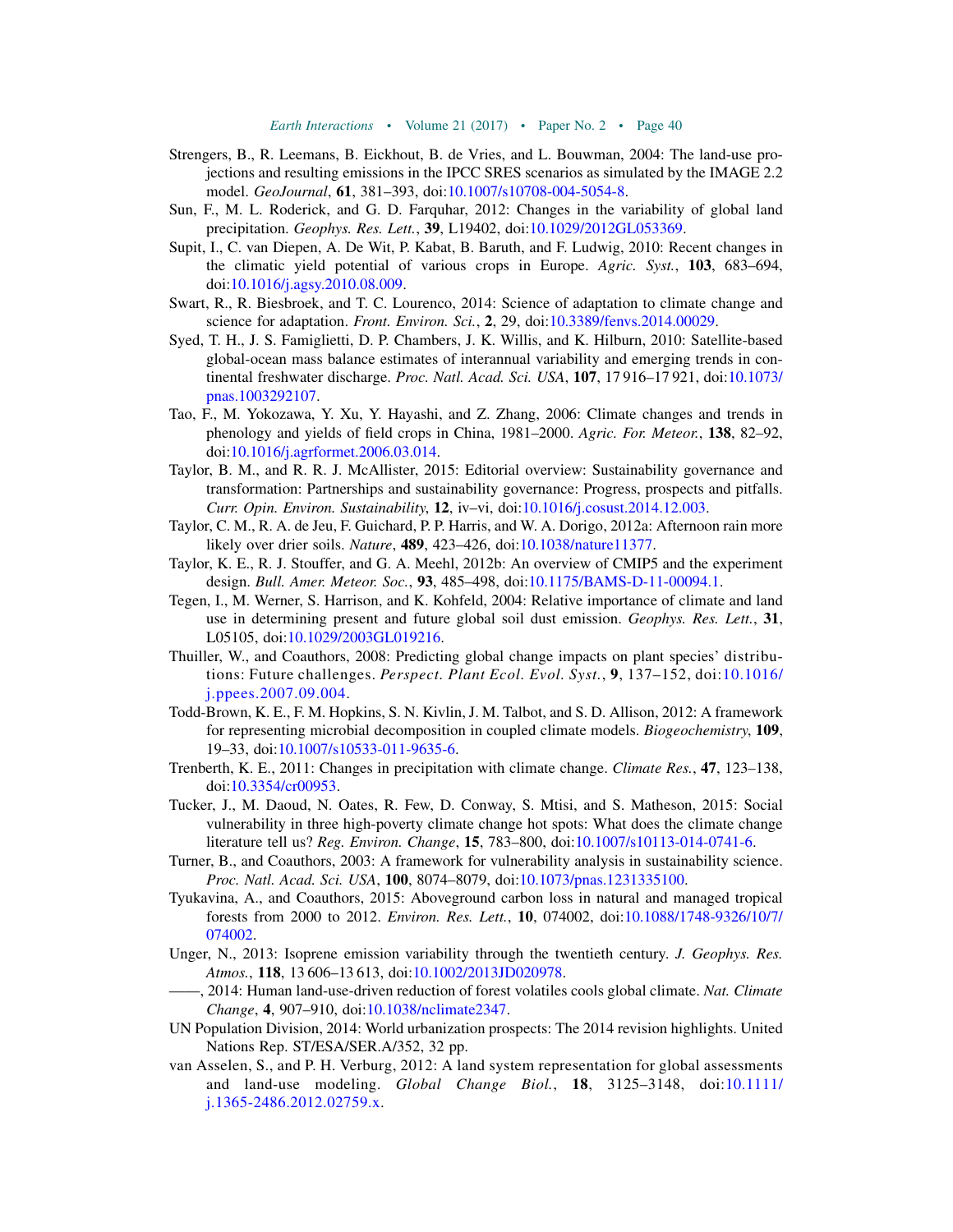- <span id="page-42-11"></span>van Delden, H., and G. McDonald, 2010. Towards the integration of economic and land use change models. Proc. iEMSs Fifth Biennial Meeting: Modelling for Environment's Sake, Ottawa, Canada, International Environmental Modelling and Software Society, 1540– 1548.
- <span id="page-42-2"></span>van der Werf, G. R., J. T. Randerson, L. Giglio, G. J. Collatz, P. S. Kasibhatla, and A. F. Arellano Jr., 2006: Interannual variability in global biomass burning emissions from 1997 to 2004. Atmos. Chem. Phys., 6, 3423–3441, doi[:10.5194/acp-6-3423-2006](http://dx.doi.org/10.5194/acp-6-3423-2006).
- <span id="page-42-1"></span>——, and Coauthors, 2010: Global fire emissions and the contribution of deforestation, savanna, forest, agricultural, and peat fires (1997–2009). Atmos. Chem. Phys., 10, 11 707–11 735, doi[:10.5194/acp-10-11707-2010](http://dx.doi.org/10.5194/acp-10-11707-2010).
- <span id="page-42-6"></span>van Groenigen, K.-J., J. Six, B. A. Hungate, M.-A. de Graaff, N. van Breemen, and C. van Kessel, 2006: Element interactions limit soil carbon storage. Proc. Natl. Acad. Sci. USA, 103, 6571-6574, doi:[10.1073/pnas.0509038103.](http://dx.doi.org/10.1073/pnas.0509038103)
- <span id="page-42-8"></span>van Vuuren, D. P., M. G. Den Elzen, P. L. Lucas, B. Eickhout, B. J. Strengers, B. van Ruijven, S. Wonink, and R. van Houdt, 2007: Stabilizing greenhouse gas concentrations at low levels: An assessment of reduction strategies and costs. Climatic Change, 81, 119–159, doi:[10.1007/](http://dx.doi.org/10.1007/s10584-006-9172-9) [s10584-006-9172-9](http://dx.doi.org/10.1007/s10584-006-9172-9).
- <span id="page-42-14"></span>——, and Coauthors, 2012: A comprehensive view on climate change: Coupling of Earth system and integrated assessment models. Environ. Res. Lett., 7, 024012, doi[:10.1088/1748-9326/7/](http://dx.doi.org/10.1088/1748-9326/7/2/024012) [2/024012](http://dx.doi.org/10.1088/1748-9326/7/2/024012).
- <span id="page-42-7"></span>Verburg, P. H., P. P. Schot, M. J. Dijst, and A. Veldkamp, 2004: Land use change modelling: Current practice and research priorities. GeoJournal, 61, 309–324, doi:[10.1007/](http://dx.doi.org/10.1007/s10708-004-4946-y) [s10708-004-4946-y.](http://dx.doi.org/10.1007/s10708-004-4946-y)
- <span id="page-42-9"></span>——, B. Eickhout, and H. van Meijl, 2008: A multi-scale, multi-model approach for analyzing the future dynamics of European land use. Ann. Reg. Sci., 42, 57–77, doi[:10.1007/s00168-007-0136-4.](http://dx.doi.org/10.1007/s00168-007-0136-4)
- <span id="page-42-12"></span>——, A. Tabeau, and E. Hatna, 2013: Assessing spatial uncertainties of land allocation using a scenario approach and sensitivity analysis: A study for land use in Europe. J. Environ. Manage., 127, S132–S144, doi:[10.1016/j.jenvman.2012.08.038.](http://dx.doi.org/10.1016/j.jenvman.2012.08.038)
- <span id="page-42-3"></span>Vörösmarty, C. J., C. Pahl-Wostl, S. E. Bunn, and R. Lawford, 2013: Global water, the Anthropocene and the transformation of a science. Curr. Opin. Environ. Sustainability, 5, 539–550, doi[:10.1016/j.cosust.2013.10.005](http://dx.doi.org/10.1016/j.cosust.2013.10.005).
- <span id="page-42-13"></span>Walker, A. P., and Coauthors, 2014: Comprehensive ecosystem model-data synthesis using multiple data sets at two temperate forest free-air  $CO<sub>2</sub>$  enrichment experiments: Model performance at ambient  $CO<sub>2</sub>$  concentration. J. Geophys. Res. Biogeosci., 119, 937-964, doi:[10.1002/](http://dx.doi.org/10.1002/2013JG002553) [2013JG002553.](http://dx.doi.org/10.1002/2013JG002553)
- <span id="page-42-5"></span>Walthall, C. L., and Coauthors, 2012: Climate change and agriculture in the United States: Effects and adaptation. USDA Tech. Bull. 1935, 193 pp.
- <span id="page-42-16"></span>Wang, B., S.-Y. Pan, R.-Y. Ke, K. Wang, and Y.-M. Wei, 2014: An overview of climate change vulnerability: A bibliometric analysis based on Web of Science database. Nat. Hazards, 74, 1649–1666, doi:[10.1007/s11069-014-1260-y.](http://dx.doi.org/10.1007/s11069-014-1260-y)
- <span id="page-42-0"></span>Waters, C. N., and Coauthors, 2016: The Anthropocene is functionally and stratigraphically distinct from the Holocene. Science, 351, doi[:10.1126/science.aad2622.](http://dx.doi.org/10.1126/science.aad2622)
- <span id="page-42-15"></span>Wei, Y., and Coauthors, 2013: The North American carbon program multi-scale synthesis and terrestrial model intercomparison project—Part 2: Environmental driver data. Geosci. Model Dev., 7, 2875–2893, doi[:10.5194/gmd-7-2875-2014](http://dx.doi.org/10.5194/gmd-7-2875-2014).
- <span id="page-42-4"></span>Wentz, F. J., L. Ricciardulli, K. Hilburn, and C. Mears, 2007: How much more rain will global warming bring? Science, 317, 233–235, doi[:10.1126/science.1140746.](http://dx.doi.org/10.1126/science.1140746)
- <span id="page-42-10"></span>West, T. O., Y. Le Page, M. Huang, J. Wolf, and A. M. Thomson, 2014: Downscaling global land cover projections from an integrated assessment model for use in regional analyses: Results and evaluation for the US from 2005 to 2095. Environ. Res. Lett., 9, 064004, doi:[10.1088/](http://dx.doi.org/10.1088/1748-9326/9/6/064004) [1748-9326/9/6/064004](http://dx.doi.org/10.1088/1748-9326/9/6/064004).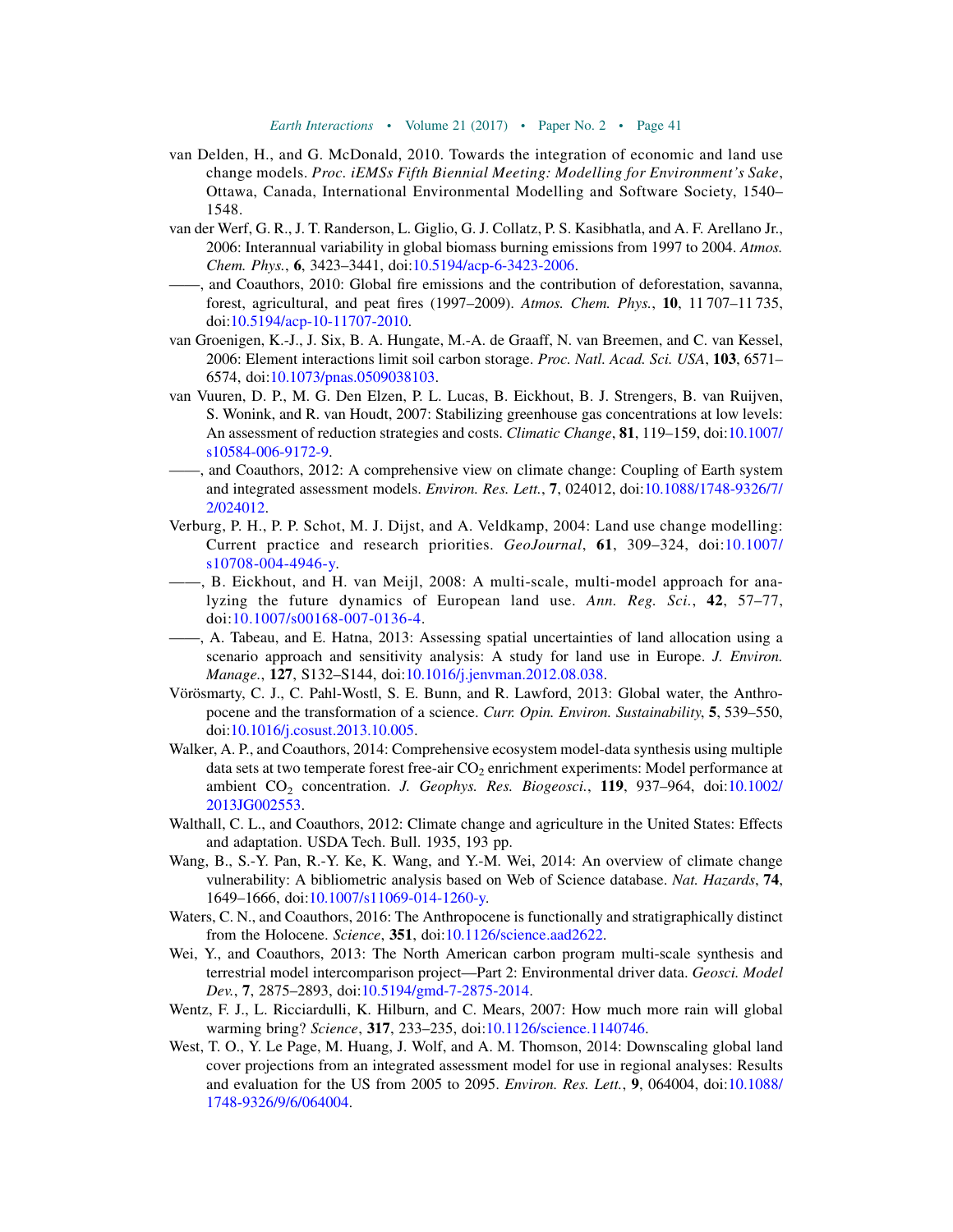- <span id="page-43-12"></span>Westerling, A. L., M. G. Turner, E. A. H. Smithwick, W. H. Romme, and M. G. Ryan, 2011: Continued warming could transform Greater Yellowstone fire regimes by mid-21st century. Proc. Natl. Acad. Sci. USA, 108, 13 165-13 170, doi[:10.1073/pnas.1110199108](http://dx.doi.org/10.1073/pnas.1110199108).
- <span id="page-43-4"></span>Wheeler, T., and J. von Braun, 2013: Climate change impacts on global food security. Science, 341, 508–513, doi:[10.1126/science.1239402.](http://dx.doi.org/10.1126/science.1239402)
- <span id="page-43-11"></span>Wieder, W. R., C. C. Cleveland, W. K. Smith, and K. Todd-Brown, 2015: Future productivity and carbon storage limited by terrestrial nutrient availability. Nat. Geosci., 8, 441-444, doi[:10.1038/ngeo2413.](http://dx.doi.org/10.1038/ngeo2413)
- <span id="page-43-3"></span>Williams, A. P., R. Seager, J. T. Abatzoglou, B. I. Cook, J. E. Smerdon, and E. R. Cook, 2015: Contribution of anthropogenic warming to California drought during 2012-2014. Geophys. Res. Lett., 42, 6819–6828, doi:[10.1002/2015GL064924](http://dx.doi.org/10.1002/2015GL064924).
- <span id="page-43-16"></span>Williams, M. I., and R. K. Dumroese, 2013: Preparing for climate change: Forestry and assisted migration. J. For., 111, 287–297, doi[:10.5849/jof.13-016](http://dx.doi.org/10.5849/jof.13-016).
- <span id="page-43-18"></span>Wise, R. M., I. Fazey, M. S. Smith, S. E. Park, H. C. Eakin, E. R. M. A. Van Garderen, and B. Campbell, 2014: Reconceptualising adaptation to climate change as part of pathways of change and response. Global Environ. Change, 28, 325–336, doi:[10.1016/](http://dx.doi.org/10.1016/j.gloenvcha.2013.12.002) [j.gloenvcha.2013.12.002](http://dx.doi.org/10.1016/j.gloenvcha.2013.12.002).
- <span id="page-43-17"></span>Wu, Y., S. Liu, T. L. Sohl, and C. J. Young, 2013: Projecting the land cover change and its environmental impacts in the Cedar River basin in the Midwestern United States. Environ. Res. Lett., 8, 024025, doi:[10.1088/1748-9326/8/2/024025](http://dx.doi.org/10.1088/1748-9326/8/2/024025).
- <span id="page-43-10"></span>Yang, X., P. E. Thornton, D. M. Ricciuto, and W. M. Post, 2014: The role of phosphorus dynamics in tropical forests—A modeling study using CLM-CNP. Biogeosciences, 11, 1667–1681, doi[:10.5194/bg-11-1667-2014](http://dx.doi.org/10.5194/bg-11-1667-2014).
- <span id="page-43-9"></span>Zaehle, S., and Coauthors, 2014a: Evaluation of 11 terrestrial carbon-nitrogen cycle models against observations from two temperate free-air  $CO<sub>2</sub>$  enrichment studies. New Phytol., 202, 803– 822, doi:[10.1111/nph.12697](http://dx.doi.org/10.1111/nph.12697).
- <span id="page-43-13"></span>——, and Coauthors, 2014b: Evaluation of 11 terrestrial carbon–nitrogen cycle models against observations from two temperate free-air  $CO<sub>2</sub>$  enrichment studies. New Phytol., 202, 803– 822, doi:[10.1111/nph.12697](http://dx.doi.org/10.1111/nph.12697).
- <span id="page-43-0"></span>Zemp, D., C.-F. Schleussner, H. Barbosa, R. van der Ent, J. F. Donges, J. Heinke, G. Sampaio, and A. Rammig, 2014: On the importance of cascading moisture recycling in South America. Atmos. Chem. Phys., 14, 13 337–13 359, doi:[10.5194/acp-14-13337-2014](http://dx.doi.org/10.5194/acp-14-13337-2014).
- <span id="page-43-1"></span>Zhang, L., and Coauthors, 2012: Nitrogen deposition to the United States: Distribution, sources, and processes. Atmos. Chem. Phys., 12, 4539–4554, doi:[10.5194/acp-12-4539-2012.](http://dx.doi.org/10.5194/acp-12-4539-2012)
- <span id="page-43-2"></span>Zhang, R., and Coauthors, 2015: Formation of urban fine particulate matter. Chem. Rev., 115, 3803– 3855, doi:[10.1021/acs.chemrev.5b00067](http://dx.doi.org/10.1021/acs.chemrev.5b00067).
- <span id="page-43-6"></span>Zhang, Z., P. Wang, Y. Chen, X. Song, X. Wei, and P. Shi, 2014: Global warming over 1960–2009 did increase heat stress and reduce cold stress in the major rice-planting areas across China. Eur. J. Agron., 59, 49–56, doi:[10.1016/j.eja.2014.05.008.](http://dx.doi.org/10.1016/j.eja.2014.05.008)
- <span id="page-43-5"></span>——, X. Song, F. Tao, S. Zhang, and W. Shi, 2016: Climate trends and crop production in China at county scale, 1980 to 2008. Theor. Appl. Climatol., 123, 291–302, doi:[10.1007/](http://dx.doi.org/10.1007/s00704-014-1343-4) [s00704-014-1343-4](http://dx.doi.org/10.1007/s00704-014-1343-4).
- <span id="page-43-15"></span><span id="page-43-14"></span>Zhao, S., and S. Liu, 2014: Scale criticality in estimating ecosystem carbon dynamics. Global Change Biol., 20, 2240–2251, doi:[10.1111/gcb.12496.](http://dx.doi.org/10.1111/gcb.12496)
	- ——, ——, Z. Li, and T. Sohl, 2009: Ignoring detailed fast-changing dynamics of land use overestimates regional terrestrial carbon sequestration. Biogeosciences, 6, 1647–1654, doi[:10.5194/bg-6-1647-2009](http://dx.doi.org/10.5194/bg-6-1647-2009).
- <span id="page-43-8"></span>——, ——, and D. Zhou, 2016: Prevalent vegetation growth enhancement in urban environment. Proc. Natl. Acad. Sci. USA, 113, 6313–6318, doi:[10.1073/pnas.1602312113.](http://dx.doi.org/10.1073/pnas.1602312113)
- <span id="page-43-7"></span>Zhou, D., S. Zhao, S. Liu, L. Zhang, and C. Zhu, 2014: Surface urban heat island in China's 32 major cities: Spatial patterns and drivers. Remote Sens. Environ., 152, 51-61, doi:[10.1016/j.rse.2014.05.017.](http://dx.doi.org/10.1016/j.rse.2014.05.017)